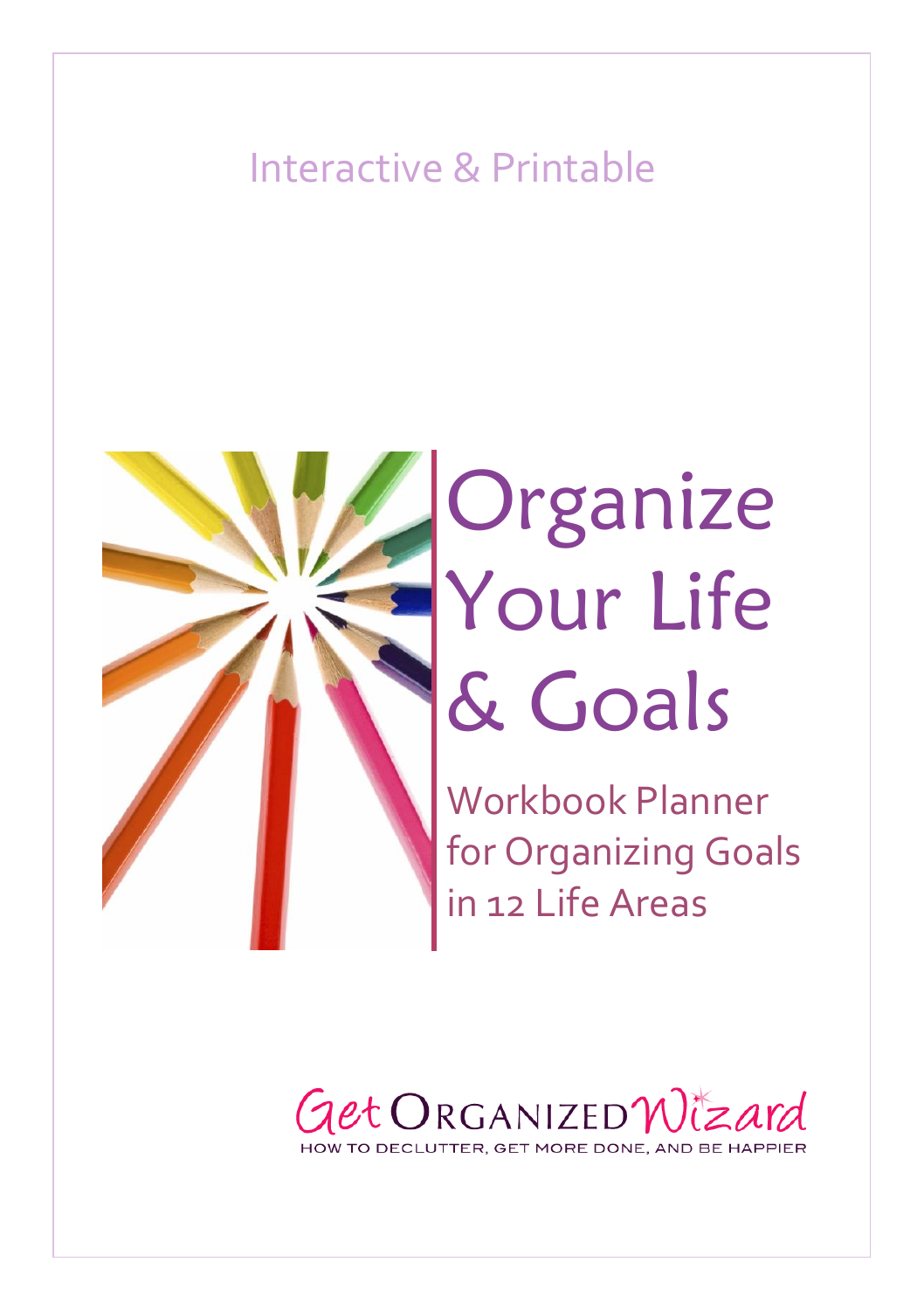## **Please Read This Important Information**

Your use of this Product is intended for individual personal use only. Any copying, renting, adaptation, distribution, transmission or reproduction in any form or by any means, including by email, without the prior express consent of the copyright owner, is prohibited.

© 2012 Happiness Strategies Pty Ltd PO Box 527 Chatswood NSW 2057 Australia

**For more on getting organized and being your best visit:**



[http://www.GetOrganizedWizard.com](http://www.getorganizedwizard.com/?utm_source=OYLG&utm_medium=PDF&utm_campaign=Download)

info@GetOrganizedWizard.com

**For more on getting organized for weight loss visit:**



[http://52wlm.com](http://52wlm.com/?utm_source=OYLG&utm_medium=PDF&utm_campaign=Download)

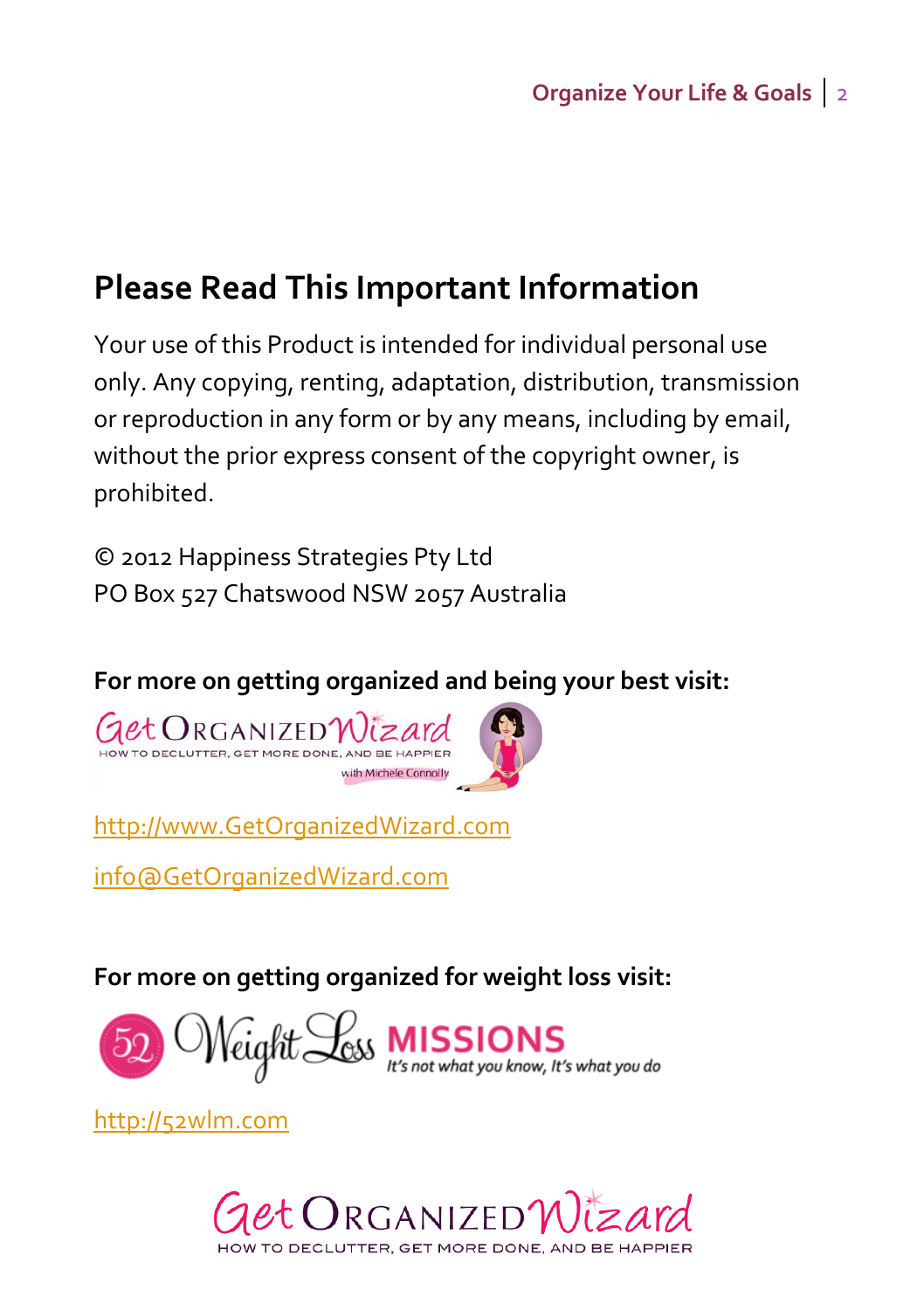## **Contents**

| 1   Organize your Personal Development  9 |  |
|-------------------------------------------|--|
|                                           |  |
|                                           |  |
|                                           |  |
|                                           |  |
| 2   Organize your Health & Fitness  14    |  |
|                                           |  |
|                                           |  |
|                                           |  |
|                                           |  |
|                                           |  |
|                                           |  |
|                                           |  |
|                                           |  |
|                                           |  |
|                                           |  |

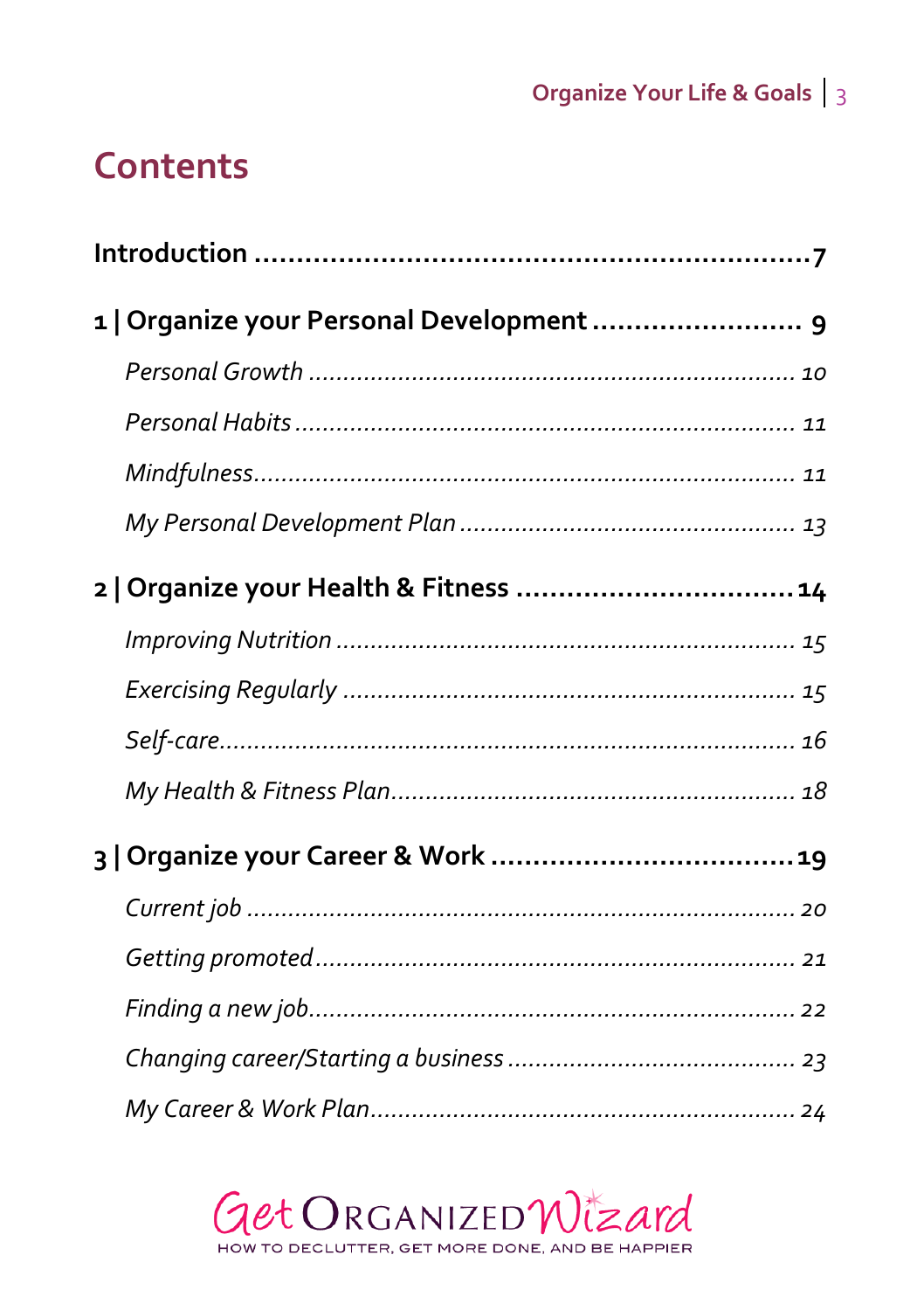| 4   Organize your Fun & Recreation  25 |  |
|----------------------------------------|--|
|                                        |  |
|                                        |  |
|                                        |  |
|                                        |  |
|                                        |  |
|                                        |  |
|                                        |  |
|                                        |  |
|                                        |  |
|                                        |  |
|                                        |  |
|                                        |  |
|                                        |  |
|                                        |  |
|                                        |  |

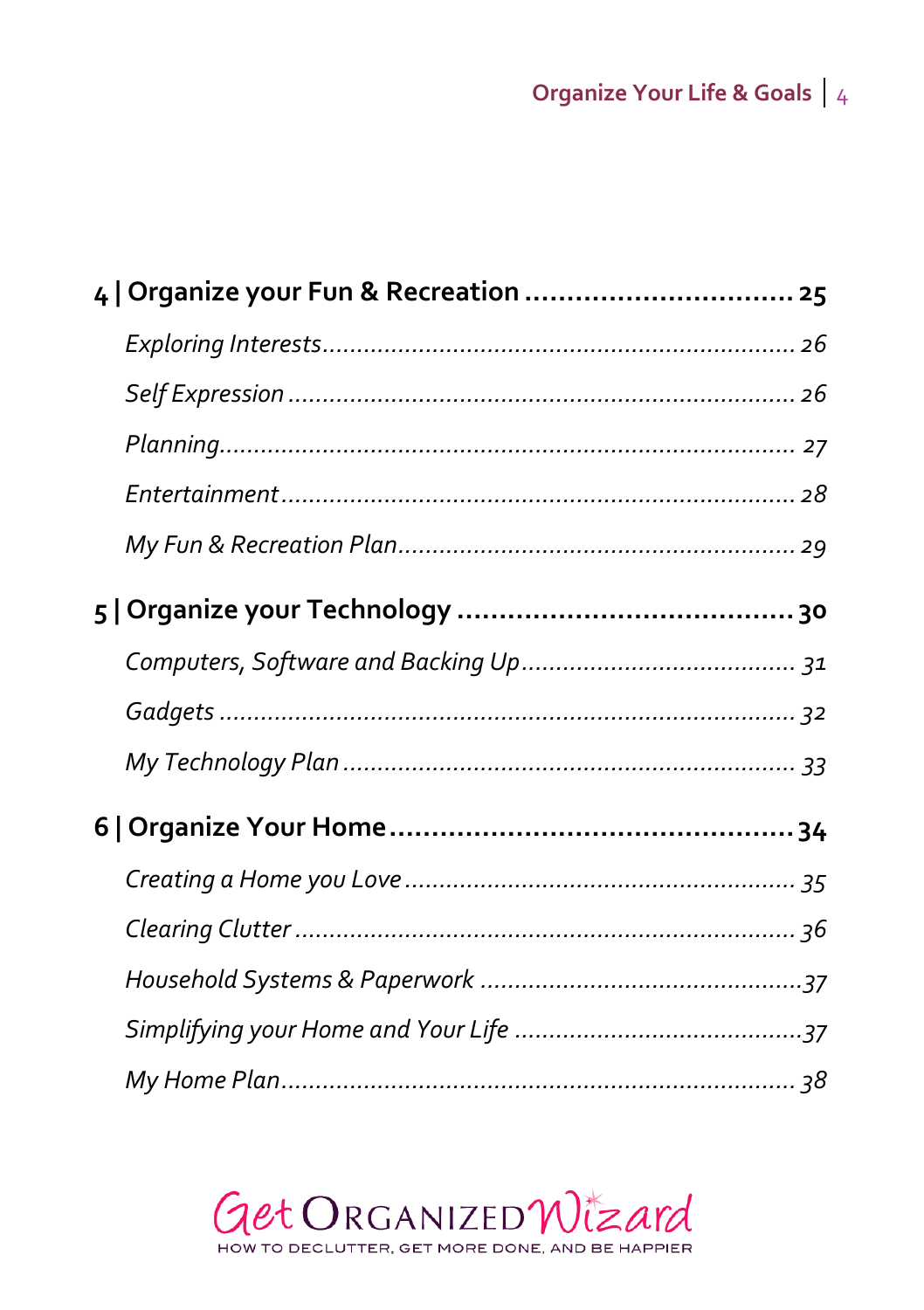| 7   Organize your Personal Presentation  39            |  |
|--------------------------------------------------------|--|
|                                                        |  |
|                                                        |  |
|                                                        |  |
|                                                        |  |
| 8   Organize your Strategies for Happiness  44         |  |
|                                                        |  |
|                                                        |  |
|                                                        |  |
|                                                        |  |
|                                                        |  |
|                                                        |  |
|                                                        |  |
| Protecting your Family, Assets and Self (insurance) 52 |  |
|                                                        |  |
|                                                        |  |

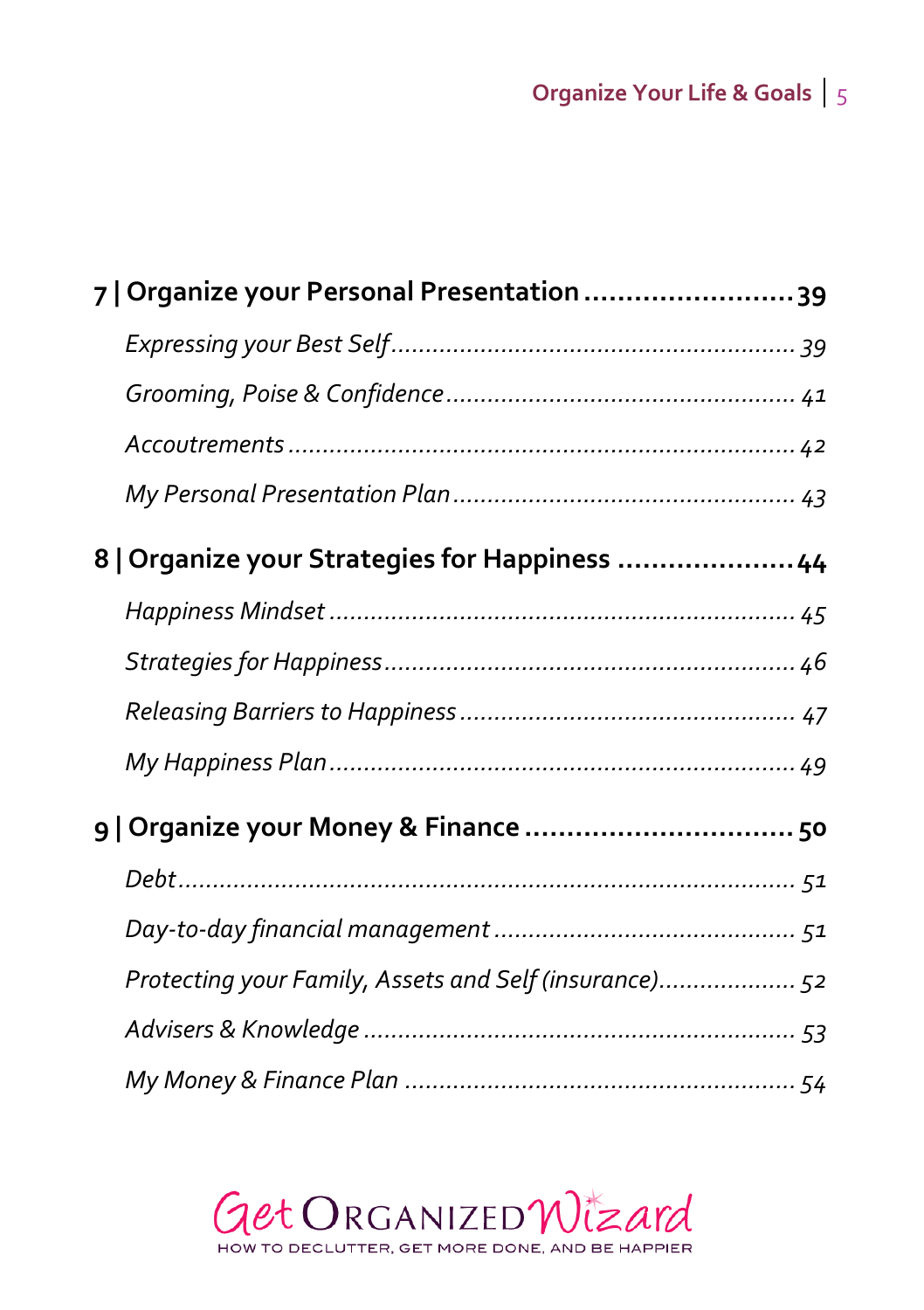## **Organize Your Life & Goals** 6

| Dealing with Energy-Draining Relationships  56 |  |
|------------------------------------------------|--|
|                                                |  |
|                                                |  |
|                                                |  |
|                                                |  |
|                                                |  |
|                                                |  |
|                                                |  |
|                                                |  |
|                                                |  |
|                                                |  |
|                                                |  |
|                                                |  |
|                                                |  |
|                                                |  |
|                                                |  |

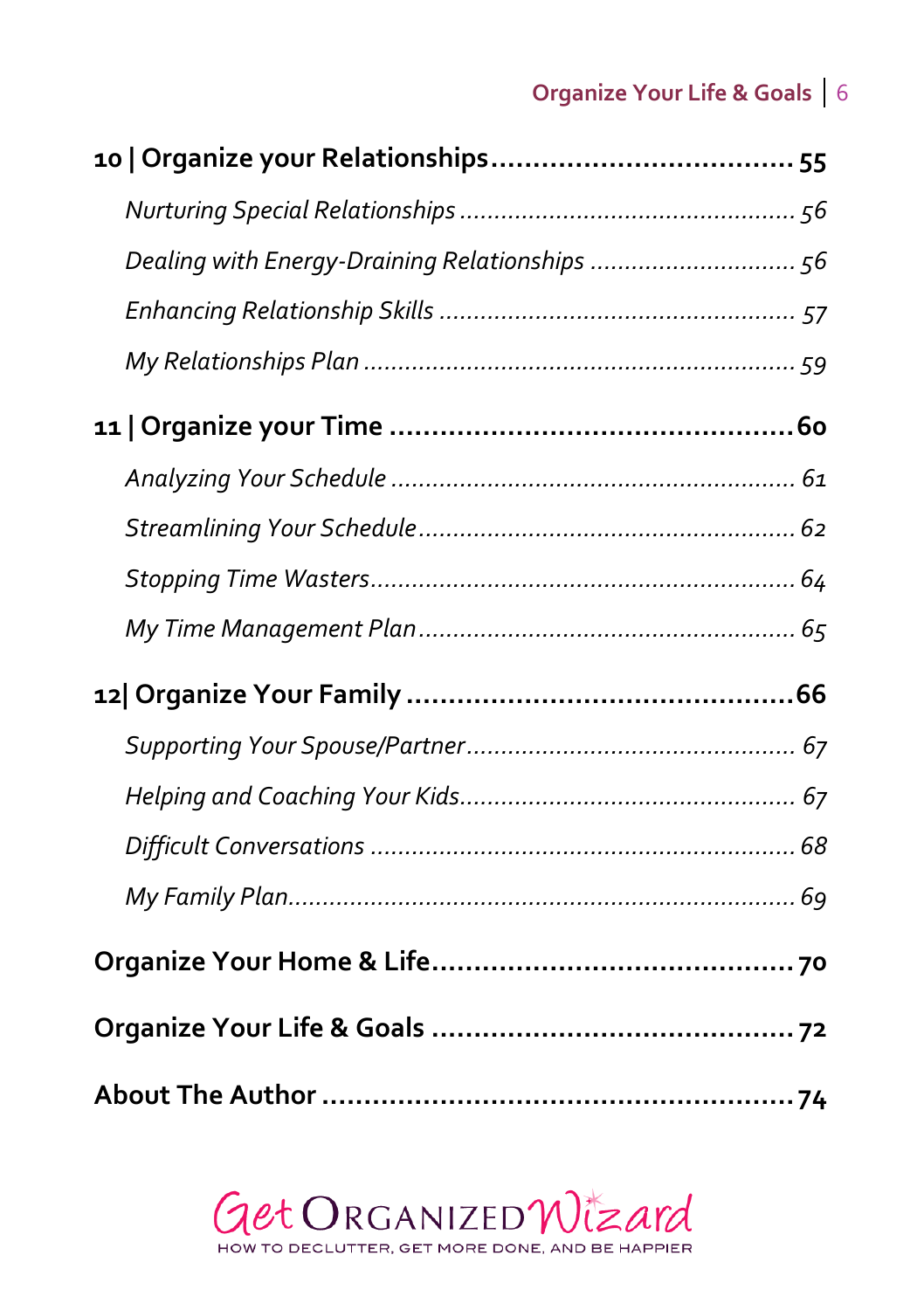# <span id="page-6-0"></span>**Introduction**

Welcome to **Organize Your Life & Goals: Workbook Planner for Organizing Goals in 12 Life Areas.**

#### **Better Personal Organization in 12 Life Areas**

This workbook is divided into 12 life areas. These are the areas people generally want to improve - where they tend to set personal goals and objectives.

The 12 life areas are:

- 1. Personal Development
- 2. Health & Fitness
- 3. Career & Work
- 4. Fun & Recreation
- 5. Managing Technology
- 6. Home
- 7. Personal Presentation
- 8. Strategies for Happiness
- 9. Money & Finance
- 10. Relationships
- 11. Time Management
- 12. Family

On the following pages you'll find motivation for organizing each of these areas, suggested goals and targets specific to the area, and a planner for creating your personal organizing plan in each life area.

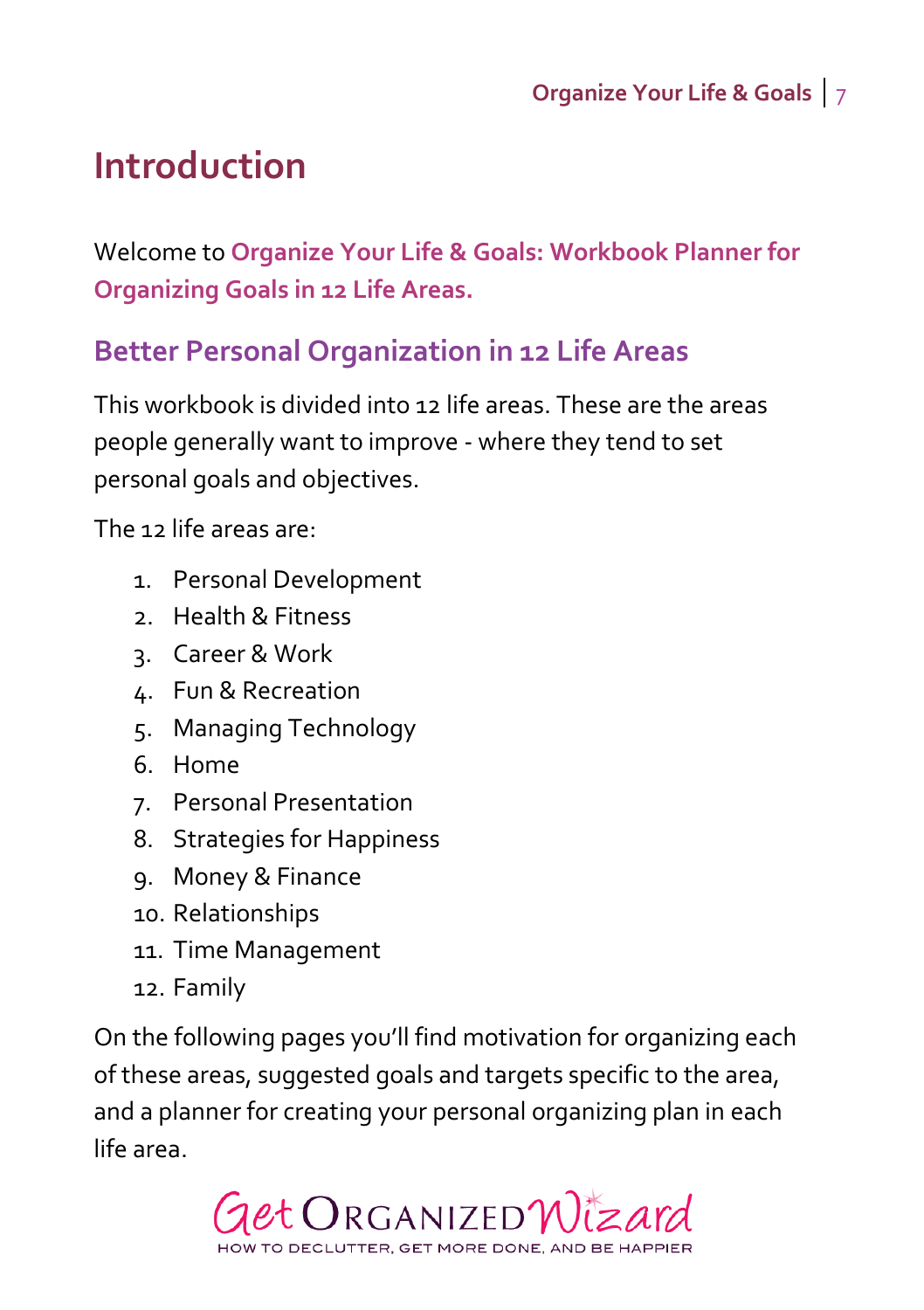## **Diversify or intensify**

You might like to set a goal from each life area – giving you 12 items of personal organization, nicely diversified across your life, to improve over the next few months. As you get them completed, you can return here and choose 12 more.

Or you might want to up the intensity and set a bunch of goals from one particular life area at a time.

#### **Progress, not perfection**

No-one is always perfectly organized. And even if they could be, the time, effort and stress of maintaining perfect, perpetual order would crowd out too many other things that make life good.

Whatever you choose, *take it easy*. You're unlikely to persist if a goal is too big or requires too much time and effort from your already busy life. Go for progress, not perfection, and let the momentum from small successes carry you along.

Ready? Then let's get organized!

#### **Please note:**

This e-book is composed of edited extracts from the 12 module introductions in *[Life & Goal Organizer](http://www.getorganizedwizard.com/products/life-and-goal-organizer/?utm_source=OYLG&utm_medium=PDF&utm_campaign=Download)*. Each of the modules in *[Life](http://www.getorganizedwizard.com/products/life-and-goal-organizer/?utm_source=OYLG&utm_medium=PDF&utm_campaign=Download)  [& Goal Organizer](http://www.getorganizedwizard.com/products/life-and-goal-organizer/?utm_source=OYLG&utm_medium=PDF&utm_campaign=Download)* contains detailed checklist worksheets, guided prompts, tips and suggestions for various goals and organizing projects, including those suggested in this e-book.

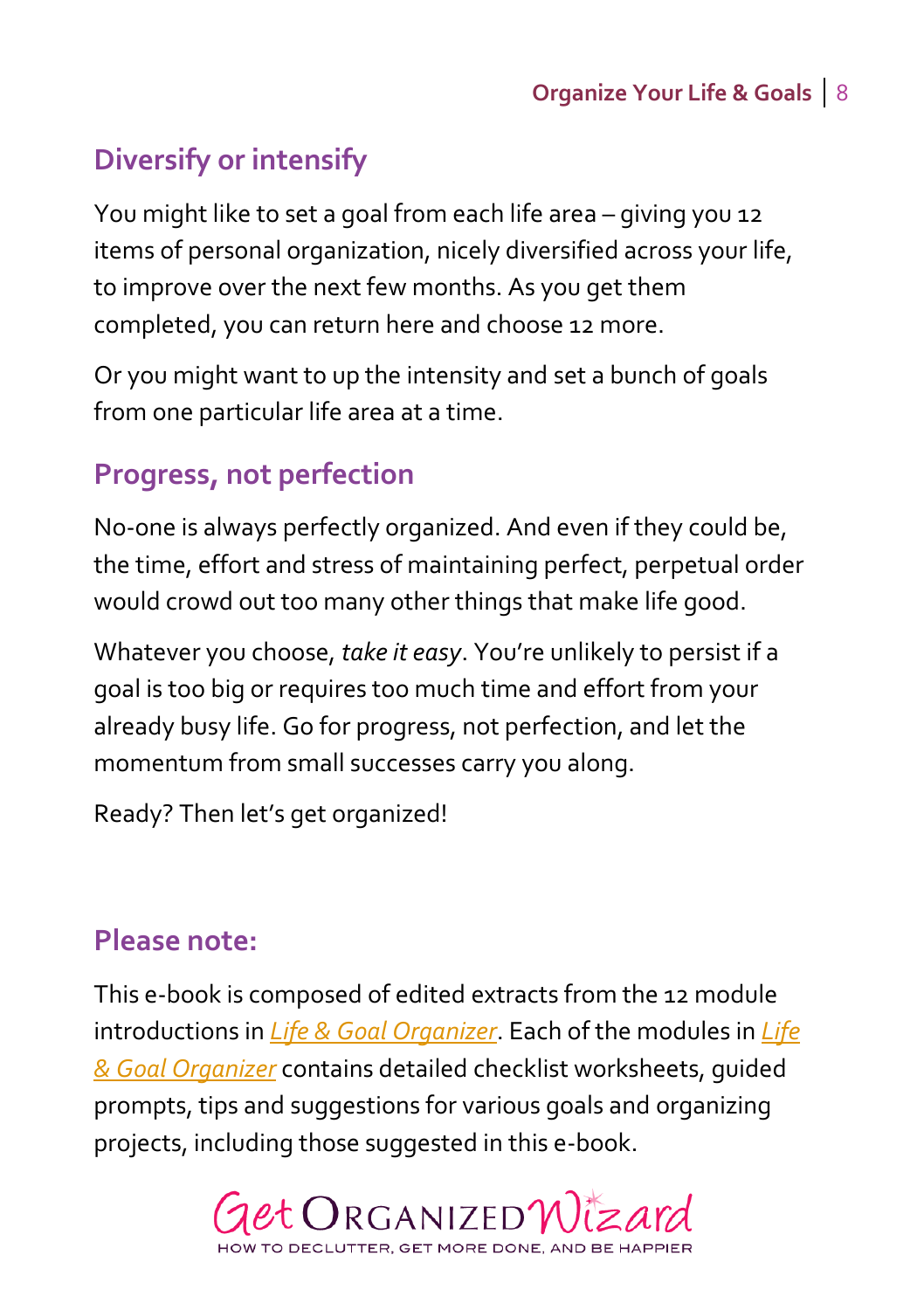# <span id="page-8-0"></span>**1 | Organize your Personal Development**



Is this an area of your life that gets neglected? In the face of daily pressures, family challenges and the holy grail of life-work balance, many people never stop and think about their personal development.

Yet it's personal growth that keeps us fresh and alive. Without

nurturing our own development we can run out of fuel and start to feel like we're running on empty in our commitments to others.

Without stopping to foster our own growth we become stagnant. We get fed up with ourselves and maybe even resentful toward the people we see as standing in the way of the things we 'always wanted' to do.

This is the time to stop all that unhealthy stuff, to recover the childlike part of you that wants to explore, to re-kindle the fire in your belly.

> Behold the turtle. He only makes progress when he sticks his neck out.

> > *James Bryant Conant, former president of Harvard*

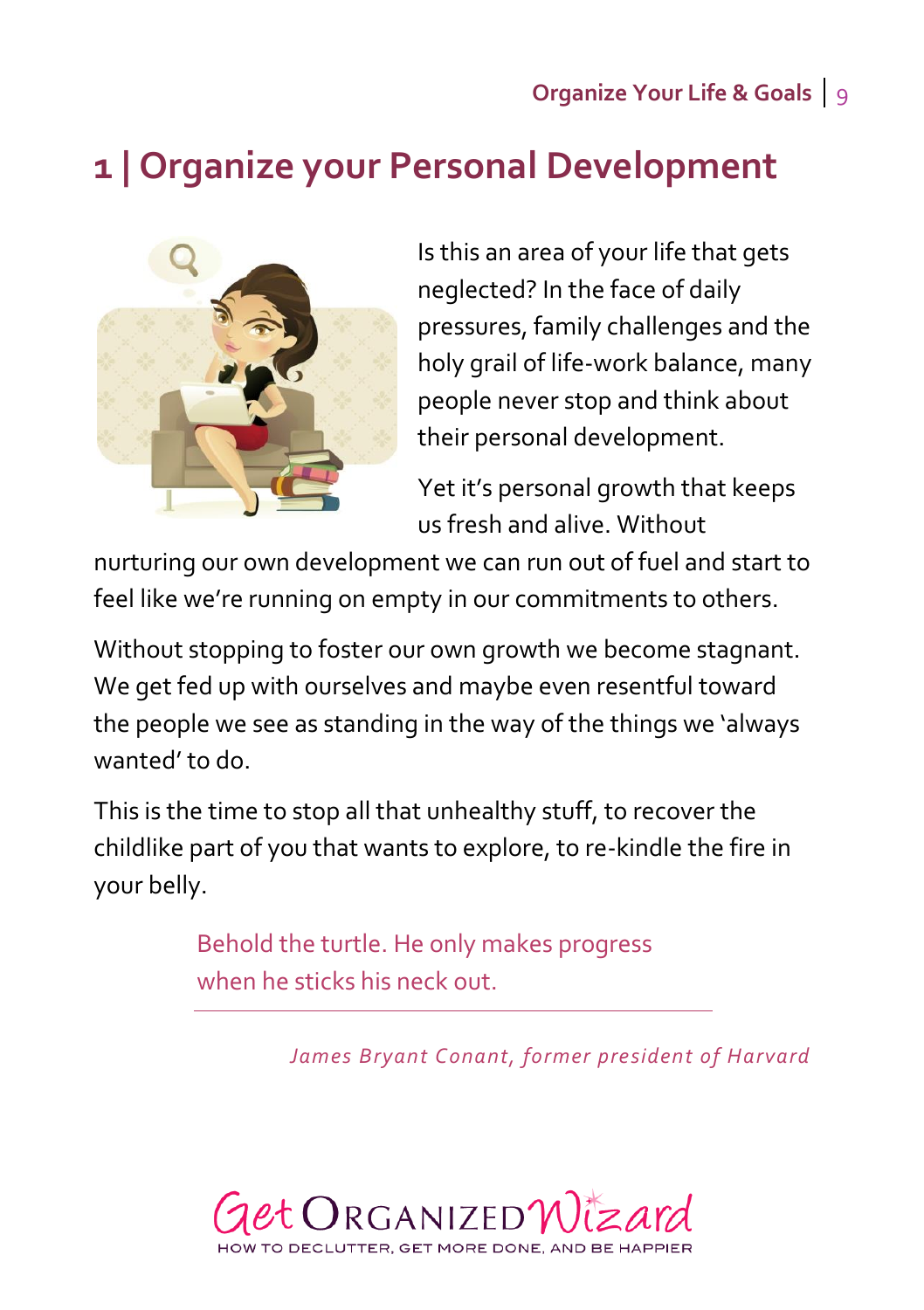## <span id="page-9-0"></span>**Personal Growth**

#### **Books**

One of the easiest ways to freshen up your thinking is to read. Why not start compiling your list of stimulating books – fiction and non-fiction - to read. It'll feel wonderful to tick off those titles!

#### **Comfort zone**

Expanding your comfort zone is one of those things you can't help doing once you make the decision. Choose a growth area and you'll start to notice opportunities. But be gentle with yourself!

## **Trying new things**

Don't be someone who harbors regrets about the things you 'always wanted to try'. Start getting those desires out of your head and into your life. You'll find a new you.

#### **Overcoming fears**

If a fear doesn't interfere with your life then it may not be a concern for you. But if you feel a fear is holding you back, think about how you might start to tackle it.

## **Training**

Is the lack of a particular skill holding you back in your job or career? Plan your sales, speaking, management, media or other training so you have the edge you need to move to the next level.

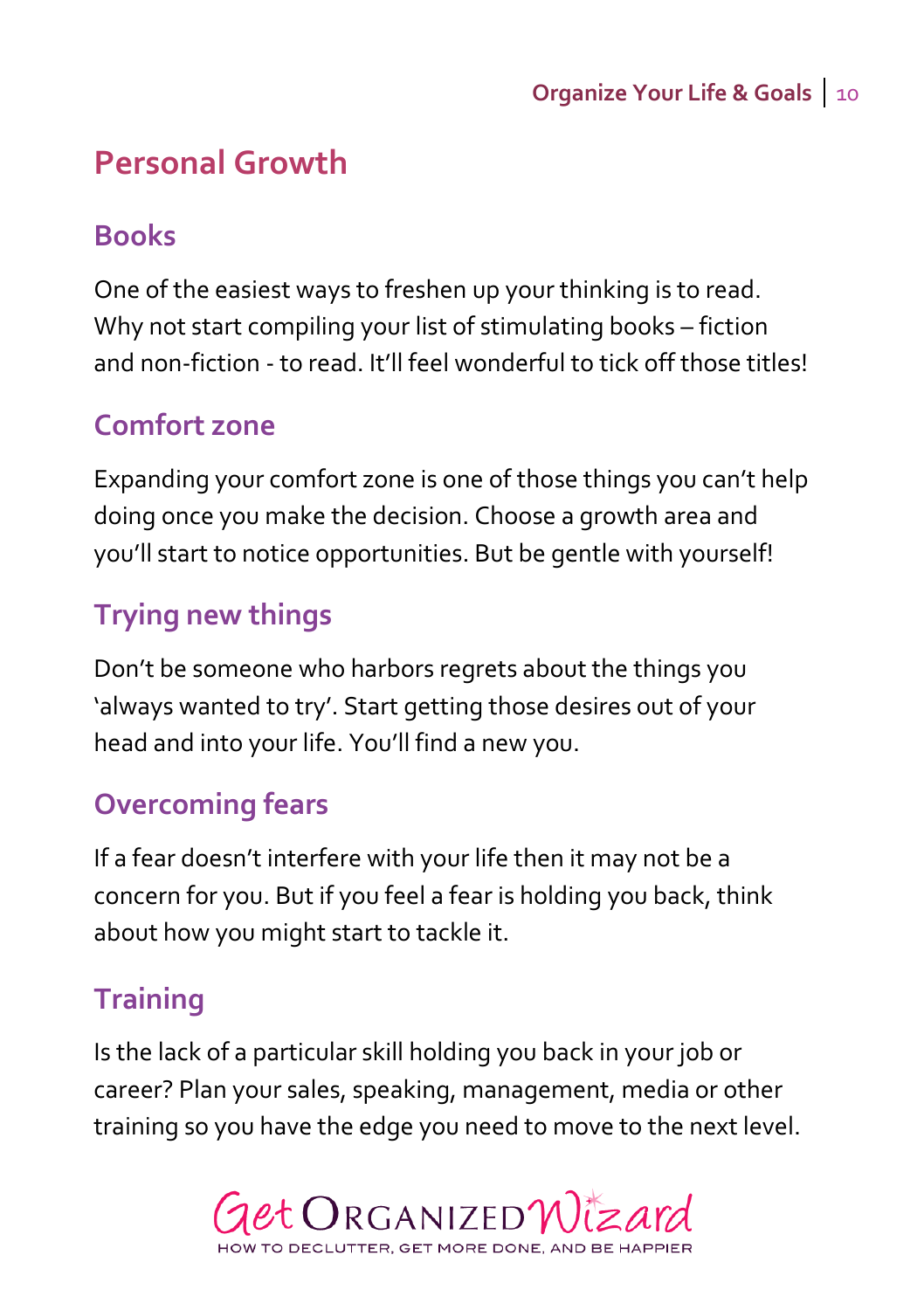## <span id="page-10-0"></span>**Personal Habits**

## **Bad habits**

Vague plans to give up habits that hurt you 'one day' usually aren't effective. Start identifying the habits you want to change and planning how you'll make these changes.

## **Good habits**

If you envy others for their punctuality, optimism, assertiveness or exercise habits why not set yourself up to develop these habits yourself? Or choose and work on your own good habits.

*Without nurturing our own development we can run out of fuel and start to feel like we're running on empty in our commitments to others.*

# <span id="page-10-1"></span>**Mindfulness**

## **Spirituality & mindfulness**

Consider whether you want to make room in your life for regular spiritual practice, meditation, religion, prayer, reflection, spiritual reading, or mindfulness.

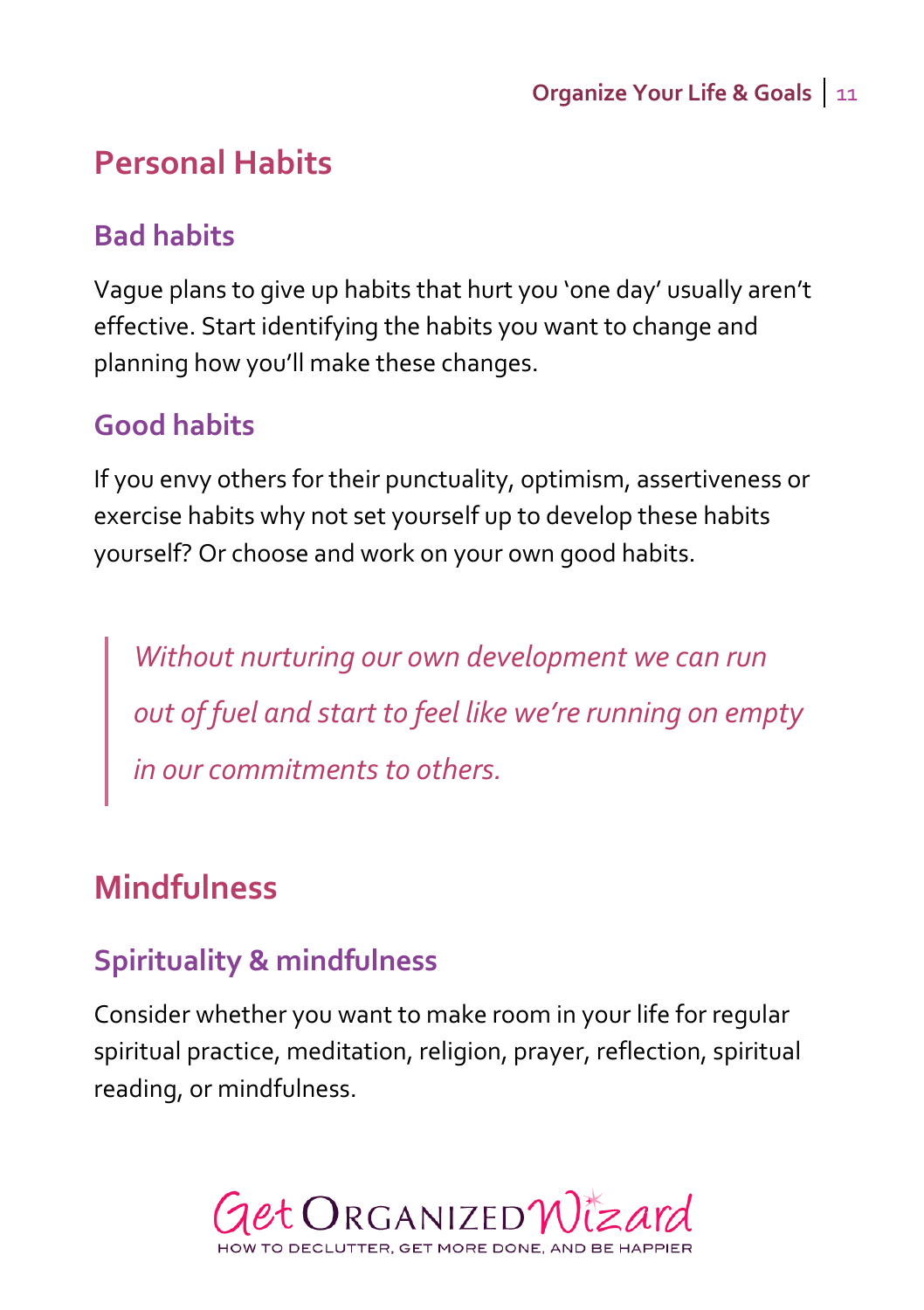## **Uplifting work**

Does your office or desk evoke a sense of disorder? Or downright chaos? Work toward a more inspiring, less distracting environment so you can enjoy producing good work.

> *This is the time to stop all that unhealthy stuff, to recover the childlike part of you that wants to explore, to re-kindle the fire in your belly.*

*This is an edited extract fro[m Life & Goal Organizer](http://www.getorganizedwizard.com/products/life-and-goal-organizer/?utm_source=OYLG&utm_medium=PDF&utm_campaign=Download)'s Personal Development Module introduction. The module contains detailed worksheets for various organizing projects, including those suggested above.*

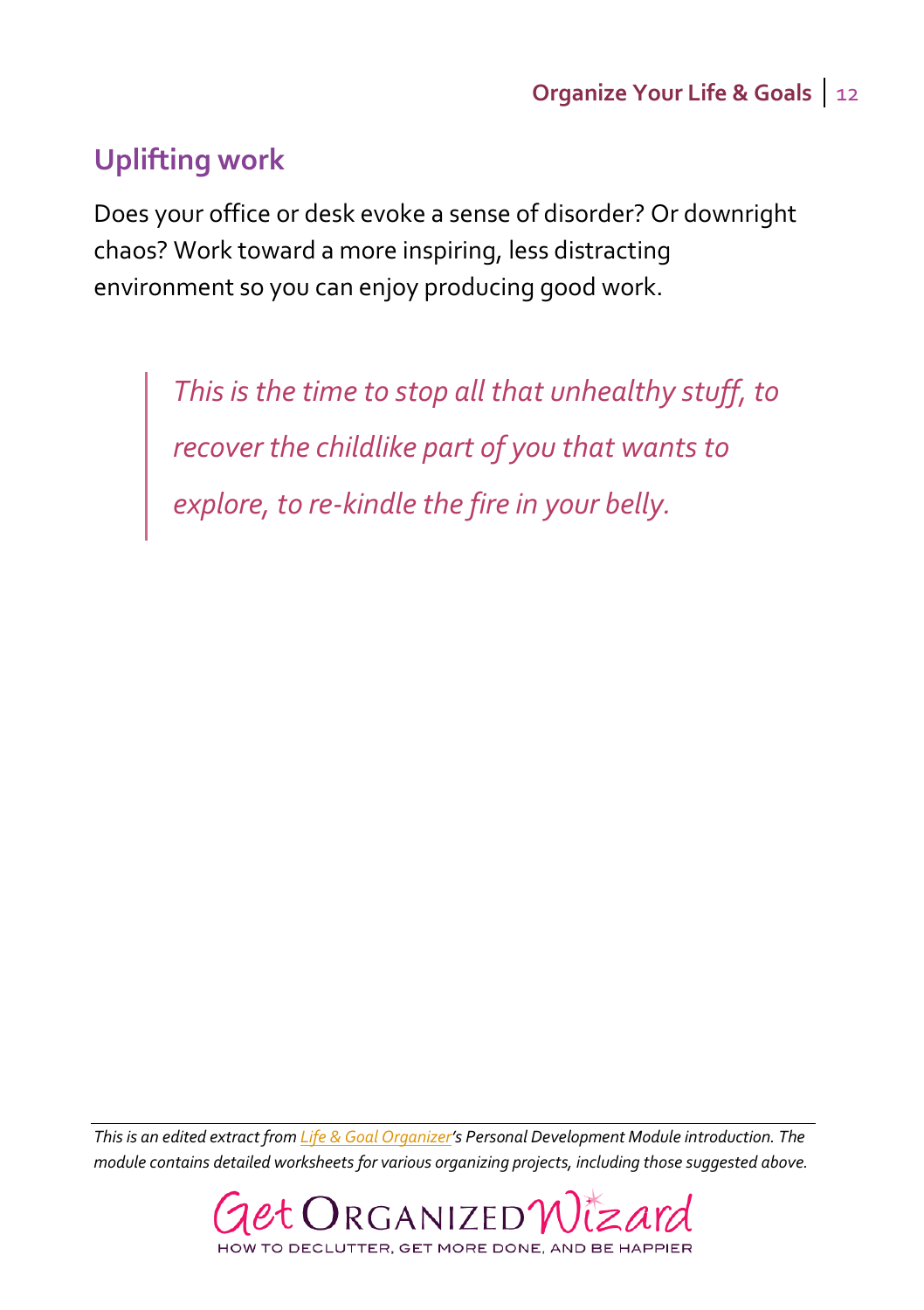# <span id="page-12-0"></span>**My Personal Development Plan**

| Areas I want to organize | Organized! |
|--------------------------|------------|
|                          |            |
|                          |            |
|                          |            |
|                          |            |
|                          |            |
|                          |            |
|                          |            |
|                          |            |
|                          |            |
|                          |            |
|                          |            |
|                          |            |
|                          |            |
|                          |            |
|                          |            |
|                          |            |
|                          |            |
|                          |            |
|                          |            |

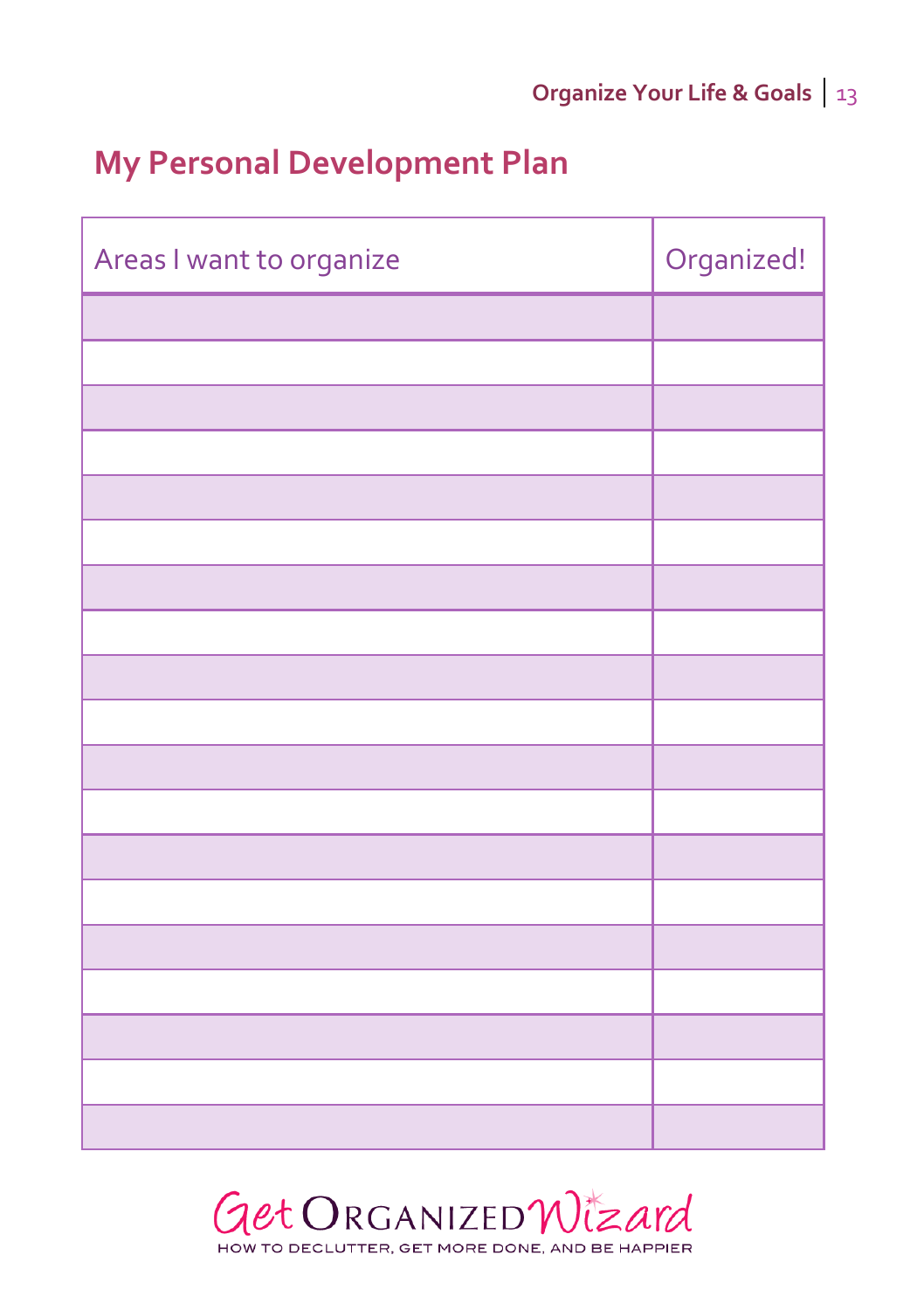# <span id="page-13-0"></span>**2 | [Organize your Health & Fitness](http://www.happinessstrategies.com/blog/2007/09/12/on-happiness-schopenhauer/)**



It's a rare person who has the health and fitness aspects of life all sorted out. For most of us, there's always something we'd like to improve – poor eating habits, lack of exercise, niggling health concerns, aches and pains, low energy, high stress, no time for self-care – the list goes on!

We know how neglecting health and fitness undermines us elsewhere. Without energy we can't achieve the things we want. Too much stress distracts us from our work and relationships. Persistent aliments hold us back. And looking or feeling less than our best casts a cloud over life.

This one body has to last us right through life. So let's organize ourselves to make living in our bodies as comfortable and pleasurable as we can. With a little planning and a little self-love we can make big, positive changes to nutrition, movement, health, body awareness and self-care.

Make this the year you get your health and fitness 'into shape'! It's time to look, feel and be your best.

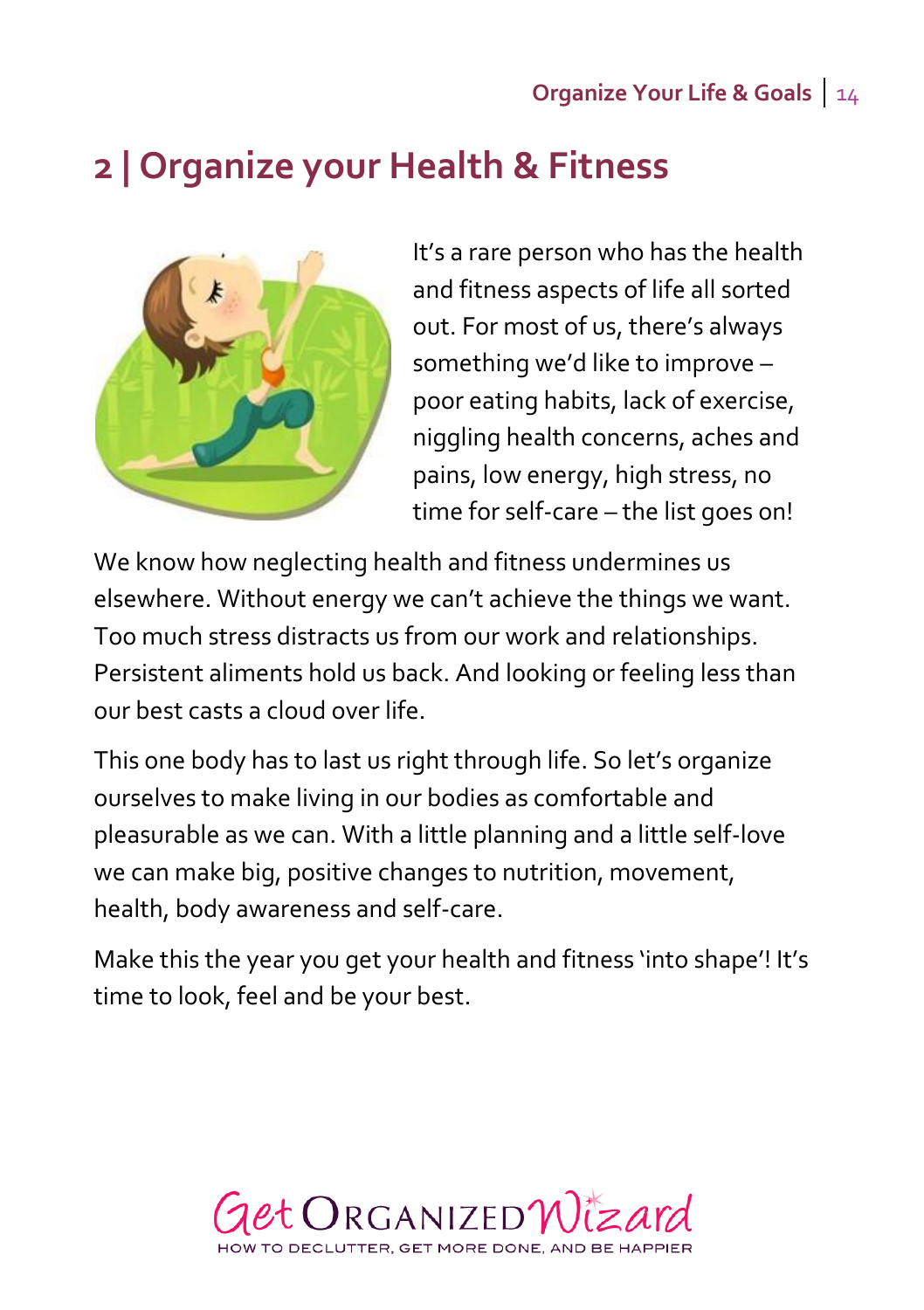## <span id="page-14-0"></span>**Improving Nutrition**

## **Food habits**

Take stock of your food habits and note changes you want to make. Get organized to cut down on fatty food, sugary food, alcohol, sugary drinks, portion sizes or night-time snacking.

## **Emotional eating**

Think about emotional triggers, such as an unhelpful environment or stress. Consider strategies like keeping a food diary to learn what triggers you, or alternative ways to meet emotional needs.

# <span id="page-14-1"></span>**Exercising Regularly**

#### **Exercise program**

Many people fail at their exercise plans because they fail to plan them properly. Write out your plan and follow the steps to maximize your chance of creating a program you'll stick to.

Many people fail in life, not for lack of ability or brains or even courage but simply because they have never organized their energies around a goal.

*Elbert Hubbard*

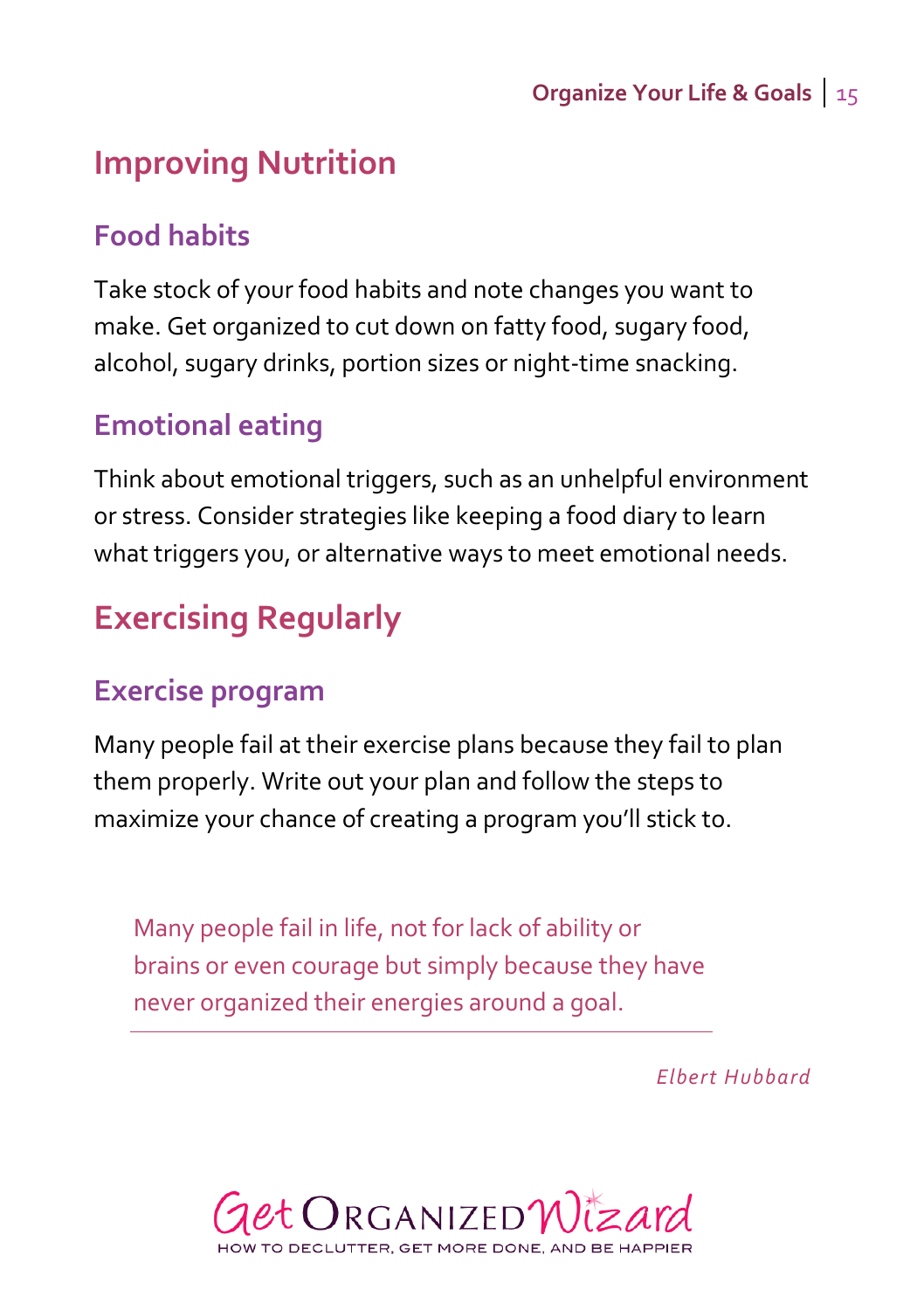#### **Excuses & obstacles**

Another key to making exercise part of your life is being prepared for the inevitable resistance (it happens to everyone). Plan your strategies and head off excuses *before* they take hold.

#### **Motivation**

People don't get what they want by waiting for motivation to appear. Build your own desire with milestones and rewards that matter to you. For instance, 'When I [do 3 workouts a week] I'll reward myself with [a manicure]'.

*This one body has to last us right through life. So let's organize ourselves to make living in our bodies as comfortable and pleasurable as we can.*

## <span id="page-15-0"></span>**Self-care**

#### **Looking good**

Stop! What expression is your face making right now? How's your posture? Are you poised? Focus on having a pleasant face and body as you move through your day. You'll feel better too!

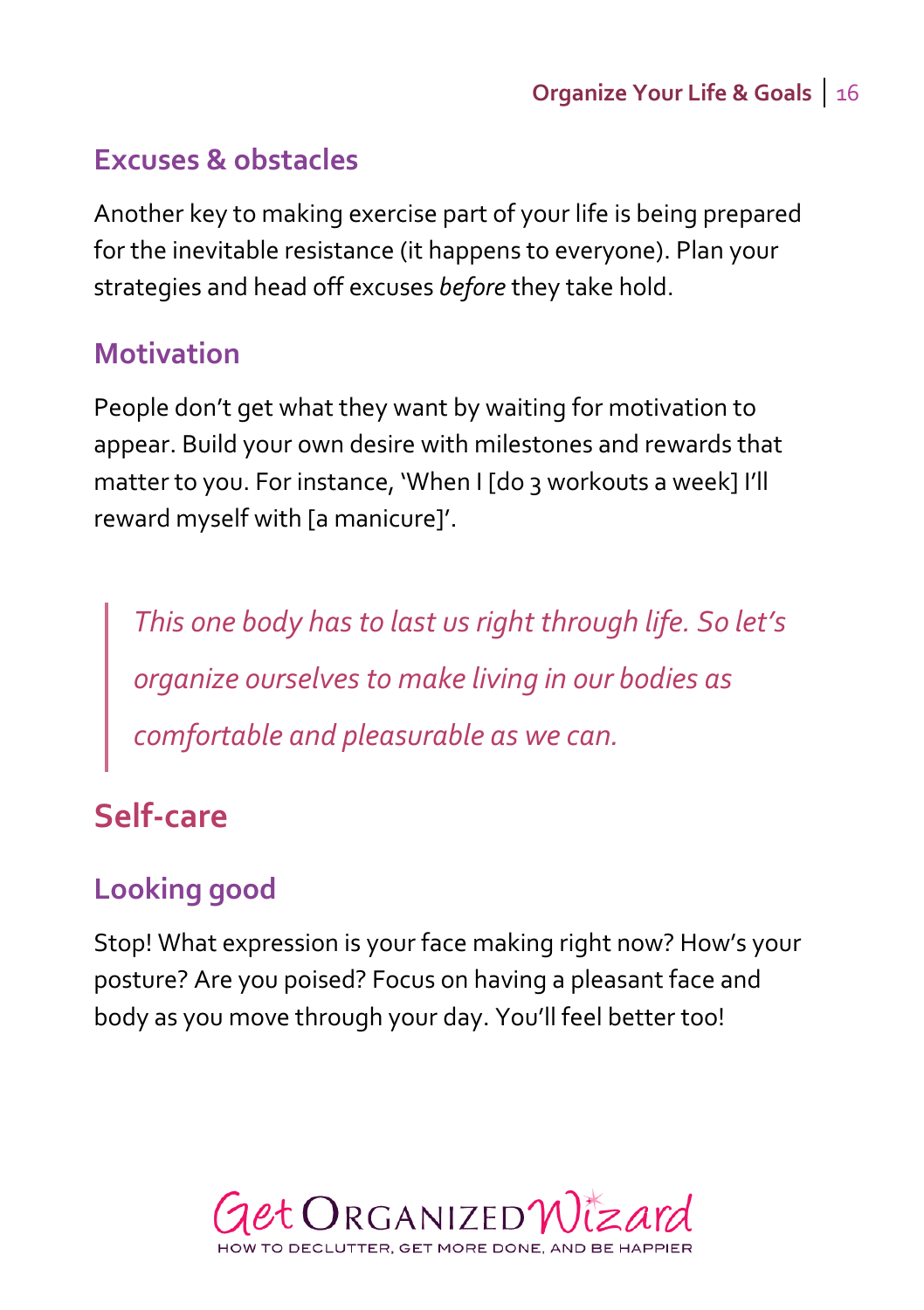## **Energizers**

You probably have activities or situations in your life that *give* you energy. These are treasures! Identify these times and plan how you can get more of them into your life.

#### **Stress management**

We can't avoid all stress, but most of us have certain triggers that raise our blood pressure fast, and these are worth managing. Make it a priority to find and try techniques for doing just that.

*With a little planning and a little self-love we can make big, positive changes to nutrition, movement, health, body awareness and self-care.*

*This is an edited extract fro[m Life & Goal Organizer](http://www.getorganizedwizard.com/products/life-and-goal-organizer/?utm_source=OYLG&utm_medium=PDF&utm_campaign=Download)'s Health & Fitness Module introduction. The module contains detailed worksheets for various organizing projects, including those suggested above.*

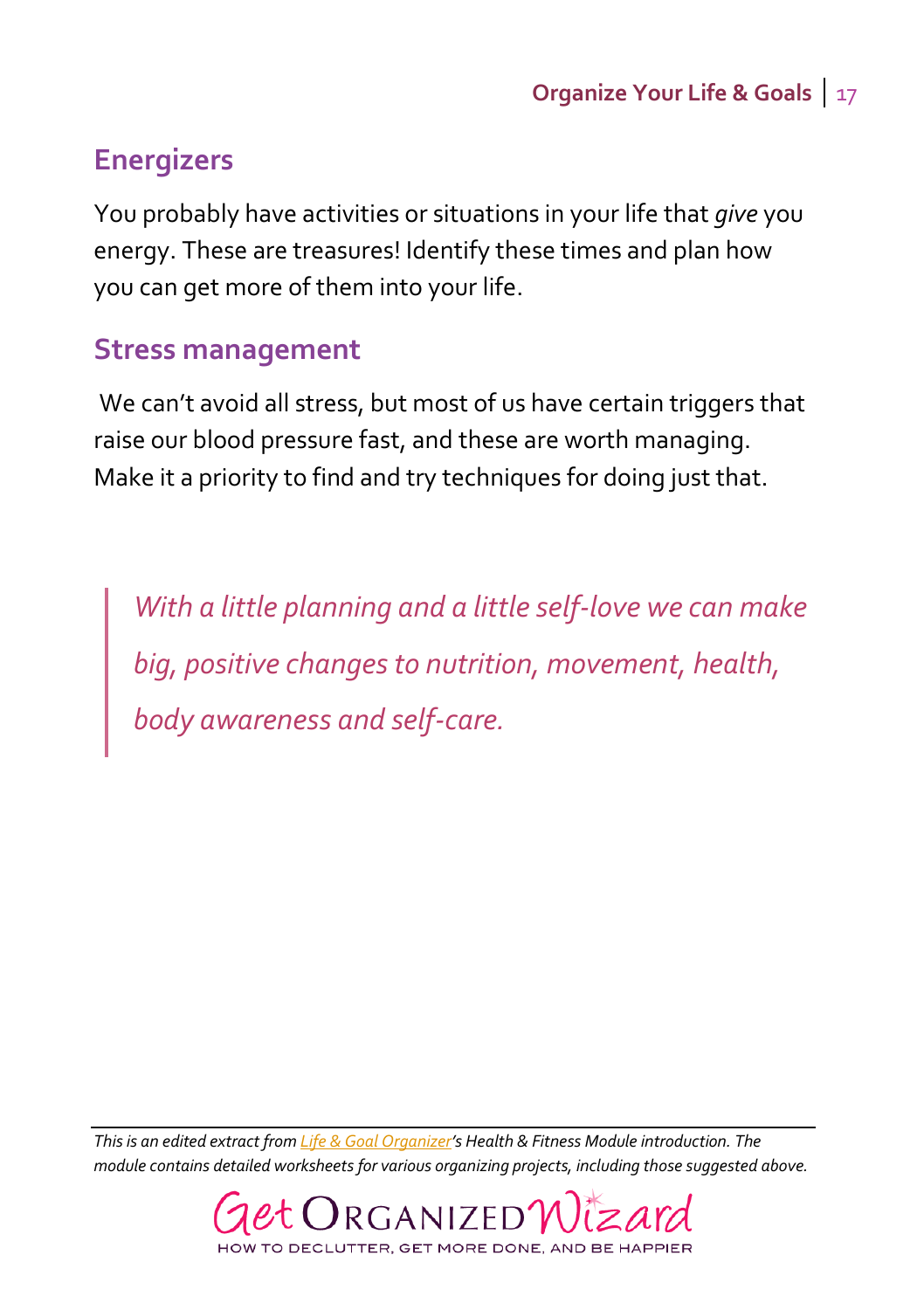## <span id="page-17-0"></span>**My Health & Fitness Plan**

| Areas I want to organize | Organized! |
|--------------------------|------------|
|                          |            |
|                          |            |
|                          |            |
|                          |            |
|                          |            |
|                          |            |
|                          |            |
|                          |            |
|                          |            |
|                          |            |
|                          |            |
|                          |            |
|                          |            |
|                          |            |
|                          |            |
|                          |            |
|                          |            |
|                          |            |
|                          |            |

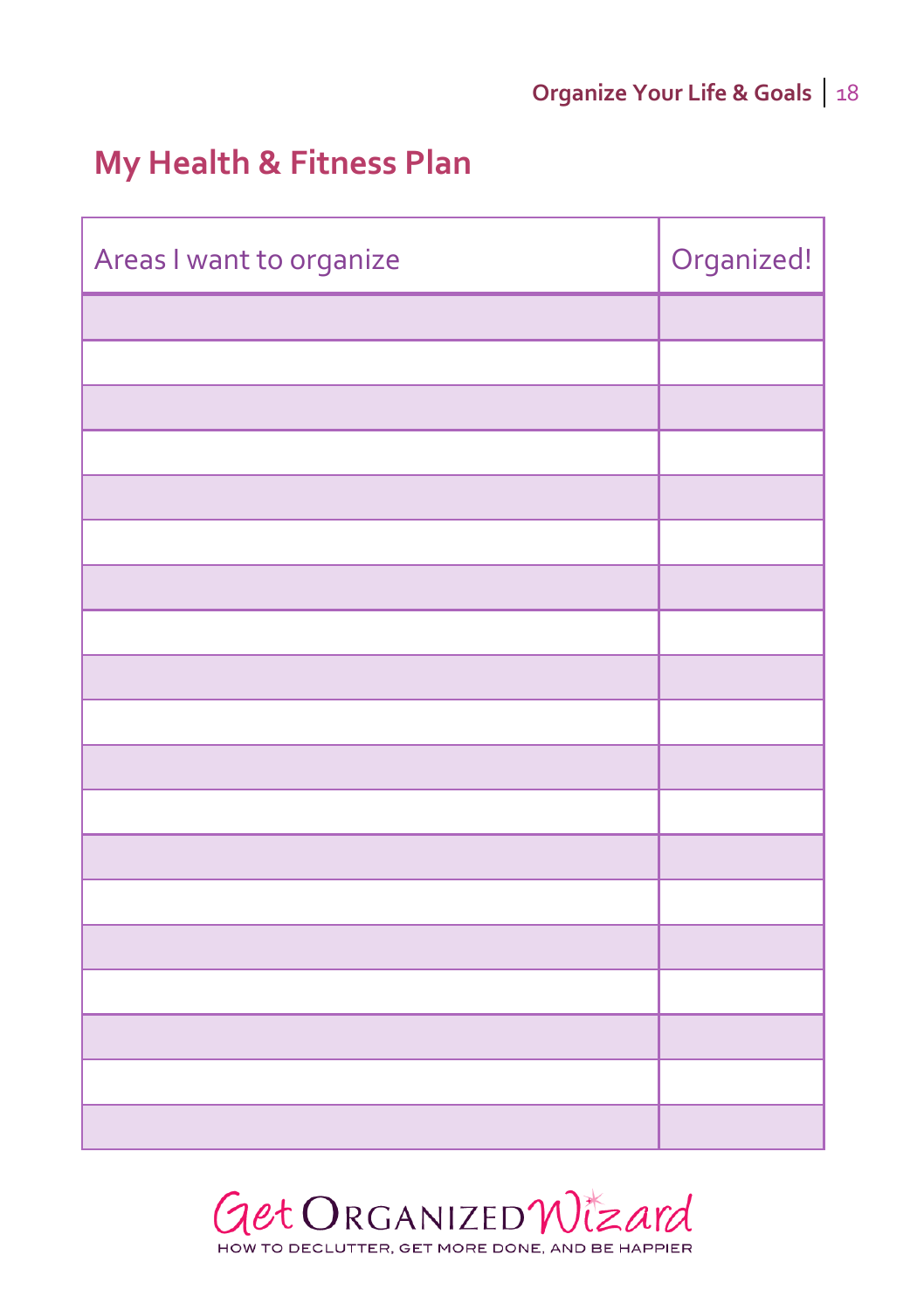# <span id="page-18-0"></span>**3 | Organize your Career & Work**



Many people want to be more successful in their work life. But instead of proactively looking for ways to express their talents, impress their boss, seek a better position, or head out on their own, they simply wait for that golden opportunity to come along and find them. It rarely does.

When you put a little thought into your

work and career you can be a lot smarter about finding work you enjoy and being rewarded well for it. Once you know what you want and how you'll go about it, your attention and effort have focus.

So ironically, stopping and spending time organizing your goals and taking inventory of your situation now can speed up the process of developing your career over time.

Whether you want to excel in your current job, get promoted, find a new role, change careers entirely or put up your own shingle, think of how you can take stock, be proactive and develop the focus you need.

> The past is not your potential. In any hour you can choose to liberate the future.

> > *Marilyn Ferguson*

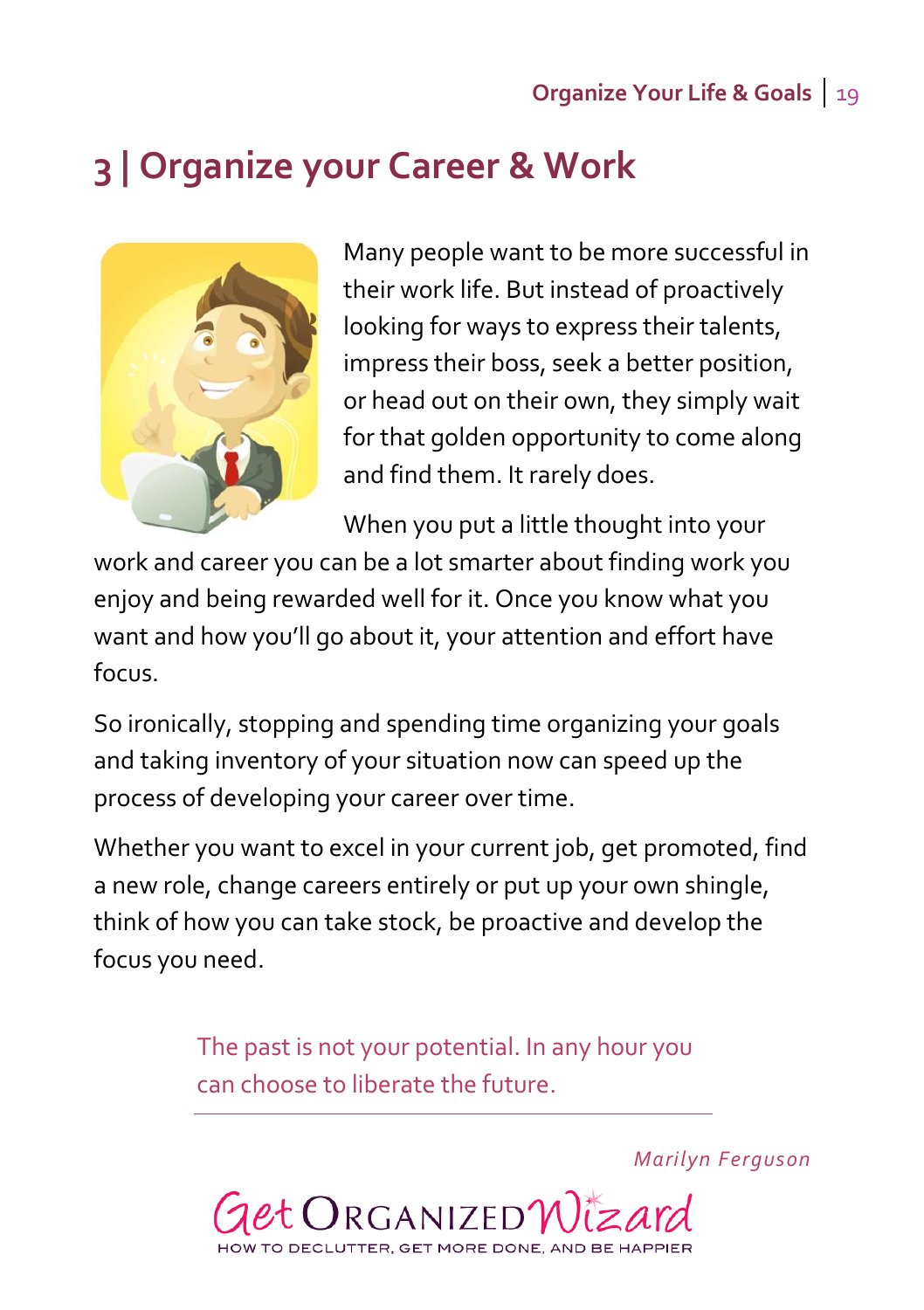# <span id="page-19-0"></span>**Current job**

#### **Current work**

Is it time to take inventory of your present work situation? Consider whether you:

- enjoy your job
- get to express a talent
- like the work environment
- feel challenged
- have the resources you need to succeed in your role
- are making progress on your career plan.

## **Performance**

You might also like to take stock of your performance. How are you doing on relevant indicators and how can you improve? Indicators might include:

- productivity
- initiative
- being a team player
- work quality
- written and verbal communication.

*Once you know what you want and how you'll go about it, your attention and effort have focus.* 

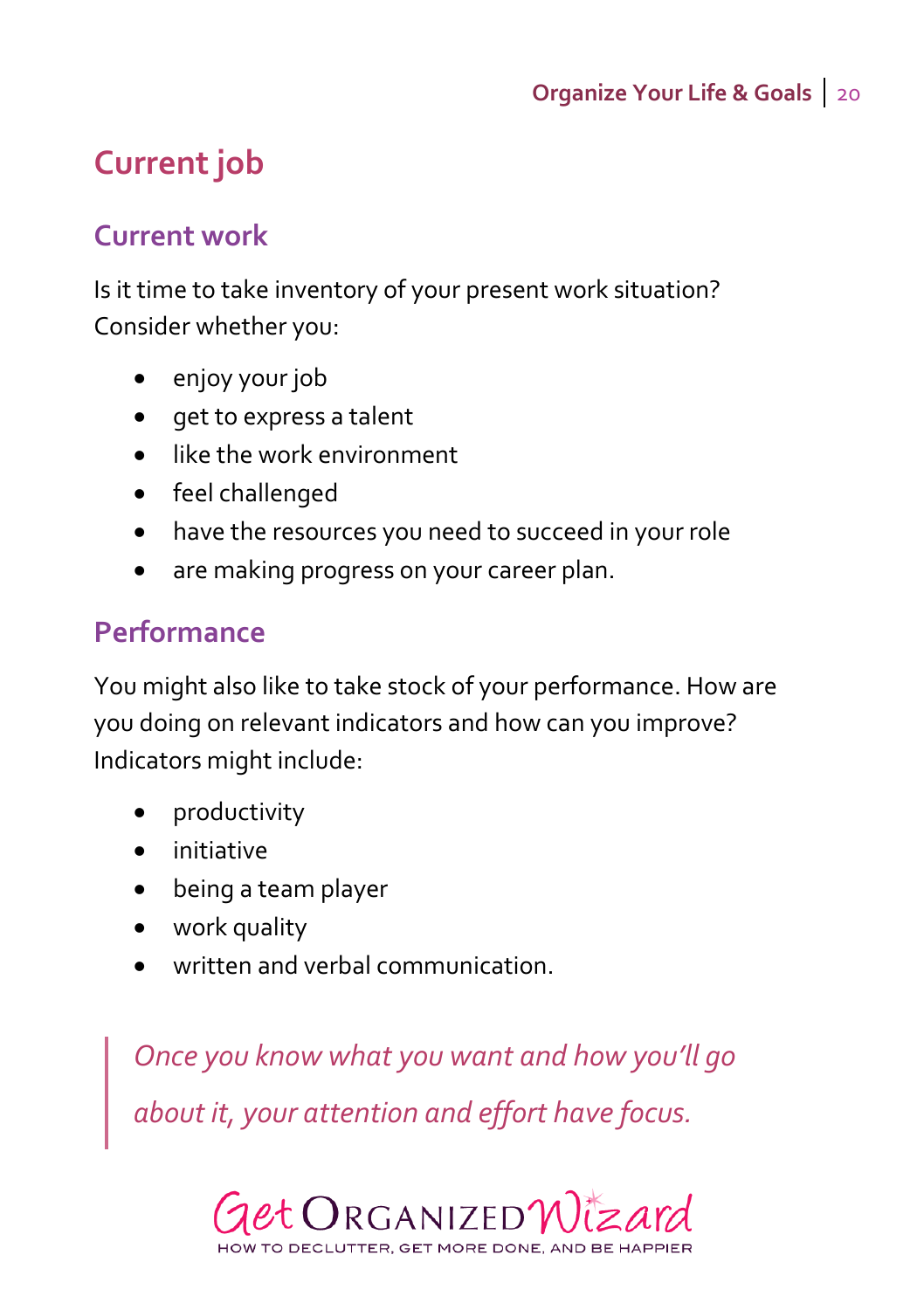## **Relationships**

People can be the biggest pain or greatest joy in a job. What can you do to improve your relationships with:

- **•** superiors
- colleagues
- juniors
- clients
- suppliers?

## <span id="page-20-0"></span>**Getting promoted**

## **Requirements**

Optimize your chances of success by knowing the exact requirements for promotion and ensuring you meet each one.

## **Skills**

Need to upgrade your skills? Organize the steps, such as:

- discussing what you need to do with your boss
- getting training
- proactively taking on more responsibility.

#### **Performance**

Get your performance promotion-ready by organizing how to upgrade relevant factors, like:

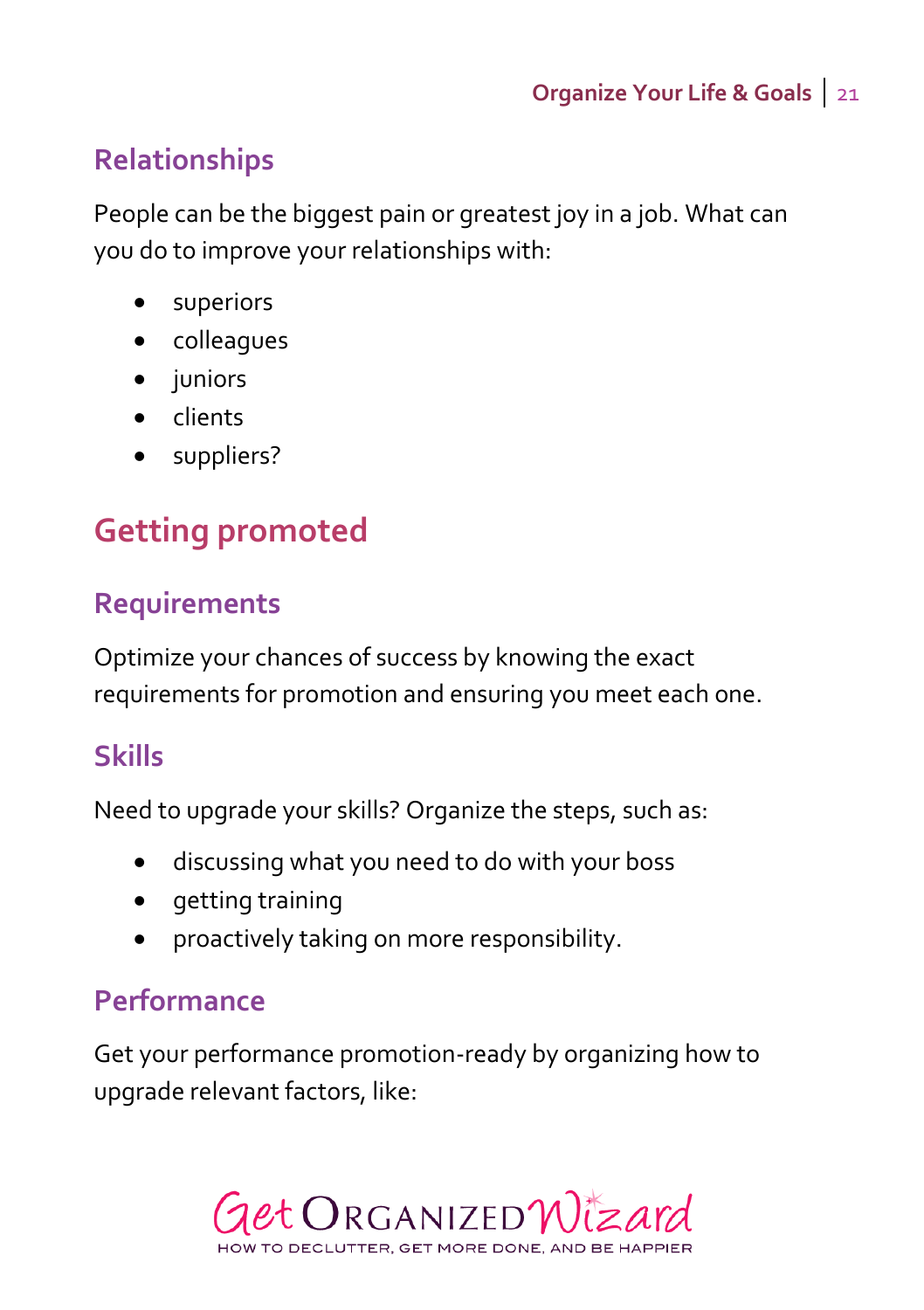- productivity
- initiative
- being a team player
- work quality
- written and verbal communication.

# <span id="page-21-0"></span>**Finding a new job**

## **CV**

Cover off important CV elements and show their relevance to the role - including:

- work history
- skills
- achievements
- compelling cover letter
- portfolio (if relevant).

Take extra care with proofreading, presentation and brevity.

#### **Interview skills**

Prepare yourself for:

- common interview questions
- a firm, pleasant handshake
- confident presentation
- knowing why you're right for the job
- salary negotiation.

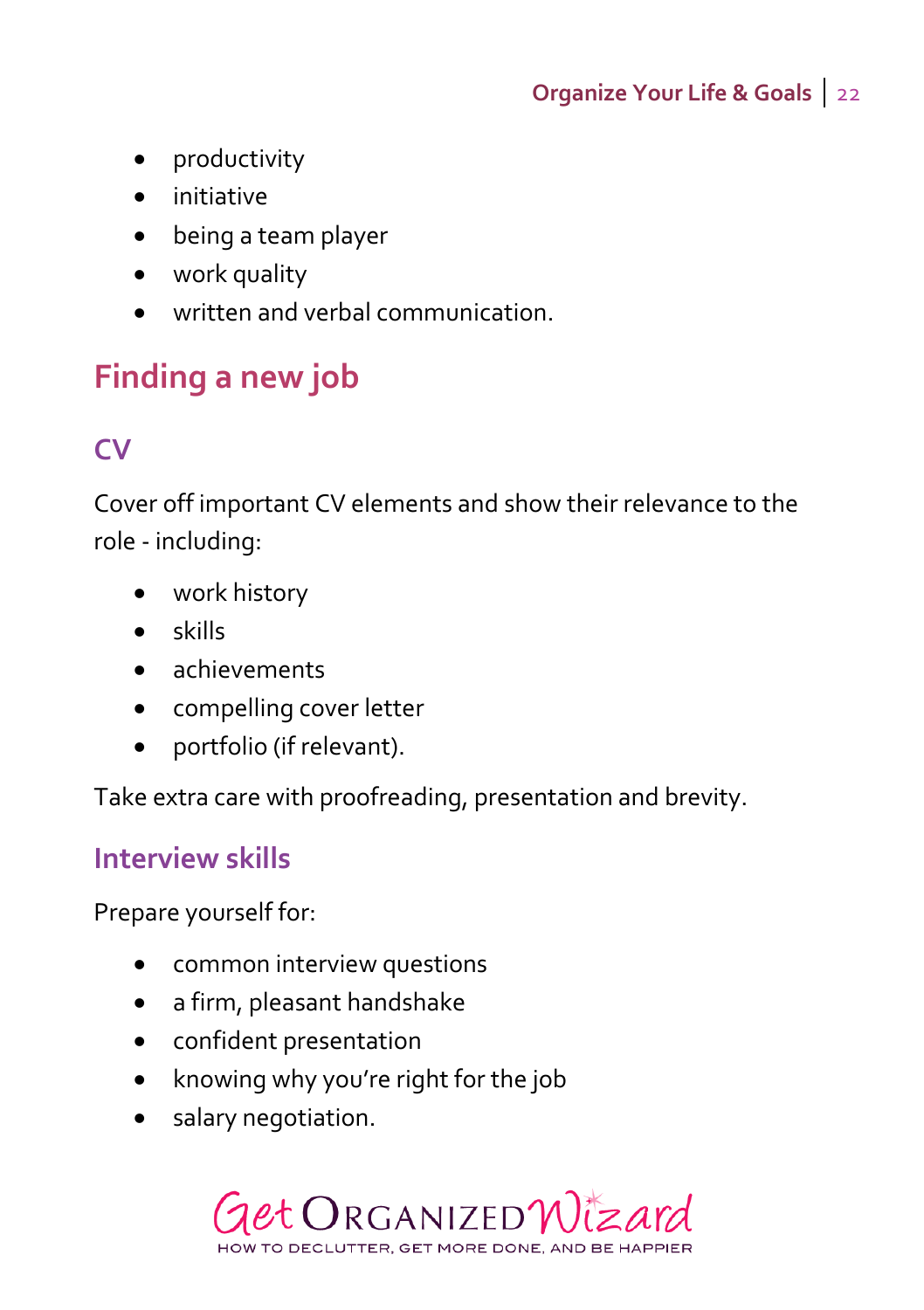# <span id="page-22-0"></span>**Changing career/Starting a business**

## **Finding your passion**

Do you have a 'calling'? Consider what you:

- enjoy or find interesting
- excel at
- $\bullet$  find meaning in
- see as an opportunity.

Is there something compelling at the intersection?

## **Exploration**

How can you explore a potential career or business field? Consider:

- books and courses
- talking to people in your field(s) of interest
- discussing ideas with family and friends
- consulting a career or business coach.

## **Planning & research**

Do your homework! Get clear on:

- who to speak to in order to learn more
- what skills and knowledge you need to develop
- financial preparation or safety net (don't skip this one!)
- next action steps.

*This is an edited extract fro[m Life & Goal Organizer](http://www.getorganizedwizard.com/products/life-and-goal-organizer/?utm_source=OYLG&utm_medium=PDF&utm_campaign=Download)'s Career & Work Module introduction. The module contains detailed worksheets for various organizing projects, including those suggested above.*

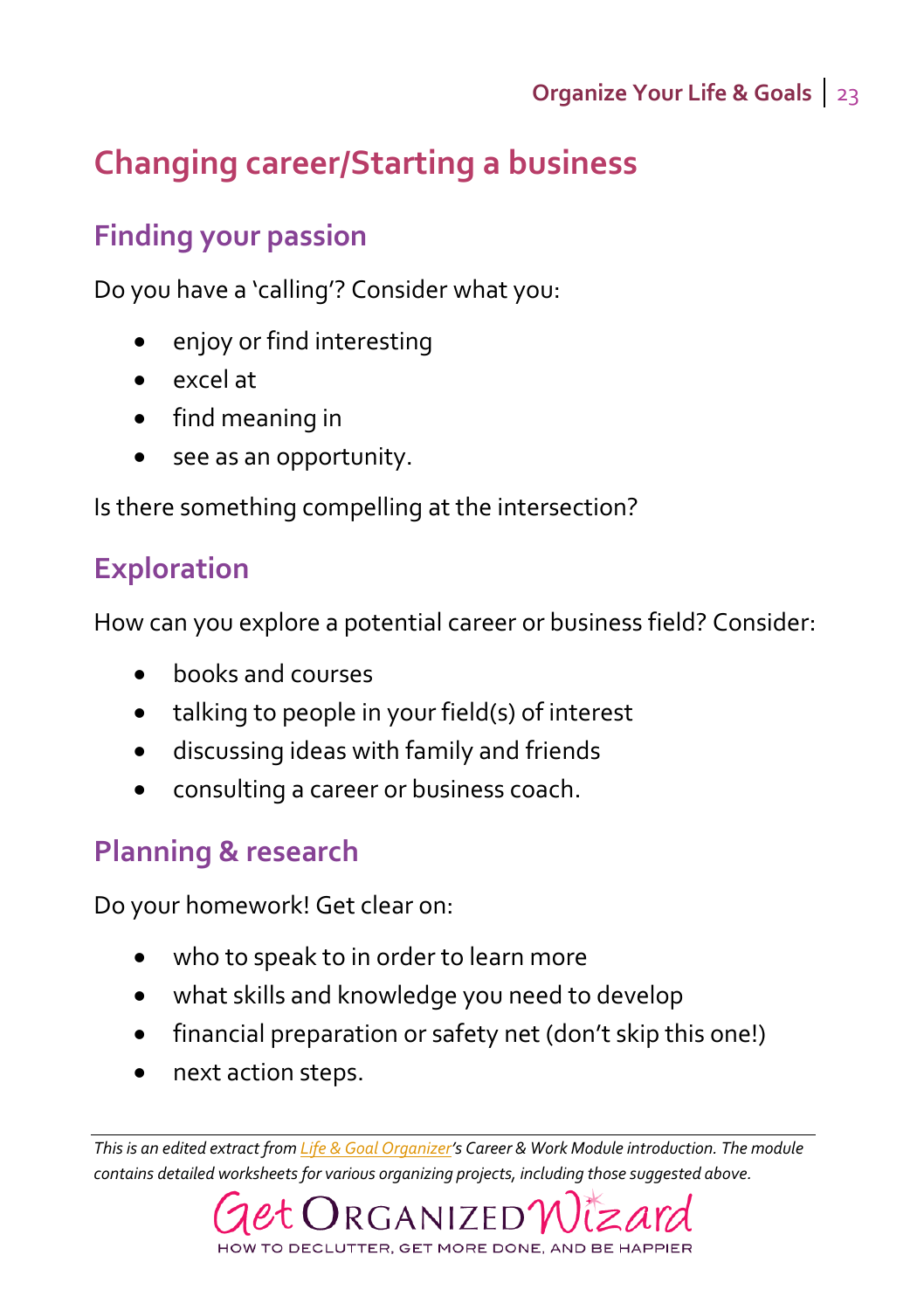## <span id="page-23-0"></span>**My Career & Work Plan**

| Areas I want to organize | Organized! |
|--------------------------|------------|
|                          |            |
|                          |            |
|                          |            |
|                          |            |
|                          |            |
|                          |            |
|                          |            |
|                          |            |
|                          |            |
|                          |            |
|                          |            |
|                          |            |
|                          |            |
|                          |            |
|                          |            |
|                          |            |
|                          |            |
|                          |            |
|                          |            |

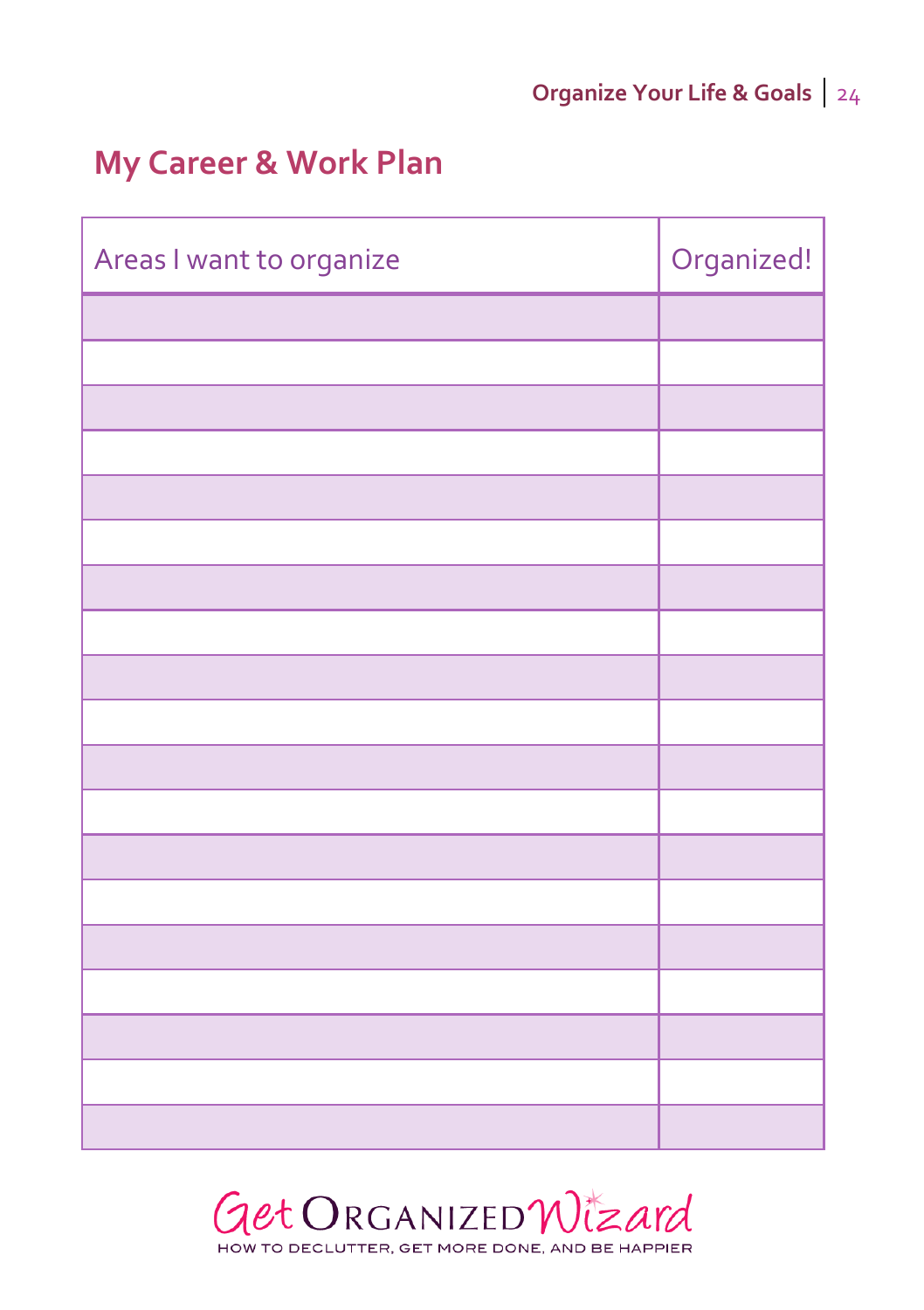# <span id="page-24-0"></span>**4 | Organize your Fun & Recreation**



If you've read Steven Covey's *7 Habits of Highly Effective People* you're probably familiar with 'sharpening the saw'. If not, the idea is a simple and powerful one: you need time out for refreshment and rejuvenation (sharpening your 'saw' – yourself!) or you become stale and ineffective.

There are two aspects to this idea.

The first is **making time and space** in your life for sawsharpening.

But the second, often overlooked, aspect of recharging your batteries can be the more important one. It's **finding activities that refresh you**.

Why? Because once you decide to start an activity, hobby or project, it finds a way into your life. There's a softball match on Saturday afternoon, a writing group on Friday nights, a project that takes on a life of its own, a holiday booked. It becomes part of life and you just turn up for it.

This is the time to organize some saw-sharpening for yourself. Think about what you like, what you always wanted to try, what makes you excited or envious when you see someone else doing it. And enjoy!

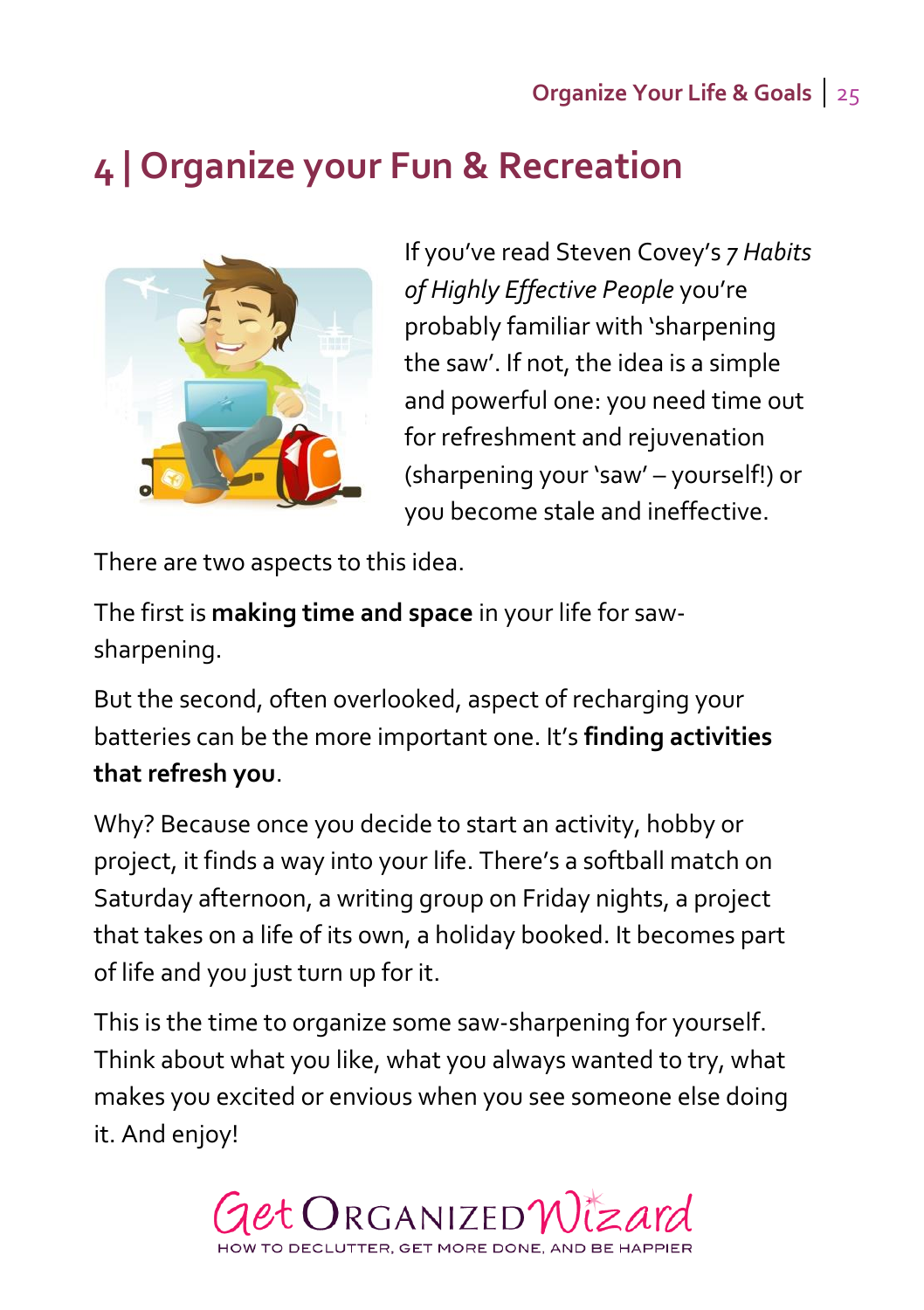## <span id="page-25-0"></span>**Exploring Interests**

#### **Activities**

Most of us have things we've always wanted to do or try. Why not list them and start tackling them. Ikebana? Art galleries? Sushi making? Kickboxing? Ballroom dancing? Scuba diving? Choose anything that sounds like fun to you.

#### **Hobbies & Interests**

Most of us explore so few of the things that intrigue us - what a loss! Start developing those forgotten desires. Psychology? Film? Art history? Religion? Politics? Quantum physics? Aircraft modeling? Bonsai? Puzzles? Knitting?

*You need time out for refreshment and rejuvenation or you become stale and ineffective.*

## <span id="page-25-1"></span>**Self Expression**

## **Expressing yourself**

Creative expression can be a way to recharge *and* escape daily stresses. You might even uncover hidden talents or bring joy to others. Consider journal-writing, song-writing, musical instruments, pottery, water-colors, calligraphy, dance or novel– writing.

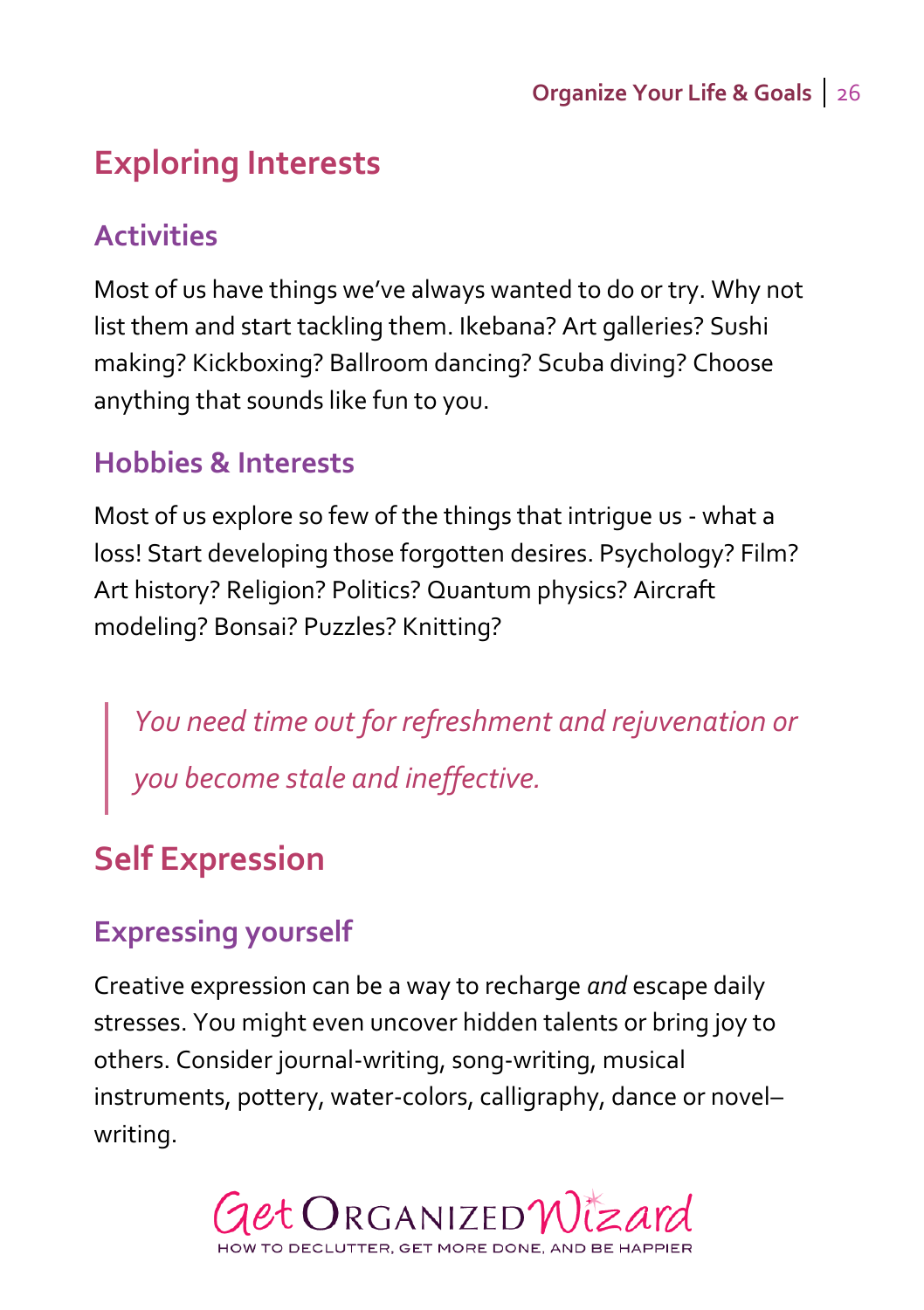# <span id="page-26-0"></span>**Planning**

## **Projects**

Interested in long-term or self-directed activities like creating a family tree, organizing photos, or writing a book? Don't limit yourself! Be sure to note down your individual project ideas, resources, contacts, supplies, tasks and steps to help you stay organized.

#### **Holidays & travel**

List all the places you'd like to visit – whether short sojourns or longer adventures. Note website information, places to stay, activities, locations of interest, local friends and contacts, and medical, visa and insurance details.

> Constant labor of one uniform kind destroys the intensity and flow of a man's animal spirits, which find recreation and delight in mere change of activity.

> > *Karl Marx*

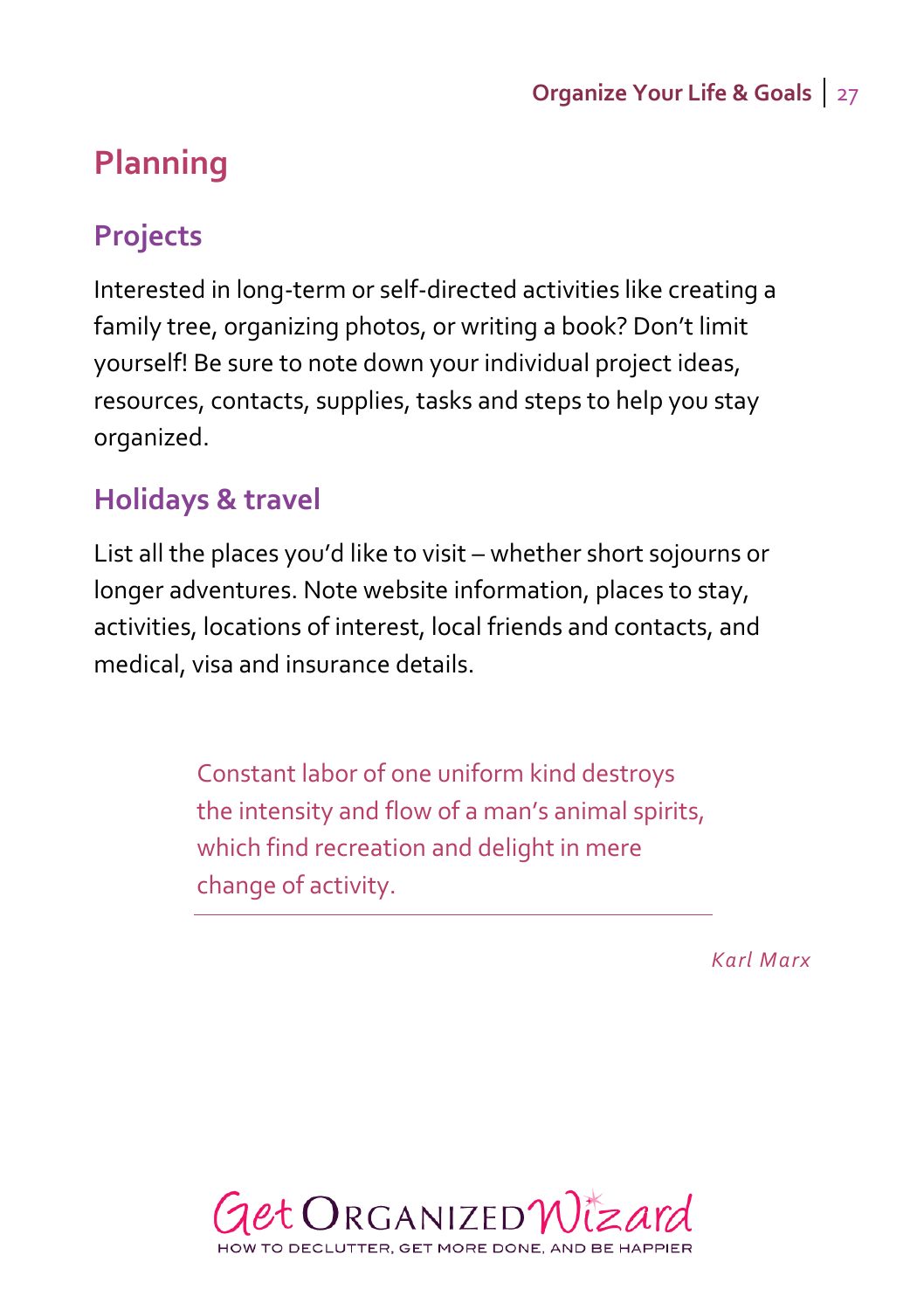## <span id="page-27-0"></span>**Entertainment**

## **Reading for pleasure**

Remember the delight of a good story, beautiful language or sheer escapism? Keep a list of titles you want to read. See an interesting review or hear a great recommendation? Add it to your list.

#### **Movies**

Don't let the wrong film spoil movie night. Start a list and keep track of the good ones from recommendations and reviews.

*The second, often overlooked, aspect of recharging your batteries can be the more important one. It's finding activities that refresh you.*

*This is an edited extract fro[m Life & Goal Organizer](http://www.getorganizedwizard.com/products/life-and-goal-organizer/?utm_source=OYLG&utm_medium=PDF&utm_campaign=Download)'s Fun & Recreation Module introduction. The module contains detailed worksheets for various organizing projects, including those suggested above.*

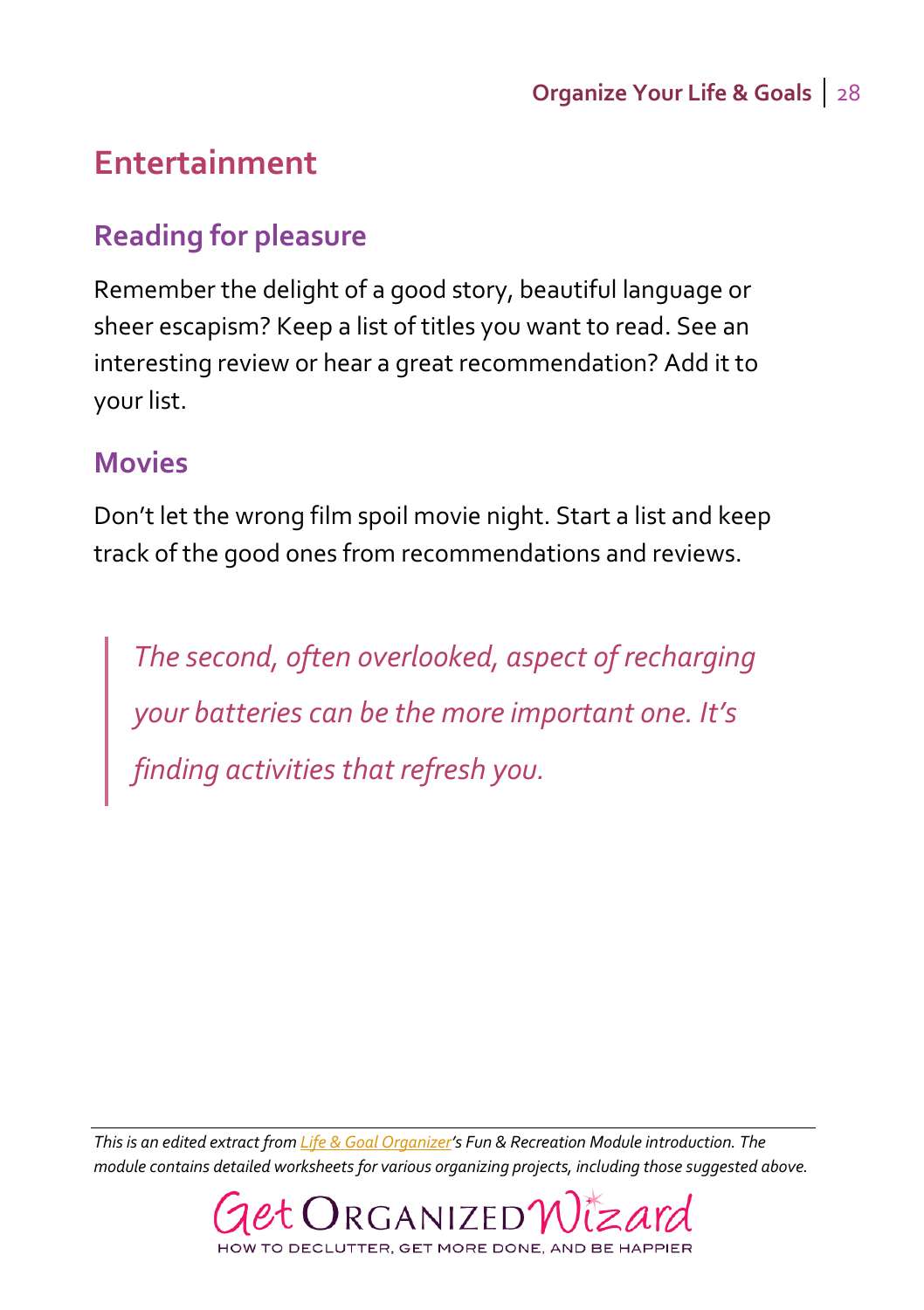## <span id="page-28-0"></span>**My Fun & Recreation Plan**

| Areas I want to organize | Organized! |
|--------------------------|------------|
|                          |            |
|                          |            |
|                          |            |
|                          |            |
|                          |            |
|                          |            |
|                          |            |
|                          |            |
|                          |            |
|                          |            |
|                          |            |
|                          |            |
|                          |            |
|                          |            |
|                          |            |
|                          |            |
|                          |            |
|                          |            |
|                          |            |

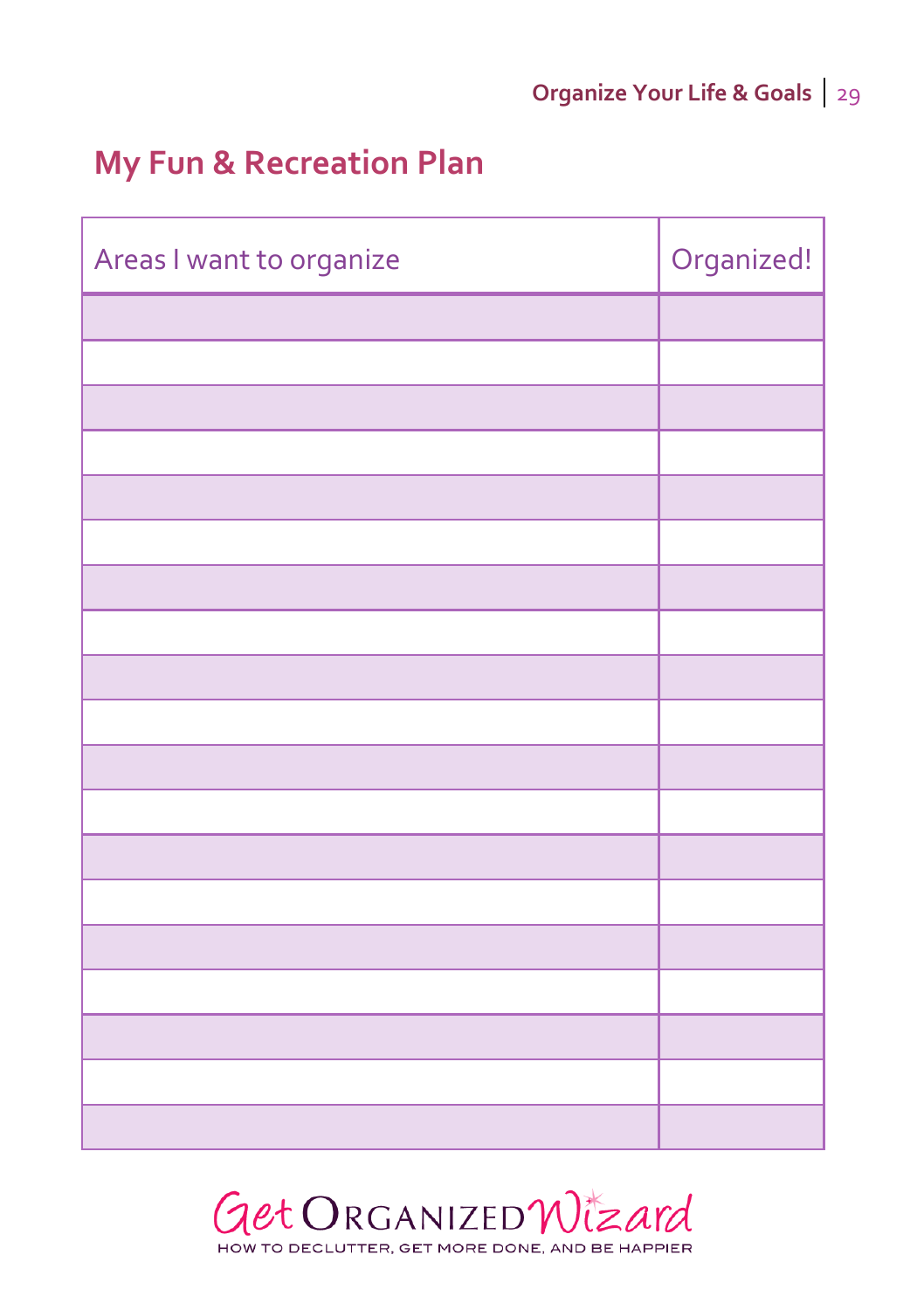# <span id="page-29-0"></span>**5 | Organize your Technology**



It's getting more and more difficult to think of having an organized life without taking technology into account.

But more importantly for people wanting an organized life, technology offers lots of smart, time-saving, and

downright cool ways to get better organized. There's plenty to gain from taking charge of your technology – including better information, security, communication, work and play.

Now's the time to think about organizing your computer, emails, gadgets, internet use and social networking (stuff like Facebook, photo-sharing, blogs). Here are some ideas…

> The number one benefit of information technology is that it empowers people to do what they want to do. It lets people be creative. It lets people be productive. It lets people learn things they didn't think they could learn before, and so in a sense it is all about potential.

> > *Steve Ballmer*

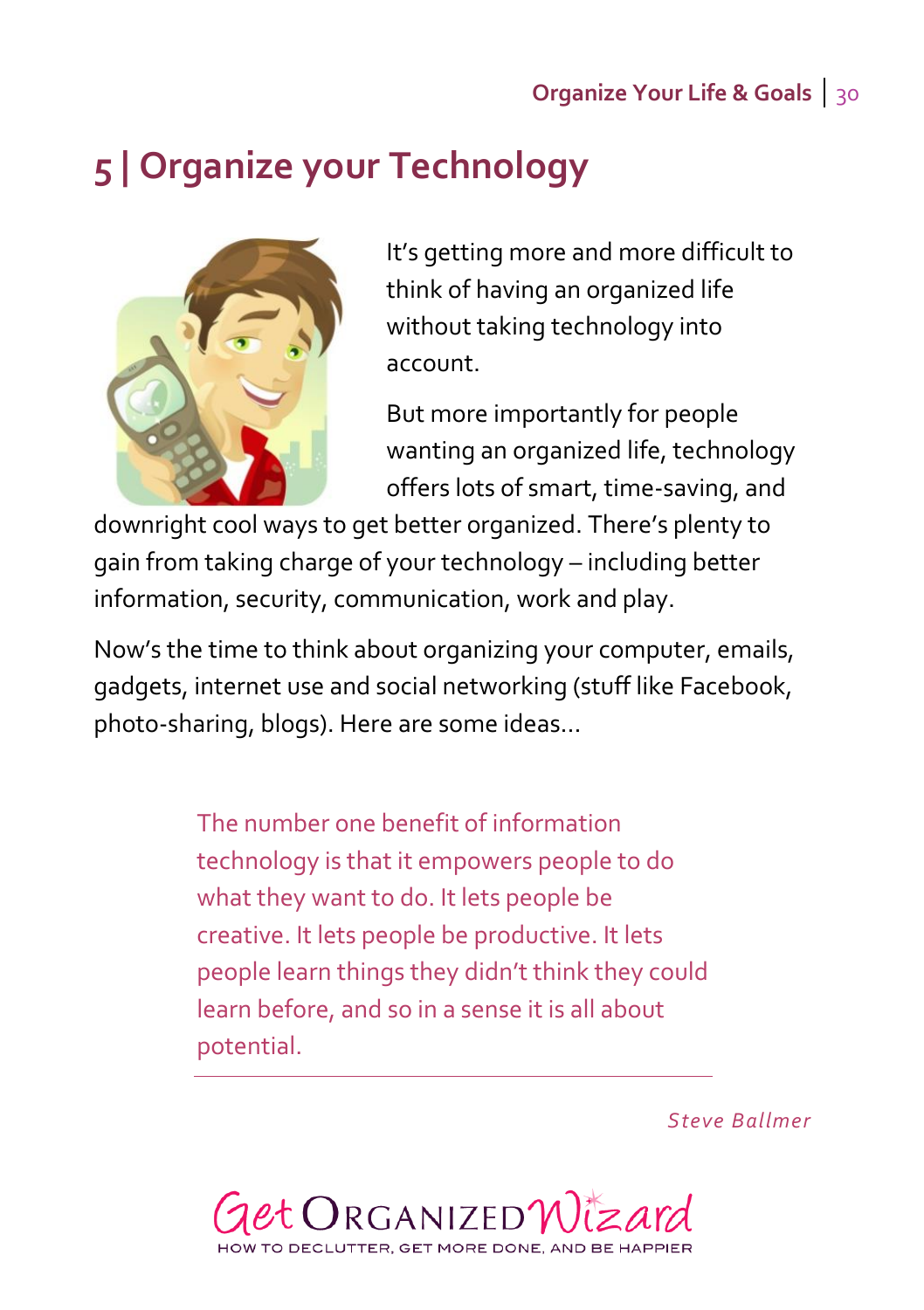# <span id="page-30-0"></span>**Computers, Software and Backing Up**

## **Computer files**

Do you store documents, music and pictures on your computer? How are they organized? It might be time to structure your file storage, tidy your desktop and empty the re-cycle bin.

## **Computer documents**

If you have many documents you'll need an organizing system. Give all your files names that help you find what you need faster.

*It's getting more difficult to think of having an organized life without taking technology into account*

## **Backing up**

You back up, don't you? Well it's time to organize a system to protect your all your important files. Include on- and off-site back up, and check that all important file types are included.

#### **Software**

Spring clean your software – including unused software, updates and upgrades, registrations, CDs, manuals and licenses. When considering new software, do a cost-benefit check (if you're very time poor the cost of learning may be too high).

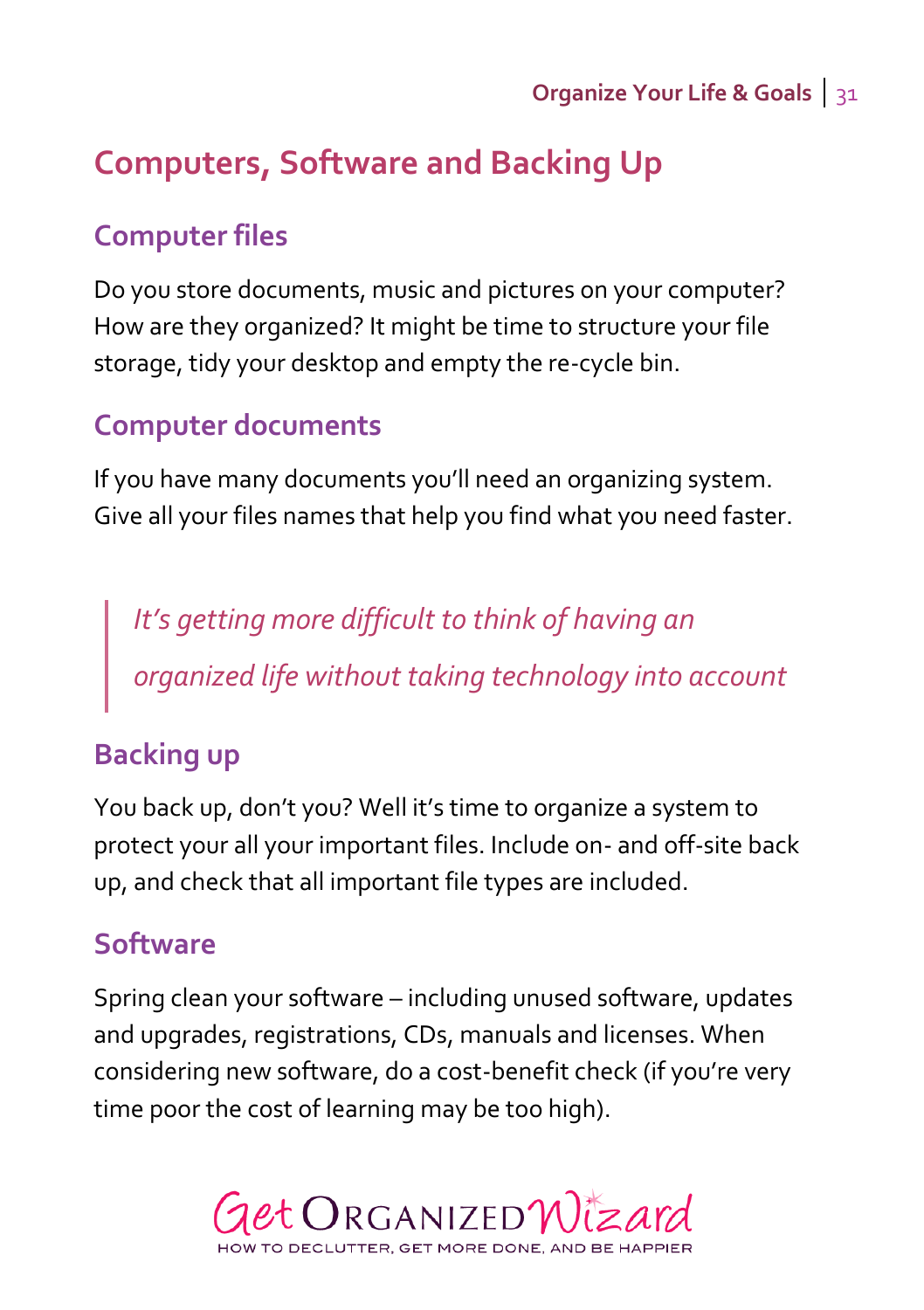# <span id="page-31-0"></span>**Gadgets**

## **Cell phone**

Your cell can be an expensive nuisance rather than a cool tool if it gets cluttered with outdated contacts, sent messages, texts and photos, or you have the wrong plan. Spring clean!

## **Personal Digital Assistant**

Organize your PDA for better performance – including sync, files, operating system, software and quick-start buttons.

#### **iPod**

Freshen up your iPod. Organize your music, podcasts, audiobooks and software, and manage your playlists.

#### **Facebook**

Want to join **Facebook?** Then organize yourself to join, find and invite friends, keep in touch, update your status, post photos and more. (And come [join my page!](http://www.facebook.com/GetOrganizedWizard))

#### **Other social networking**

Interested in more social networking sites? Get set up o[n Twitter](http://www.twitter.com/) (and [follow me!](http://twitter.com/MicheleConnolly))[, MySpace,](http://www.myspace.com/) [Squidoo,](http://www.squidoo.com/) [Flickr](http://www.flickr.com/) (or other photosharing), *IMDB*, and forums and communities.

*This is an edited extract fro[m Life & Goal Organizer](http://www.getorganizedwizard.com/products/life-and-goal-organizer/?utm_source=OYLG&utm_medium=PDF&utm_campaign=Download)'s Managing Technology Module introduction. The module contains detailed worksheets for various organizing projects, including those suggested above.*

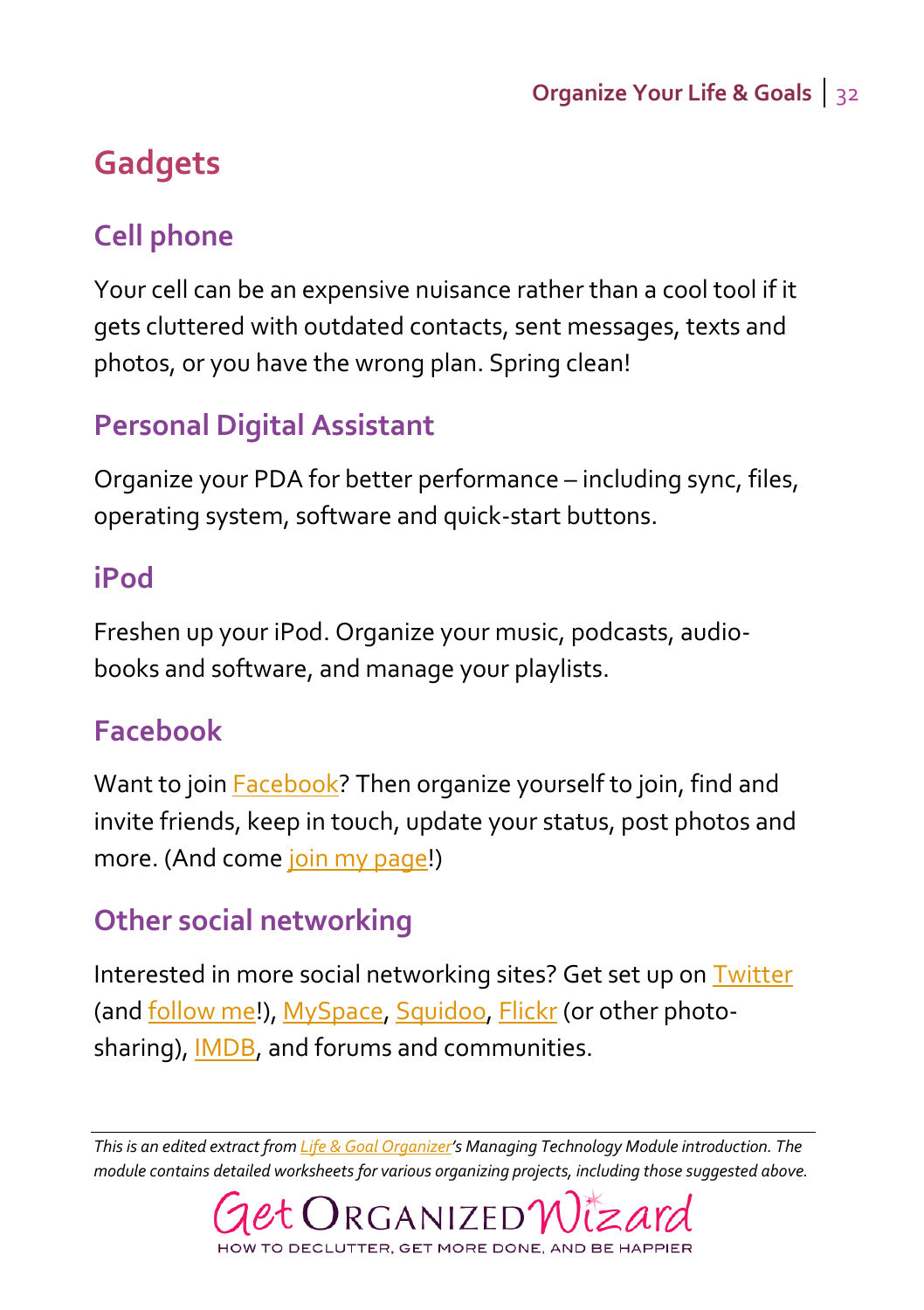## <span id="page-32-0"></span>**My Technology Plan**

| Areas I want to organize | Organized! |
|--------------------------|------------|
|                          |            |
|                          |            |
|                          |            |
|                          |            |
|                          |            |
|                          |            |
|                          |            |
|                          |            |
|                          |            |
|                          |            |
|                          |            |
|                          |            |
|                          |            |
|                          |            |
|                          |            |
|                          |            |
|                          |            |
|                          |            |
|                          |            |

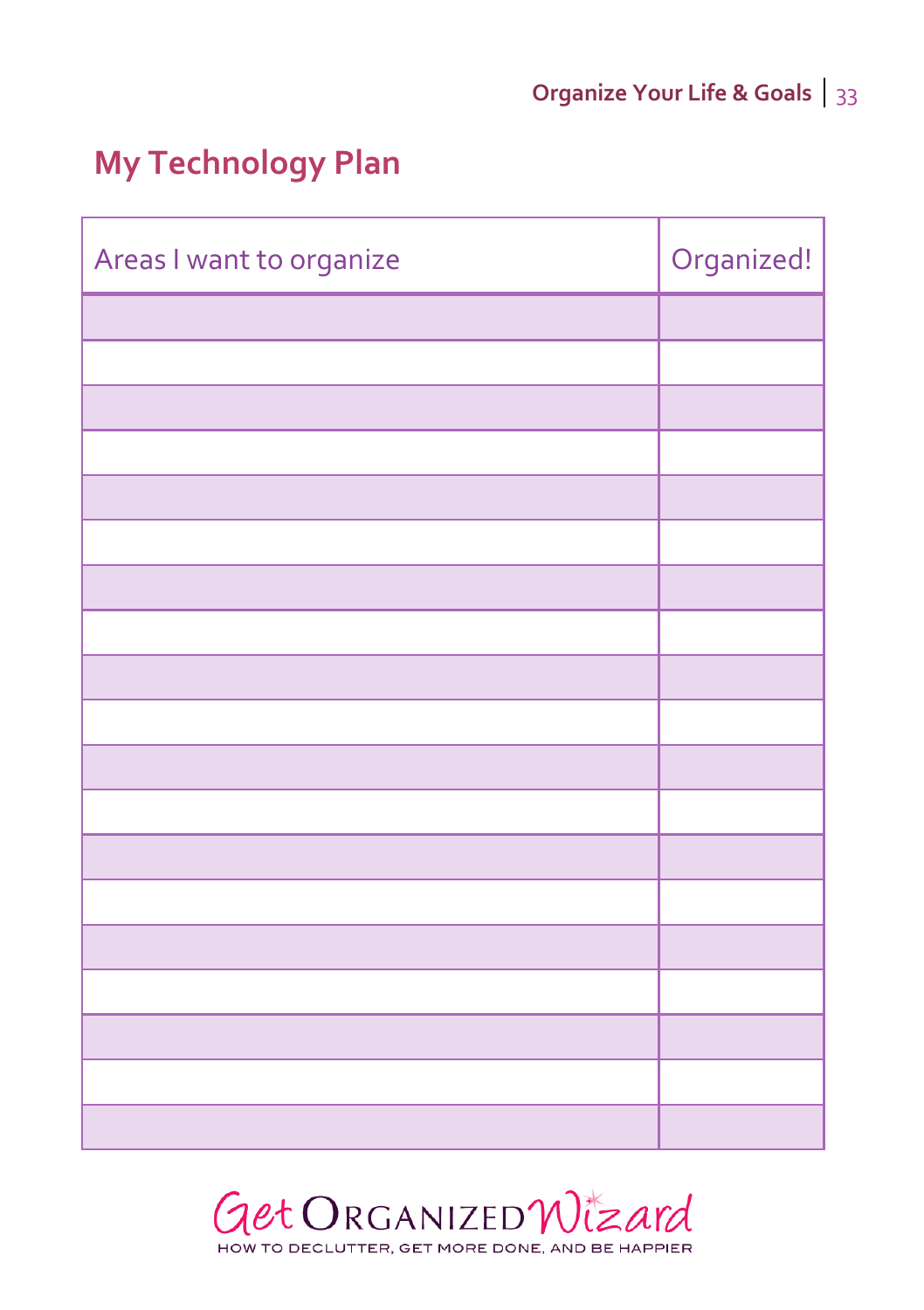#### **Organize Your Life & Goals** 34

# <span id="page-33-0"></span>**6 | Organize Your Home**



Are you always making excuses for not inviting people in? Postponing dinner parties? Dropping your kids' friends home to avoid parents at your door?

You don't have to live that way anymore. Your home may never

feature in decorator magazines, but there's no reason it can't be a welcoming, comfortable place you're happy to share with others.

Seeing your home as one big project that has to go from pit to perfect overnight is a sure way to create overwhelm and send yourself running for the ice cream. A better way is to take it slowly, one room at a time.

It's also important to focus on what **you** want your home to be, not on some external notion that doesn't resonate with you. Whether you want your home to echo love, or sanctuary, or clean lines, be guided by your own vision and values.

You'll be much happier in the space you create.

A good home must be made, not bought.

*Joyce Maynard*

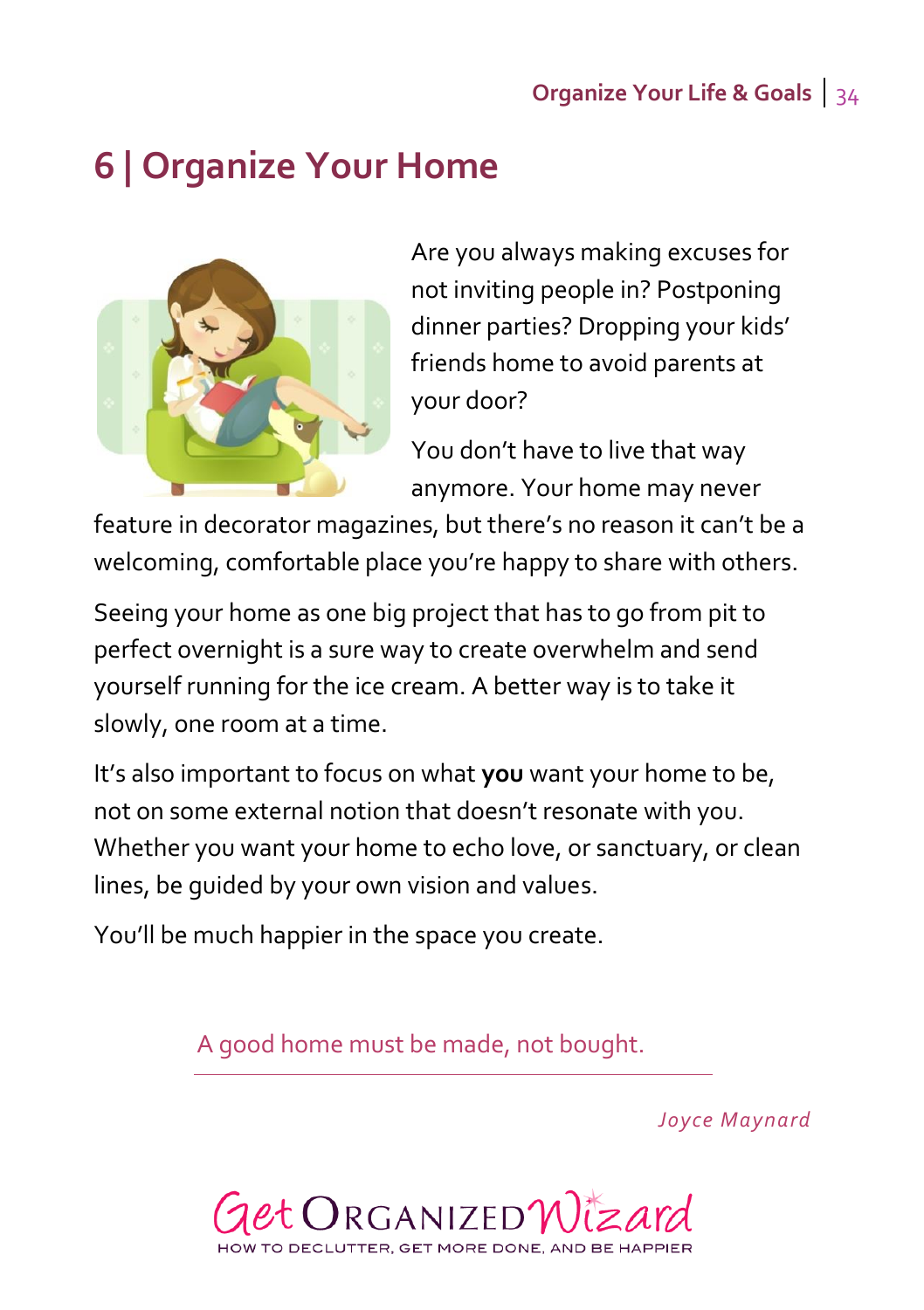## <span id="page-34-0"></span>**Creating a Home you Love**

#### **Your values and sense of style**

Before creating a home you love, it helps to [clarify your values.](http://www.getorganizedwizard.com/blog/2008/11/home-organizing-start-with-your-home-values/) Minimalism? Warmth? Comfort? As you enter the year, ponder how your home will reflect your values.

#### **Living room**

Get organized to create a relaxing, inviting living room and to remove the mood-spoilers. Um, dead plant alert!

#### **Kitchen**

Target surfaces, storage, appliances, drawers, shelves, pantry and fridge to create a well-organized, pleasure-to-cook-in kitchen.

#### **Home office**

Keep *most-needed* items close by, file away *less-needed* papers and ditch everything *un-needed*. Clear those work surfaces!

*Seeing your home as one big project that has to go from pit to perfect overnight is a sure way to create overwhelm and send yourself running for the ice cream. Instead, take it slowly, one room at a time.*

#### **Kids' rooms**

Make this the year you organize - and help kids learn to organize toys, dirty clothes, playtime clean-up and storage.

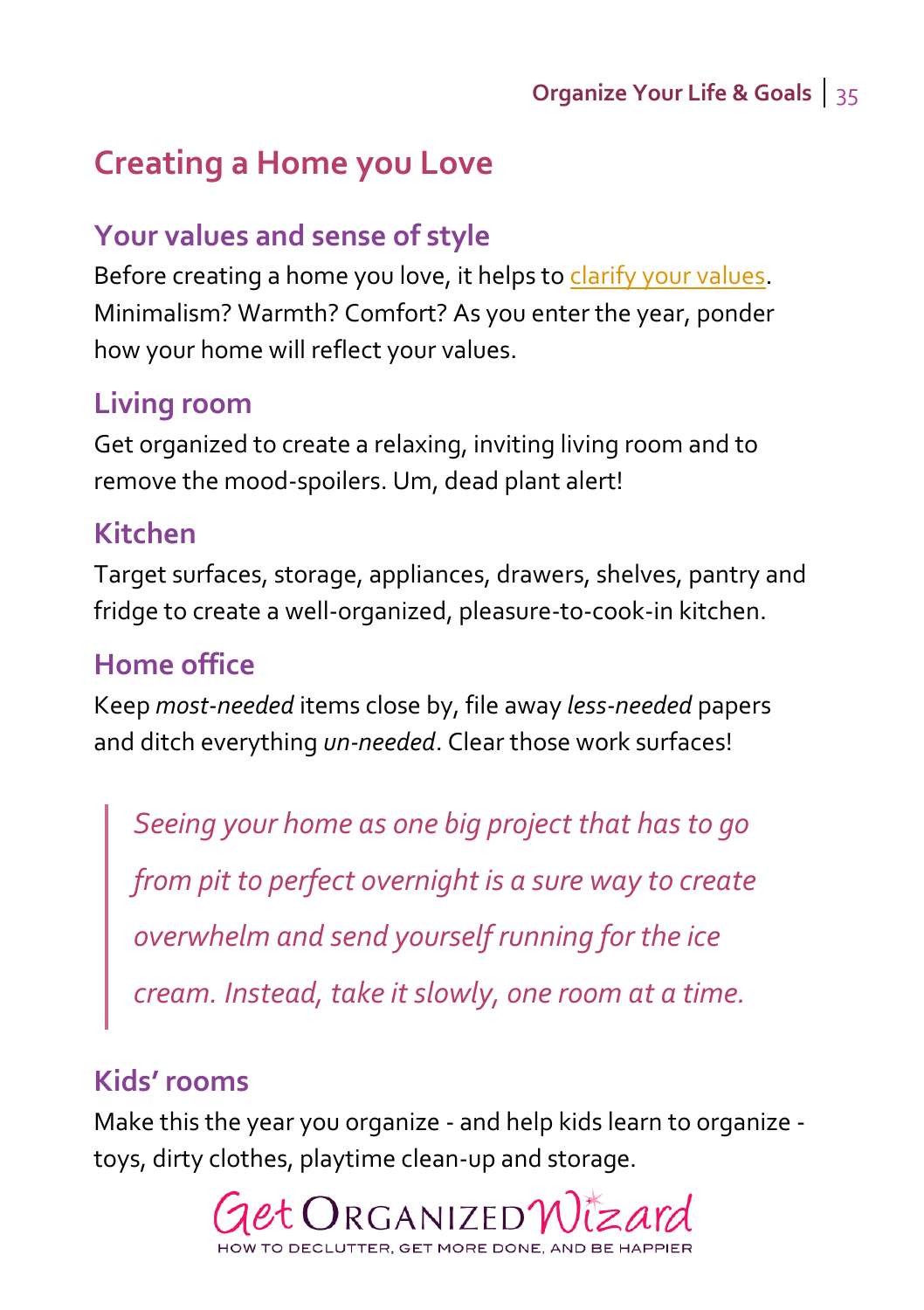#### **Your bedroom**

Create a bedroom-sanctuary. Check bed, linen, furniture, window dressings and mood killers. Uh - is that *dog medicine* on the bed?

#### **Bathroom**

Organize your towels, accessories, cabinets and surfaces. Clean out medicines. Refresh your toiletries. Spa-ify your bathroom!

#### **Garden**

Sort out junk, watering, weeds, garden care, plantings and furniture to help create a garden you love.

*Whether you want your home to echo love, sanctuary or clean lines, be guided by your own vision and values. You'll be much happier in the space you create.*

# <span id="page-35-0"></span>**Clearing Clutter**

## **Visual clarity**

What grabs the eye when you look around your home? Increase calm with visual order. Target displayed items, books and magazines, cleared surfaces and storage solutions.

#### **Moving stuff out**

Get rid of all those items you need to bid farewell - donate, discard or sell.

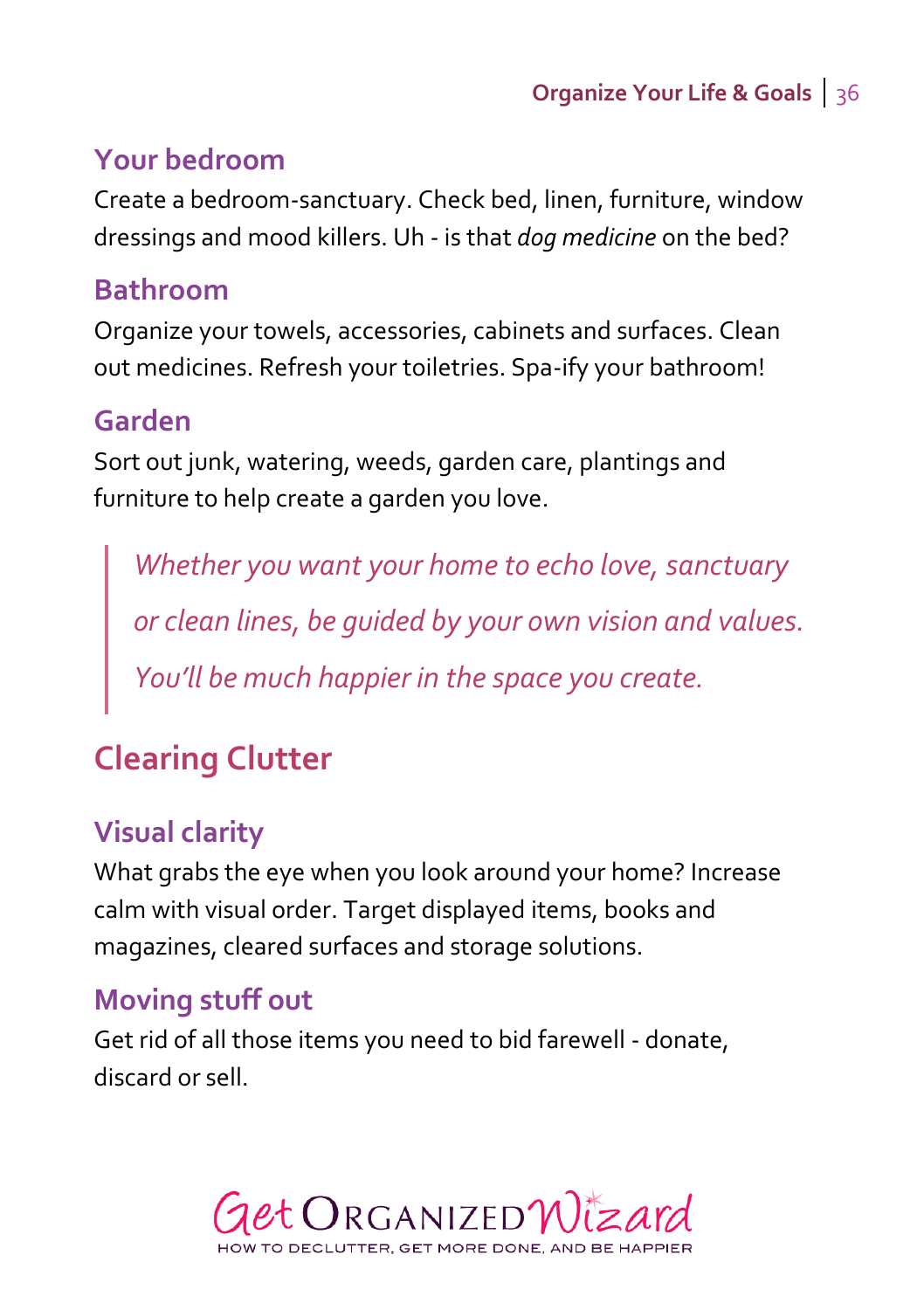## **Household Systems & Paperwork**

### **Household systems**

Household management out of control? Restore some order with shopping lists, birthday gift planning, auto-bill paying and a family calendar for events, reminders and important information.

### **Paperwork**

Organize yourself to minimize the paper you bring in, streamline your paperwork processing and file papers you (really!) need for reference.

*Focus on what you want your home to be, not on some external notion that doesn't resonate with you.*

# **Simplifying your Home and Your Life**

## **Letting go of stuff**

Want to clear the clutter but find you're fighting your own excuses? Explore and overcome sources of resistance, and remind yourself of the benefits of moving past them.

### **Streamlining your home**

Ready for some home streamlining? Clear out unused stuff and cancel unread subscriptions. Then set yourself up for an ongoing system of regular donation/discarding/recycling.

*This is an edited extract fro[m Life & Goal Organizer](http://www.getorganizedwizard.com/products/life-and-goal-organizer/?utm_source=OYLG&utm_medium=PDF&utm_campaign=Download)'s My Home Module introduction. The module contains detailed worksheets for various organizing projects, including those suggested above.*

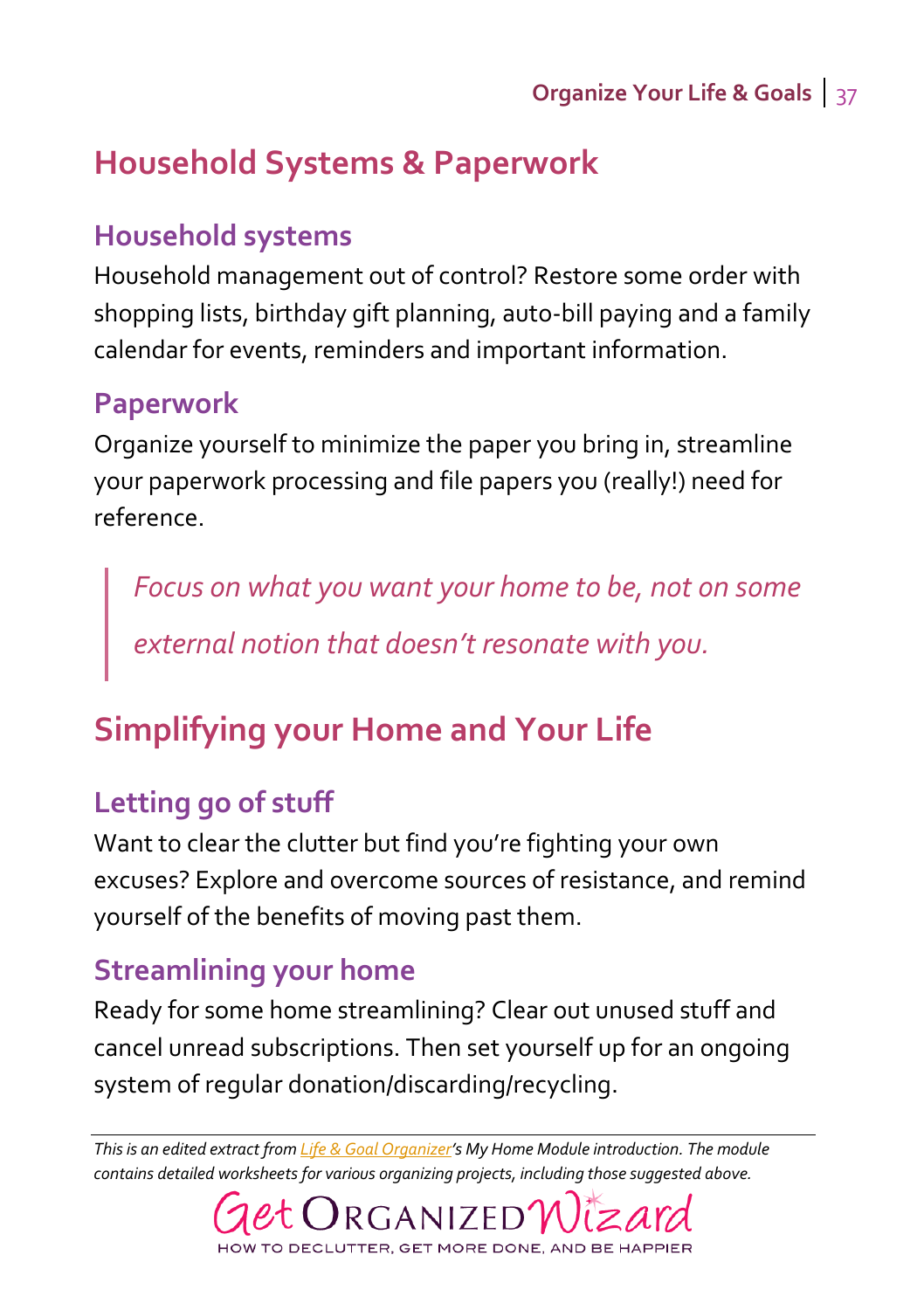## **My Home Plan**

| Areas I want to organize | Organized! |
|--------------------------|------------|
|                          |            |
|                          |            |
|                          |            |
|                          |            |
|                          |            |
|                          |            |
|                          |            |
|                          |            |
|                          |            |
|                          |            |
|                          |            |
|                          |            |
|                          |            |
|                          |            |
|                          |            |
|                          |            |
|                          |            |
|                          |            |
|                          |            |

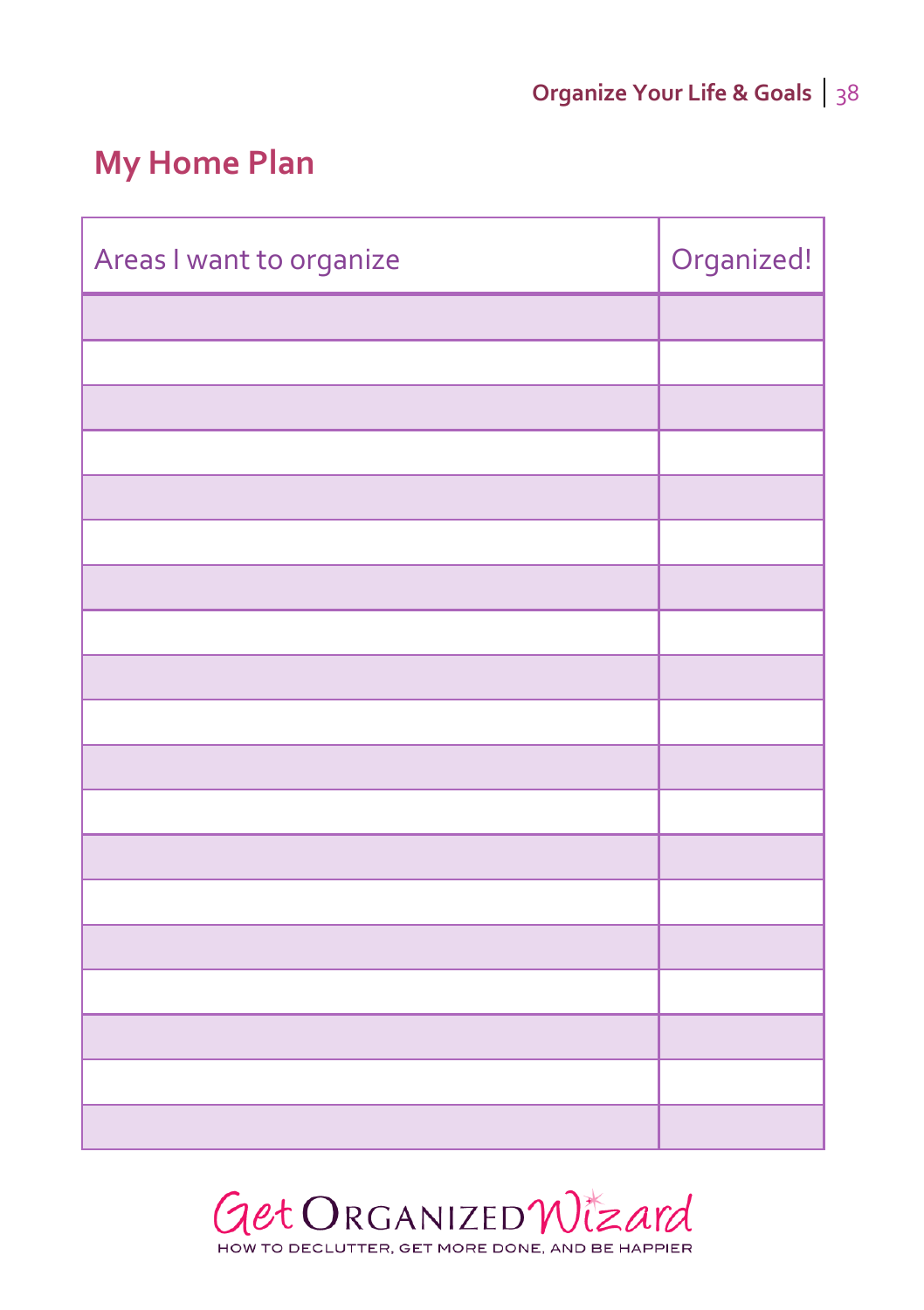# **7 | Organize your Personal Presentation**



We've all seen those make-over shows where Ms Frumpy gets a new haircut and wardrobe and - hey presto! Her whole life is transformed!

Those shows might be a tad extreme but let's face it: the way we present ourselves to the world affects how we feel about ourselves, how people

respond to us, and how we internalize the way they treat us. It can be a vicious or a virtuous circle, depending on what we see in the mirror.

So it makes sense to get organized and give ourselves the best starting point from which to face the world.

Let's get our boots on!

## **Expressing your Best Self**

### **Looking good**

You'll be amazed how good you feel *without* clothes that are out of style, ill-fitting, don't suit or look less than your best. Get rid of them!

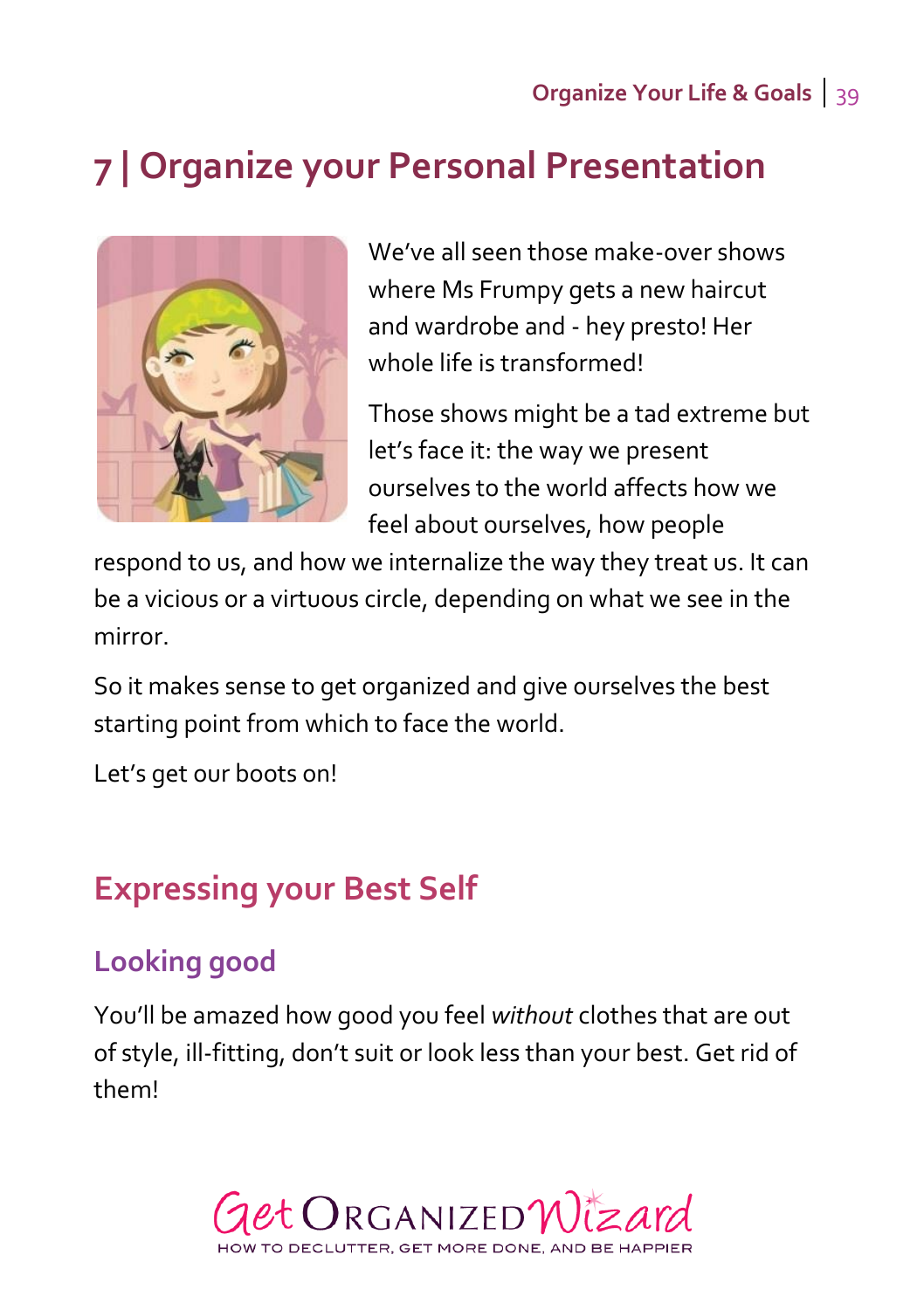### **Feeling good**

Same goes for clothes with bad associations, that need constant adjusting, don't suit your lifestyle or just don't feel nice on you.

#### **Garment care**

Get clothes, shoes and boots dry-cleaned, mended, laundered or altered. Shape 'em up or ship 'em out!

#### **Missing pieces**

After a wardrobe cleanse you'll see what you need. Fun tops, fitted shapes, basics, neutrals, bold or bright – take inventory.

### **Outfits for your lifestyle**

You wear so many hats – be sure you have the outfits to match! Organize business, weekend, special occasion & whatever else your life demands.

#### **Knowing what suits you**

Get organized to learn what suits you – colors, shapes, styles, lengths, necklines, accessories. Plus what to avoid. Take a critical look in the mirror, or ask a friend.

*The way we present ourselves to the world affects how we feel about ourselves, how people respond to us, and how we internalize the way they treat us.*

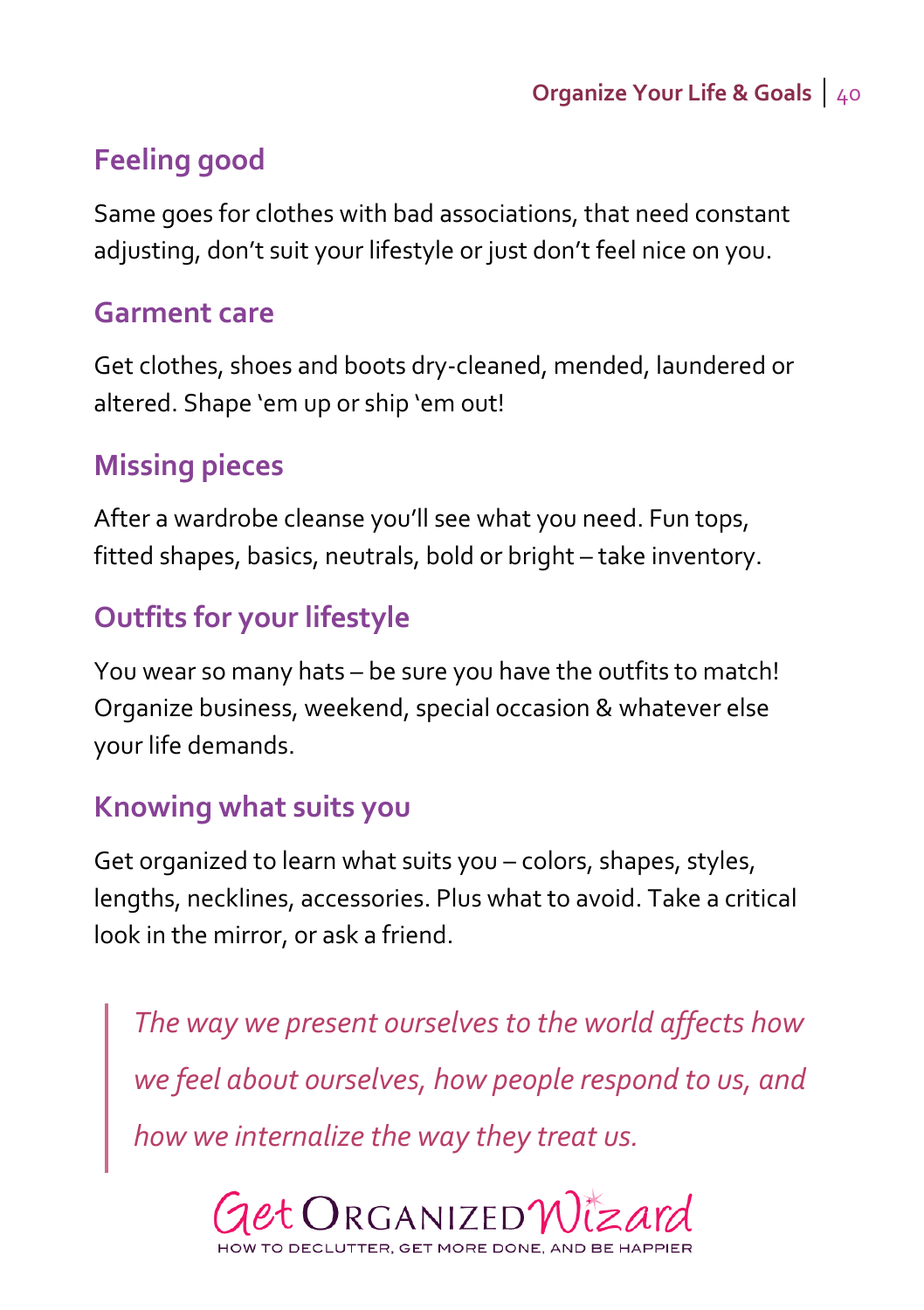### **Coats, bags & accessories**

Do your shoes, coats, bags and accessories reflect your style? Check these items for condition, lifestyle & look.

#### **Organizing your closet**

Upgrade your hangers. Hang your clothes by look, type and color. Group tees and jumpers by warmth and color, and store them so they're visible.

## **Grooming, Poise & Confidence**

#### **Skincare & make-up**

Organize your routine, streamline skincare and make-up products, attend to sun protection and have a look that suits.

### **Grooming**

Organize hair style, cut and color, brows, teeth and oral hygiene, fingernail care and polish, and toenail care.

#### **Poise & confidence**

Organize yourself to address areas like posture, speaking up, speaking clearly, public speaking/presenting, dealing with nervous mannerisms and getting constructive feedback from trusted friends.

A fair exterior is a silent recommendation.



*Publilius Syrus*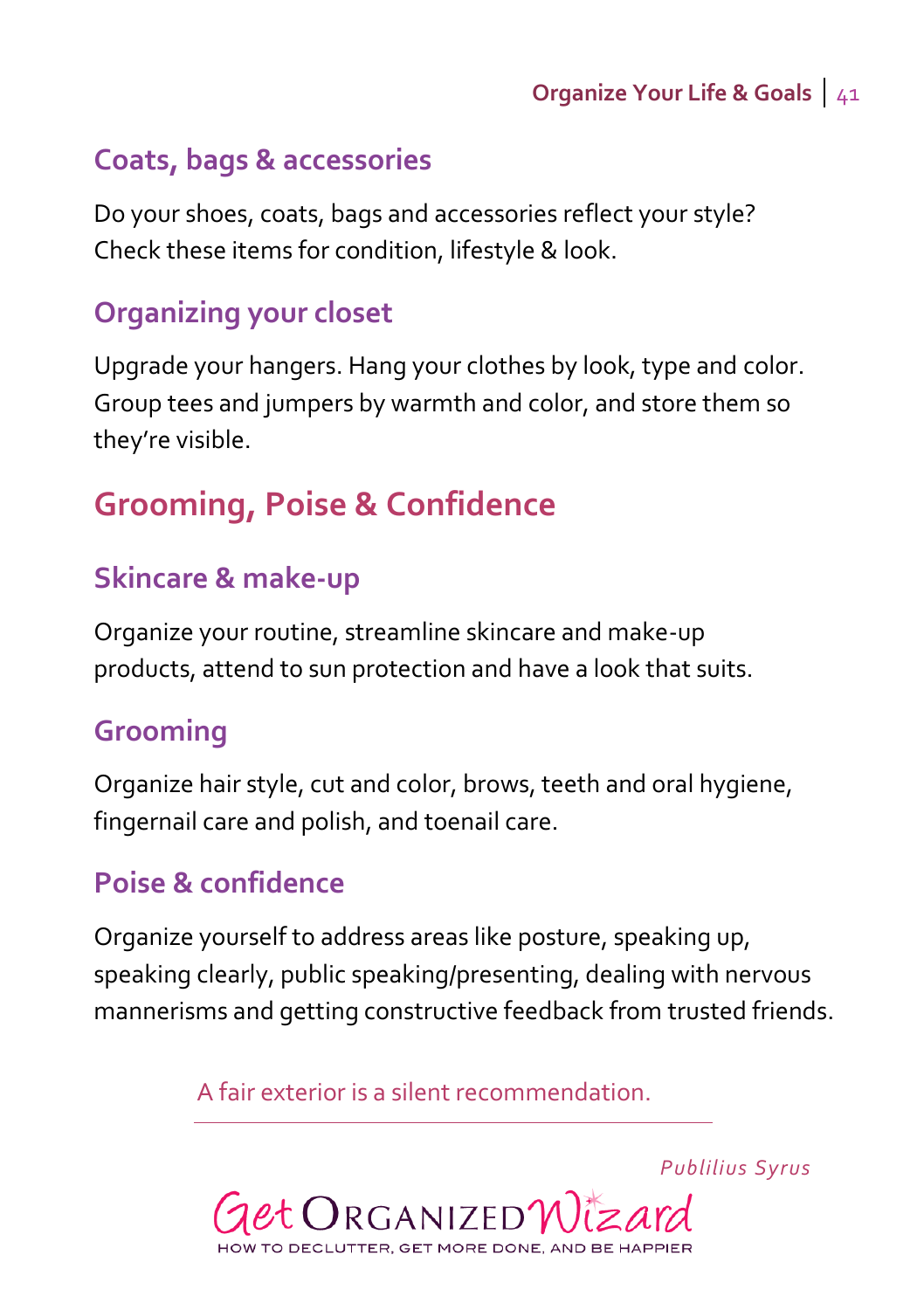## **Accoutrements**

#### **Wallet & keys**

Is your cluttered life reflected in a purse bulging with ancient receipts and a set of keys better suited to a prison guard? Then change all that - you'll smile every time you use either one.

### **Diary/PDA, phone & iPod**

Ditch random paper scraps, keep all appointments in one place, update your contacts and organize your iPod playlists.

### **Handbag**

While a messy purse turns every attempt to find keys, money or a tissue into an ordeal, a well-organized handbag creates a lovely sense of order. Spring-clean your bag and you'll calm your life.

#### **Make-up purse**

Streamline the contents of your on-the-go cosmetics purse. Find small sizes of essential items and feel lighter straight away.

*It makes sense to get organized and give ourselves the best starting point from which to face the world.*

*This is an edited extract fro[m Life & Goal Organizer](http://www.getorganizedwizard.com/products/life-and-goal-organizer/?utm_source=OYLG&utm_medium=PDF&utm_campaign=Download)'s Personal Presentation Module introduction. The module contains detailed worksheets for various organizing projects, including those suggested above.*

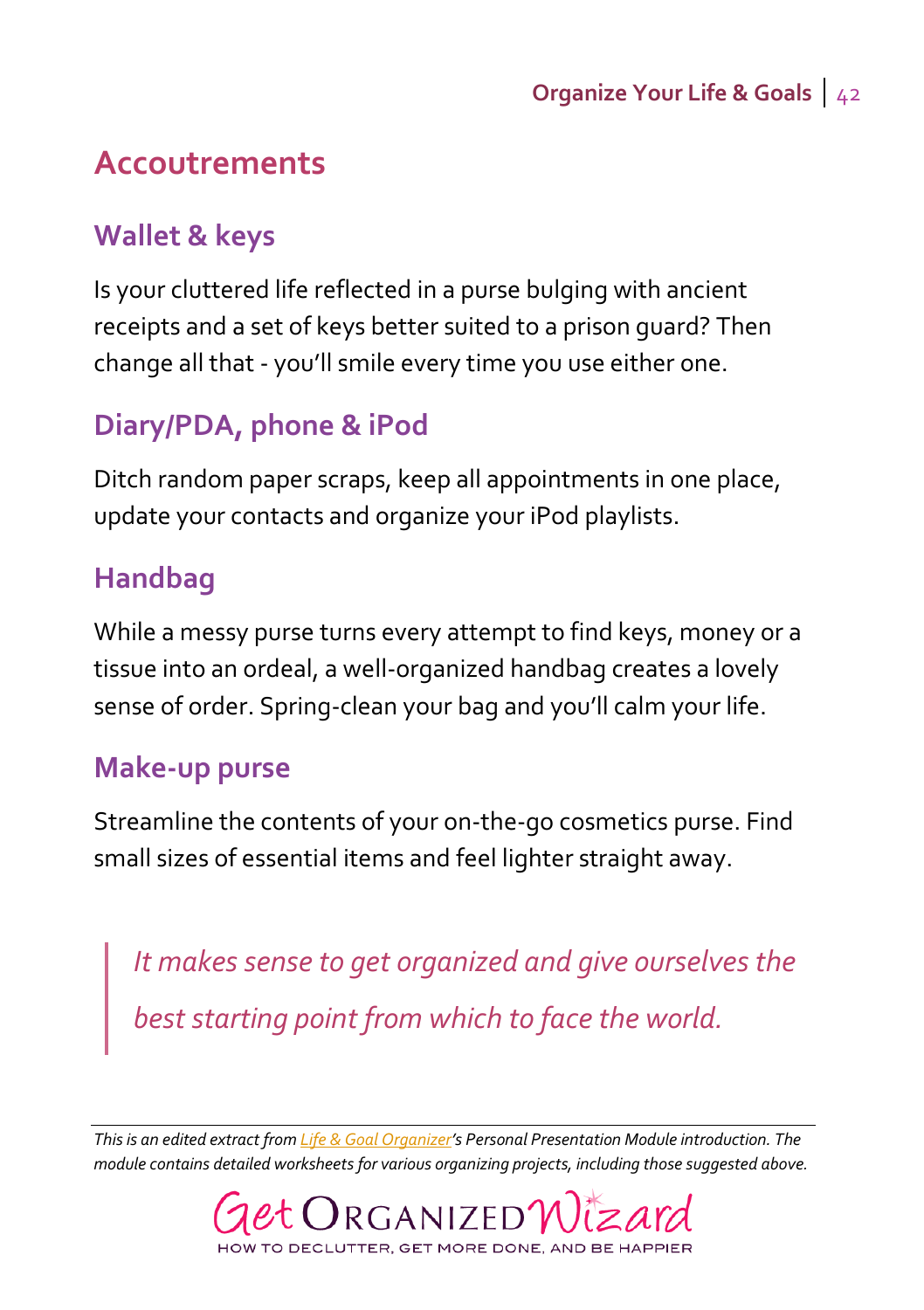## **My Personal Presentation Plan**

| Areas I want to organize | Organized! |
|--------------------------|------------|
|                          |            |
|                          |            |
|                          |            |
|                          |            |
|                          |            |
|                          |            |
|                          |            |
|                          |            |
|                          |            |
|                          |            |
|                          |            |
|                          |            |
|                          |            |
|                          |            |
|                          |            |
|                          |            |
|                          |            |
|                          |            |
|                          |            |

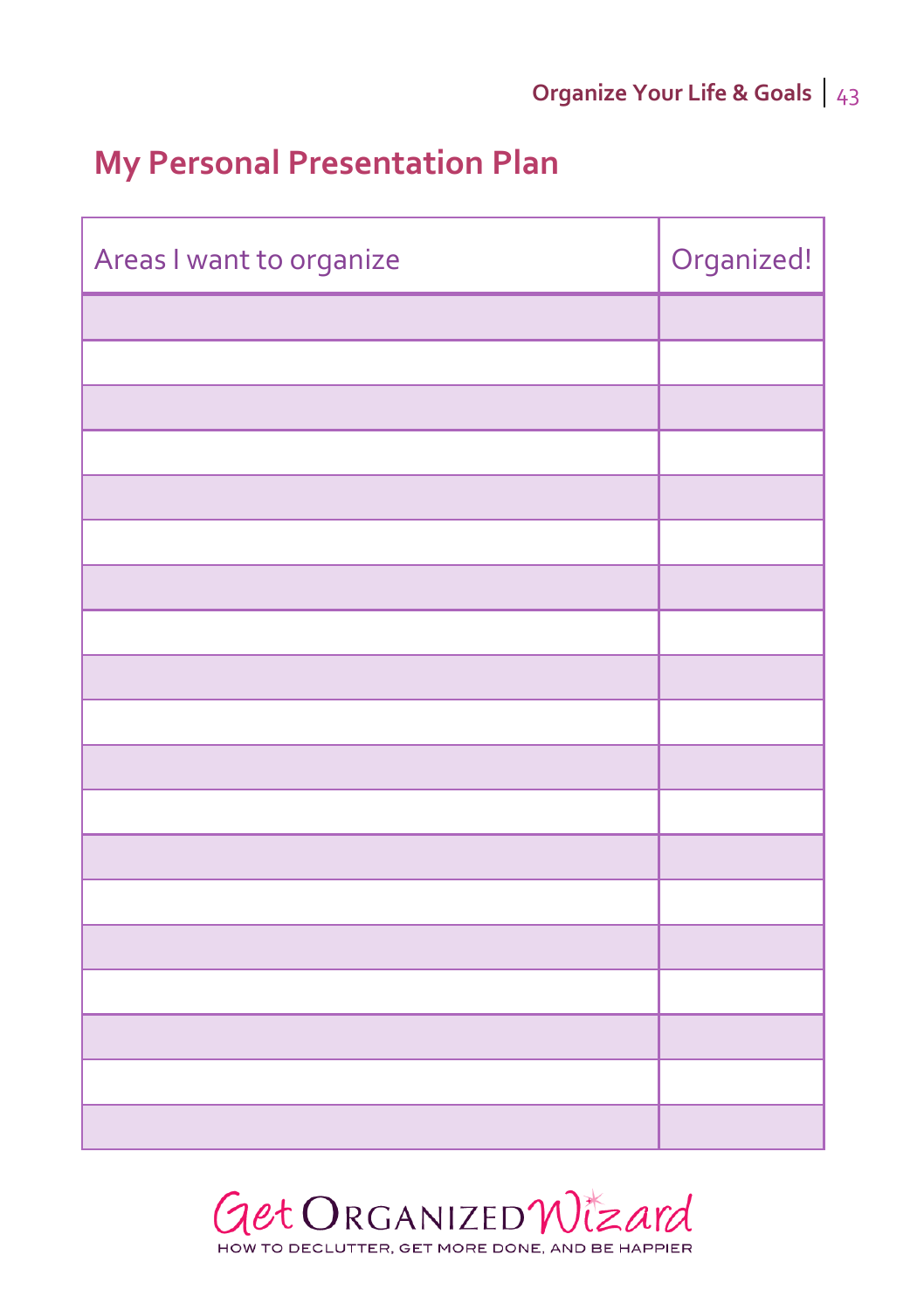# **8 | Organize your Strategies for Happiness**



Do you want to be happy? Of course – we all do! So what do you do to create your own happiness? Is it something you cultivate, or do just hope it shows up in your life? Is that proving an effective strategy?

Before you protest that pursuing your own happiness is selfish, check out

the list of ways that happiness makes you *less of a drain* and *more of an asset* to your family, friends, workplace, society, even world!

Happiness is linked to physical health, mental health, better coping skills, long life, greater resilience, work satisfaction, good relationships with colleagues, friends and loved ones, immune system strength, self-liking, altruism, liking others and conflict management.

That means you can *feel really good* about making happiness a goal for yourself. Happiness isn't just an end in itself; it's also a means to being, doing, and giving more. So let's get organized to be happier!

> Happiness is not a destination. It is a method of life.



*Burton Hills*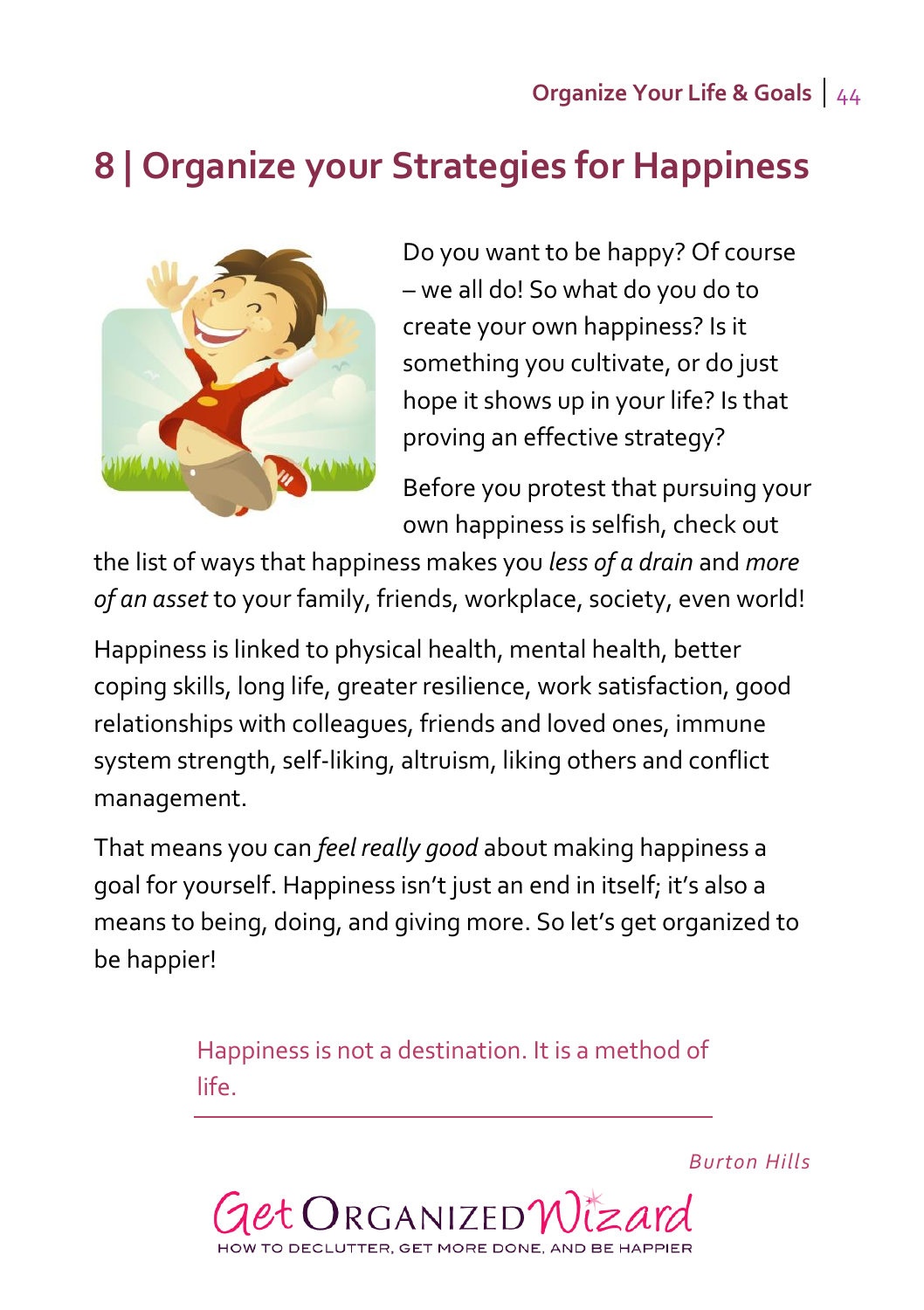## **Happiness Mindset**

### **Cognitive strategies**

Is it time to upgrade negative thinking habits? Target black & white thinking, perfectionism, assuming the worst, catastrophizing, labeling, being a drama queen, taking things personally, deflecting positives, assuming feelings are facts, etc.

### **Beliefs**

What negative beliefs do you hold about yourself, your life and your future? Come up with more empowering beliefs. Challenging your negative beliefs can powerfully affect your happiness.

### **Optimism**

Are you pessimistic about yourself, your life, your future? If you want more optimism, make it a point to notice unhelpful mental habits and choose better ones. Awareness starts you thinking differently.

*What do you do to create your own happiness? Is it something you cultivate, or do just hope it shows up in your life?*

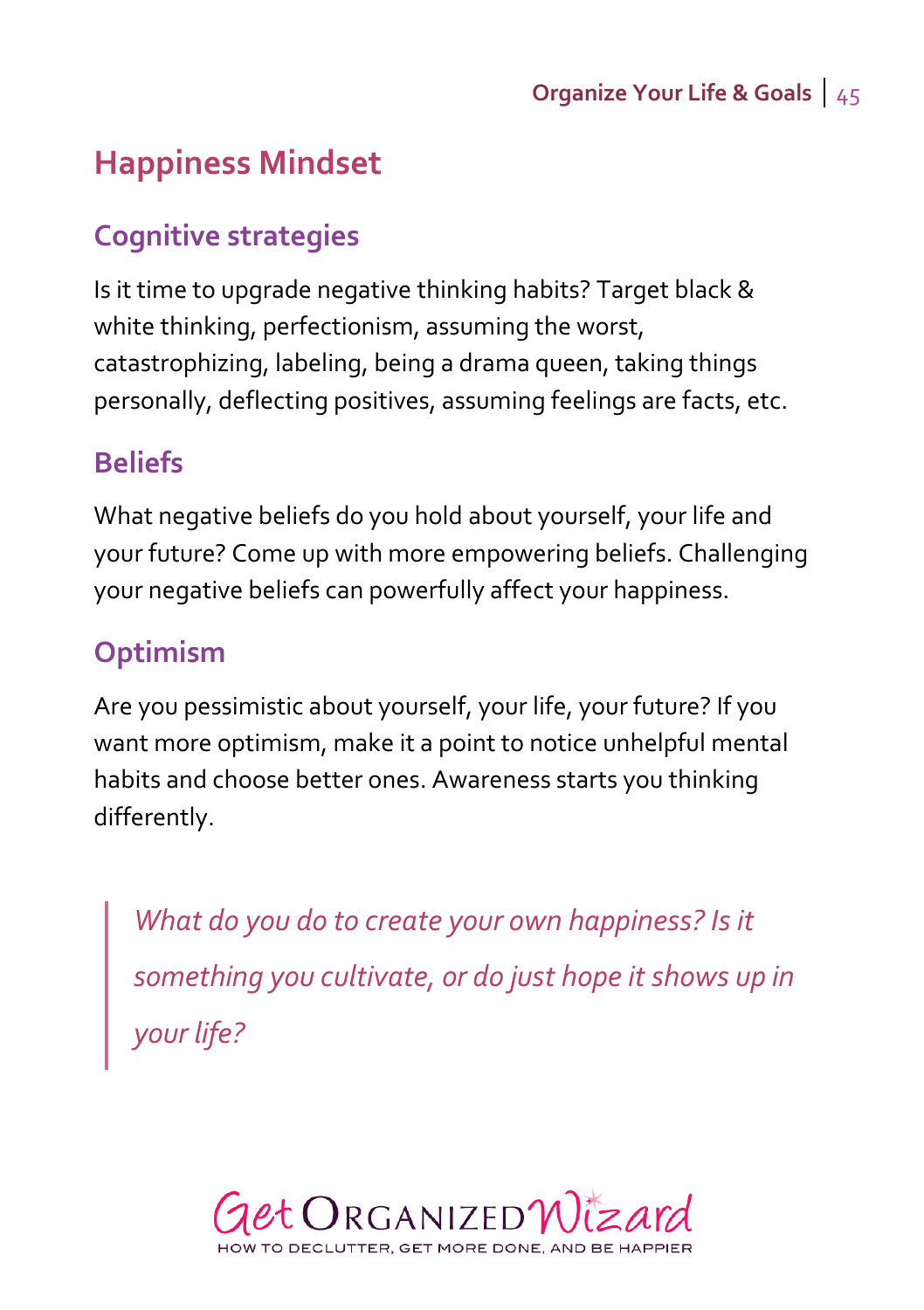## **Strategies for Happiness**

According to psychology research, the following areas are linked to happiness.

#### **Gratitude**

This may be one of the most effective happiness strategies there is. Make it your thing this year to have an 'attitude of gratitude'.

#### **Strengths**

Think about your particular strengths (ask a friend if you're not sure what they are). Plan ways to use them more in your life.

#### **Resilience**

How can you do some DIY resilience boosting? Consider nurturing self-esteem, having a supportive network of friends, thinking positively, being more optimistic, expressing yourself and avoiding too much stress.

### **Mood boosters**

For times when things go wrong or you feel down, have a list of little pleasures for cheering yourself up. Build an inventory of mood boosters.

### **Kindness**

Psychology research suggests that kindness and happiness are related. Explore opportunities for greater kindness in your life.

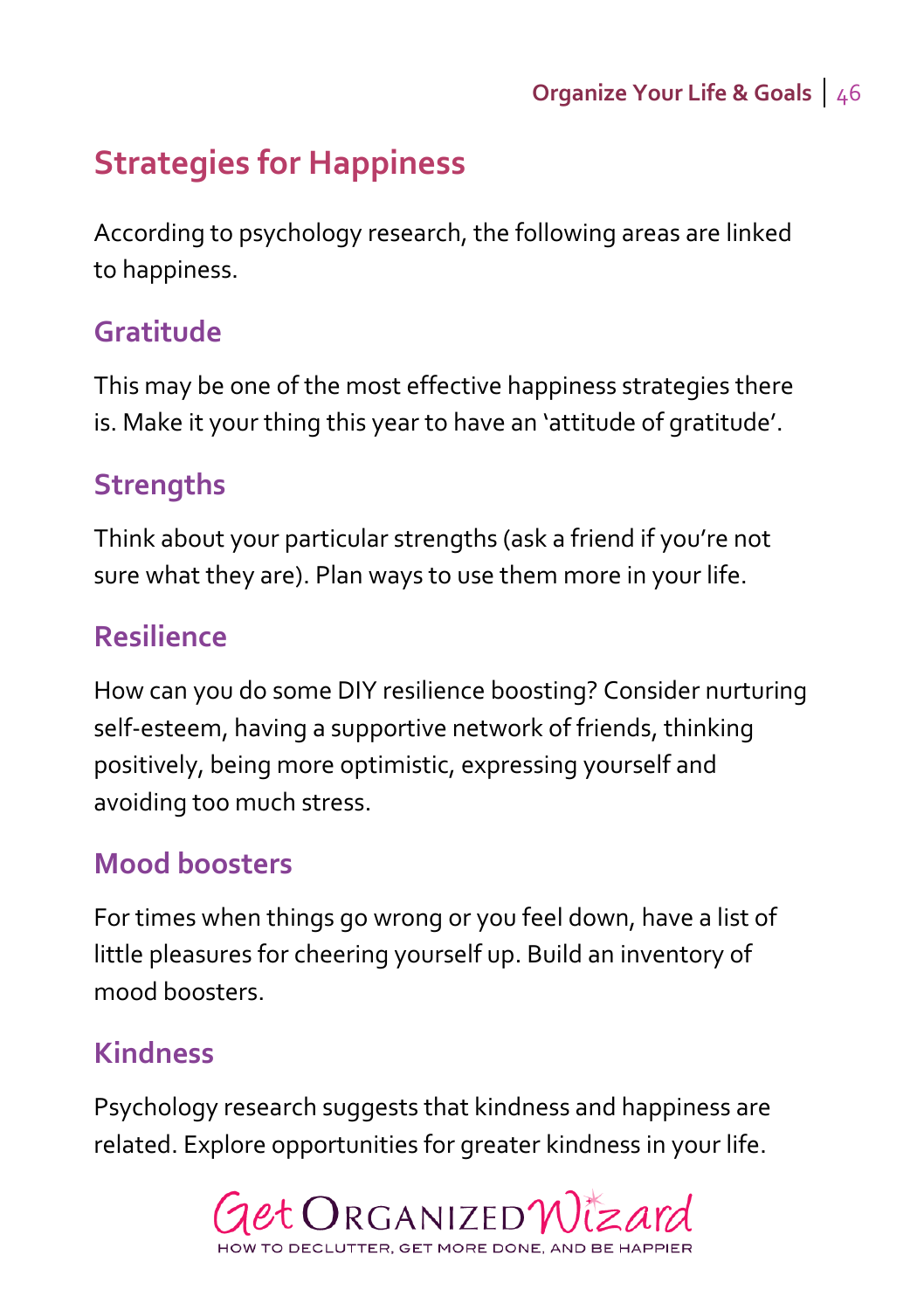## **Releasing Barriers to Happiness**

Following are attitudes and tendencies that can sour your thoughts and make happiness almost impossible – so release them!

#### **Worry**

If this is a problem you want to to address this year, how might you approach tackling worry?

### **Grudges**

It's time to gain awareness of grudges you hold against yourself or others, and to start to let go.

*Happiness is linked to physical health, mental health, better coping skills, long life, greater resilience, work satisfaction, good relationships with colleagues, friends and loved ones, immune system strength, selfliking, altruism, liking others and conflict management.*

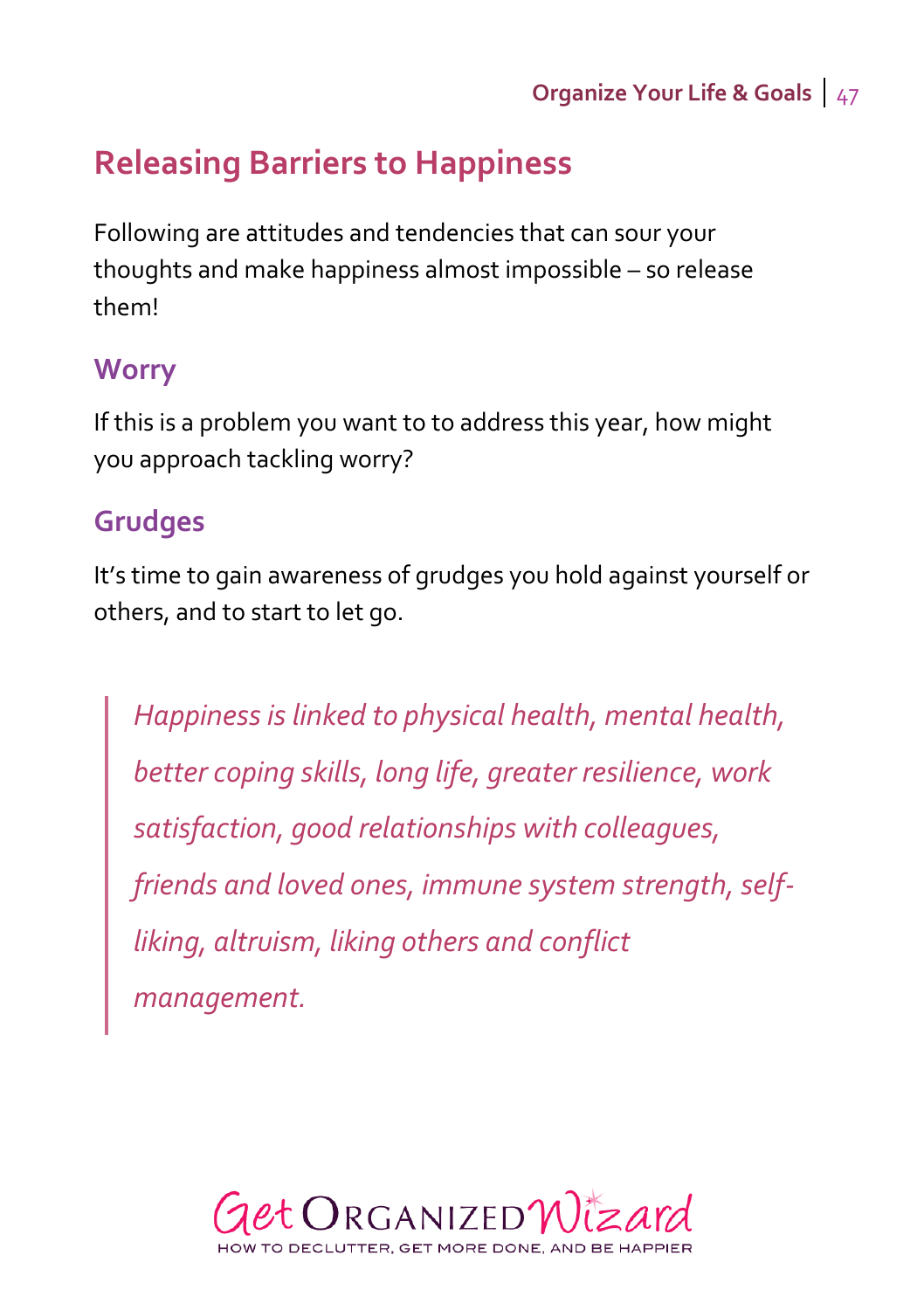## **Cynicism**

Cynicism can destroy your capacity for joy. Turn your focus to enjoyment, beauty, wonder, curiosity, and seeing the good in others. Don't be a slave to cynicism.

### **Negativity**

Address the negative things you say *to others* about yourself, your appearance, your abilities, the world, other people and life. Acknowledge you're ready to stop, and you'll start to change.

### **Negative self-talk**

Target the negative things you say *to yourself* about you, your appearance, your abilities, the world, people and life. Becoming aware of your negative self-talk helps you change it.

*You can feel really good about making happiness a goal for yourself. Happiness isn't just an end in itself; it's also a means to being, doing, and giving more.*

*This is an edited extract fro[m Life & Goal Organizer](http://www.getorganizedwizard.com/products/life-and-goal-organizer/?utm_source=OYLG&utm_medium=PDF&utm_campaign=Download)'s Strategies for Happiness Module introduction. The module contains detailed worksheets for various organizing projects, including those suggested above.*

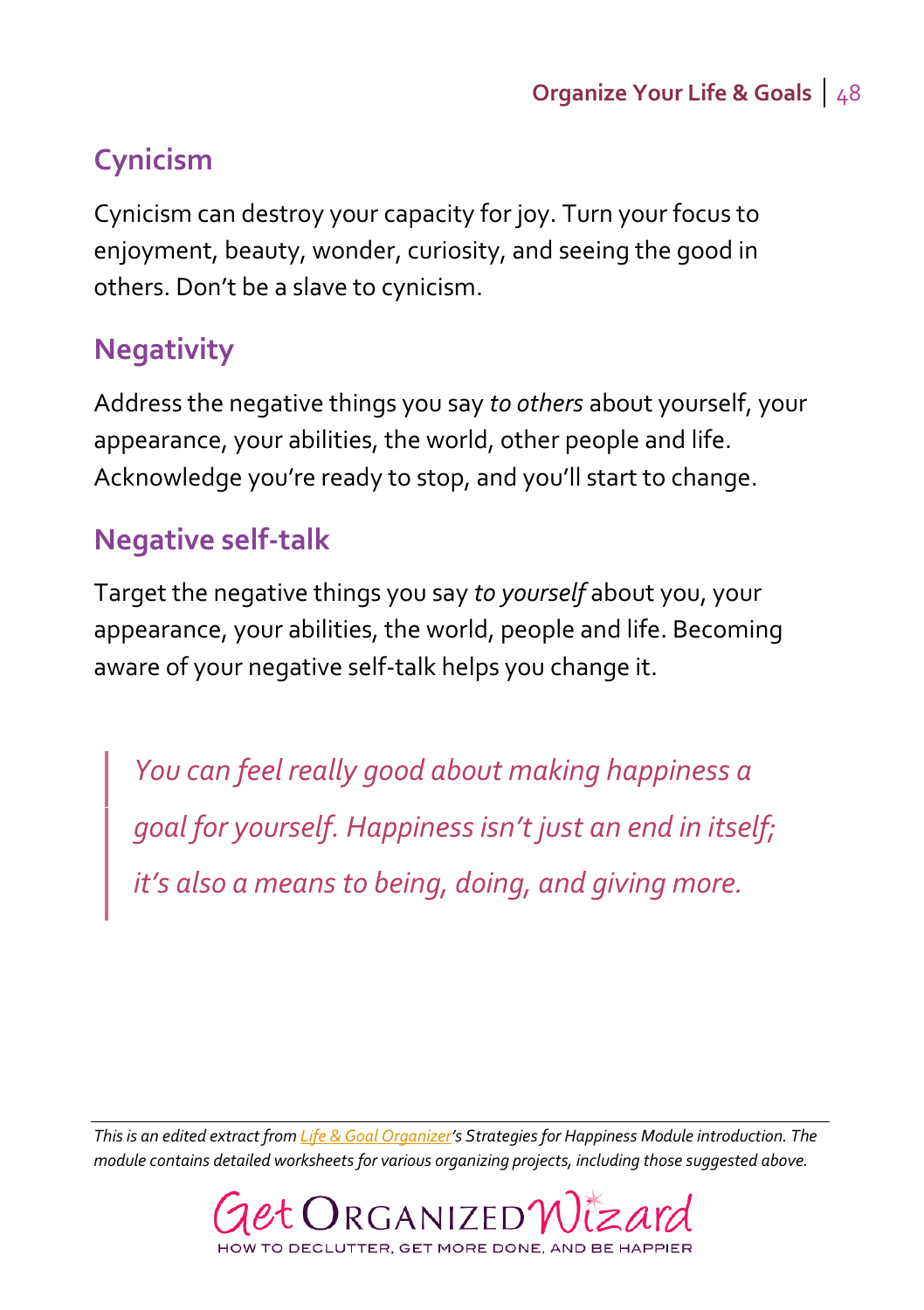## **My Happiness Plan**

| Areas I want to organize | Organized! |
|--------------------------|------------|
|                          |            |
|                          |            |
|                          |            |
|                          |            |
|                          |            |
|                          |            |
|                          |            |
|                          |            |
|                          |            |
|                          |            |
|                          |            |
|                          |            |
|                          |            |
|                          |            |
|                          |            |
|                          |            |
|                          |            |
|                          |            |
|                          |            |

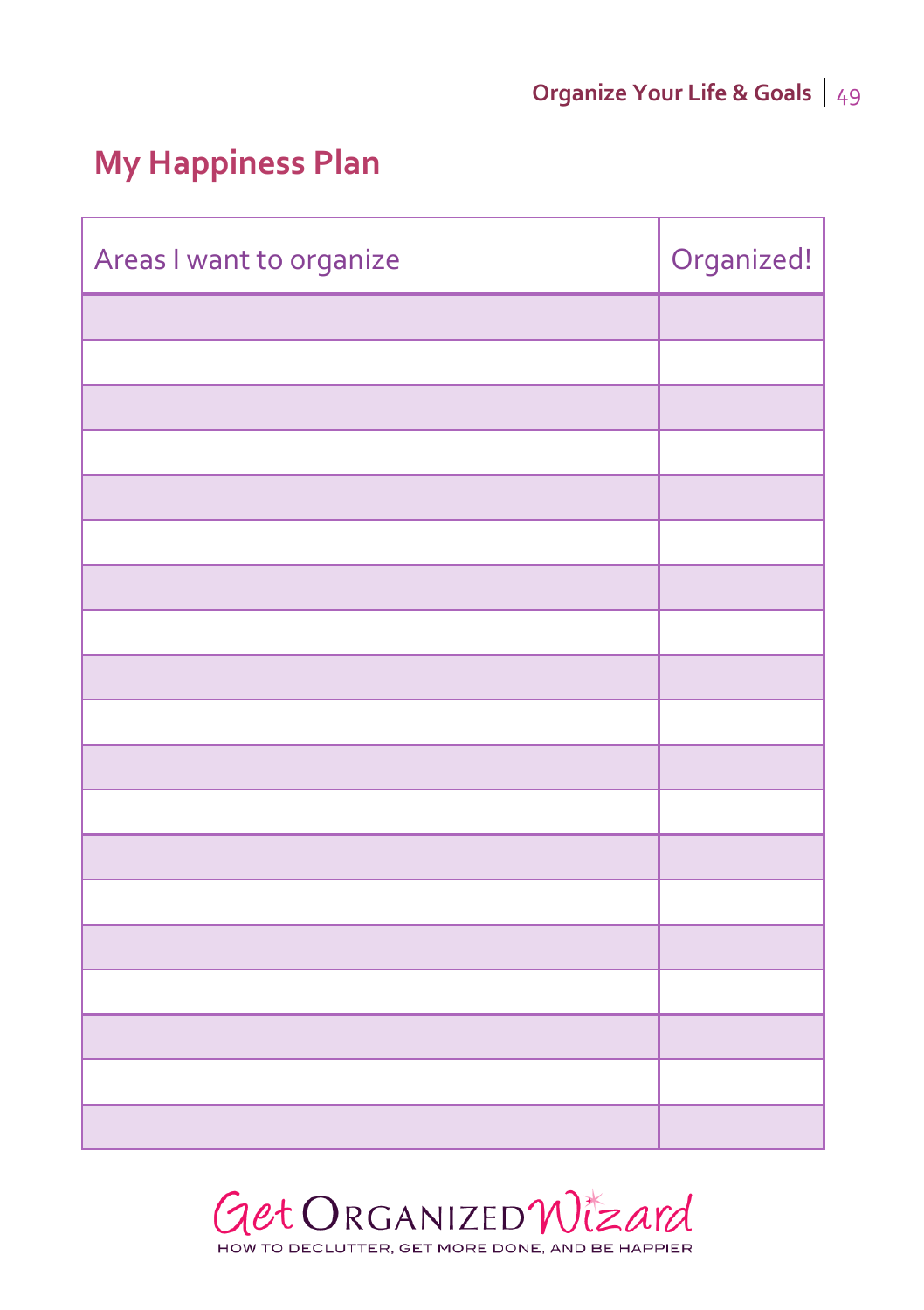## **9 | Organize your Money & Finance**



Most of us know what we should do to take charge of our financial lives. Depending on the individual situation it could be some or all of these: reduce debt, save more, invest wisely, review investment strategy, keep good records, create and stick to a budget, get the insurance you need, firm up money knowledge, or find decent financial advisors.

The stumbling block for many of us isn't knowing what to do, but *getting organized* – preparing and taking the steps to manage our finances.

That's exactly what these suggestions are designed to do. They're not meant to give you advice, but to help you organize the steps you believe are right for you in managing your financial goals and future.

> Before you speak, listen. Before you write, think. Before you spend, earn. Before you invest, investigate. Before you criticize, wait. Before you pray, forgive. Before you quit, try. Before you retire, save. Before you die, give.

> > *William A. Ward*

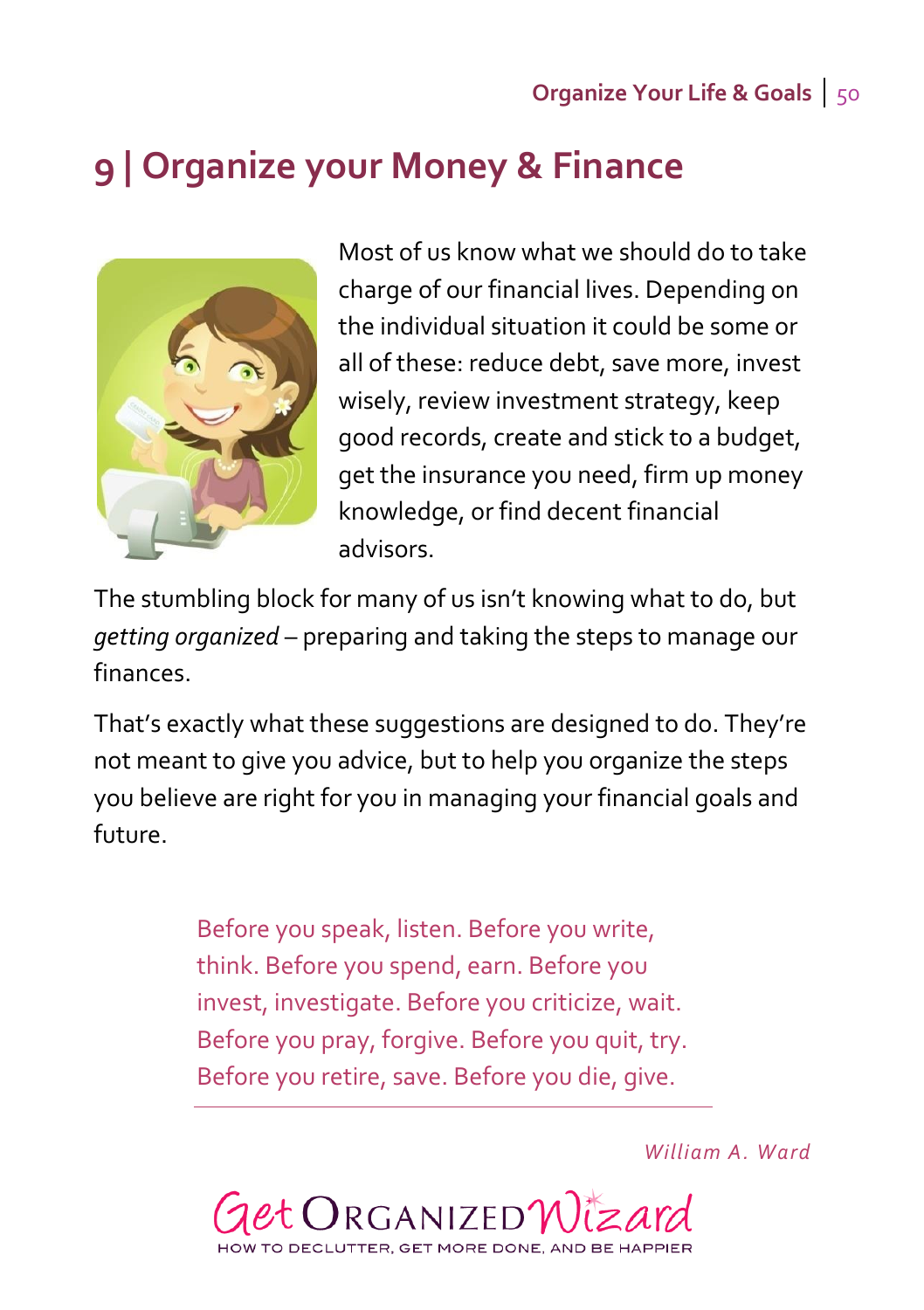## **Debt**

### **Outstanding debts**

For many people reducing debt is the first phase of a financial plan. Consider cancelling credit cards, ordering debt by interest charge, and debt consolidation.

## **Paying bills on time**

Do you need to organiz[e strategies for reducing excessive interest](http://www.getorganizedwizard.com/blog/2008/11/organizing-your-finances-get-organized-to-pay-bills-on-time/) – like diarizing due dates, using online banking/auto-pay, paying full credit card balances, and increasing loan repayments?

### **Reducing expenses**

Start by listing expenses. Then you can choose which amounts you want to reduce, and tick them off as you cut down.

*Most of us know what we should do to take charge of our financial lives.*

## **Day-to-day financial management**

### **Financial records**

It's difficult to feel on top of your finances if your financial paperwork is a mess. Resolve to set up a personal system for your financial records and to file your documents.

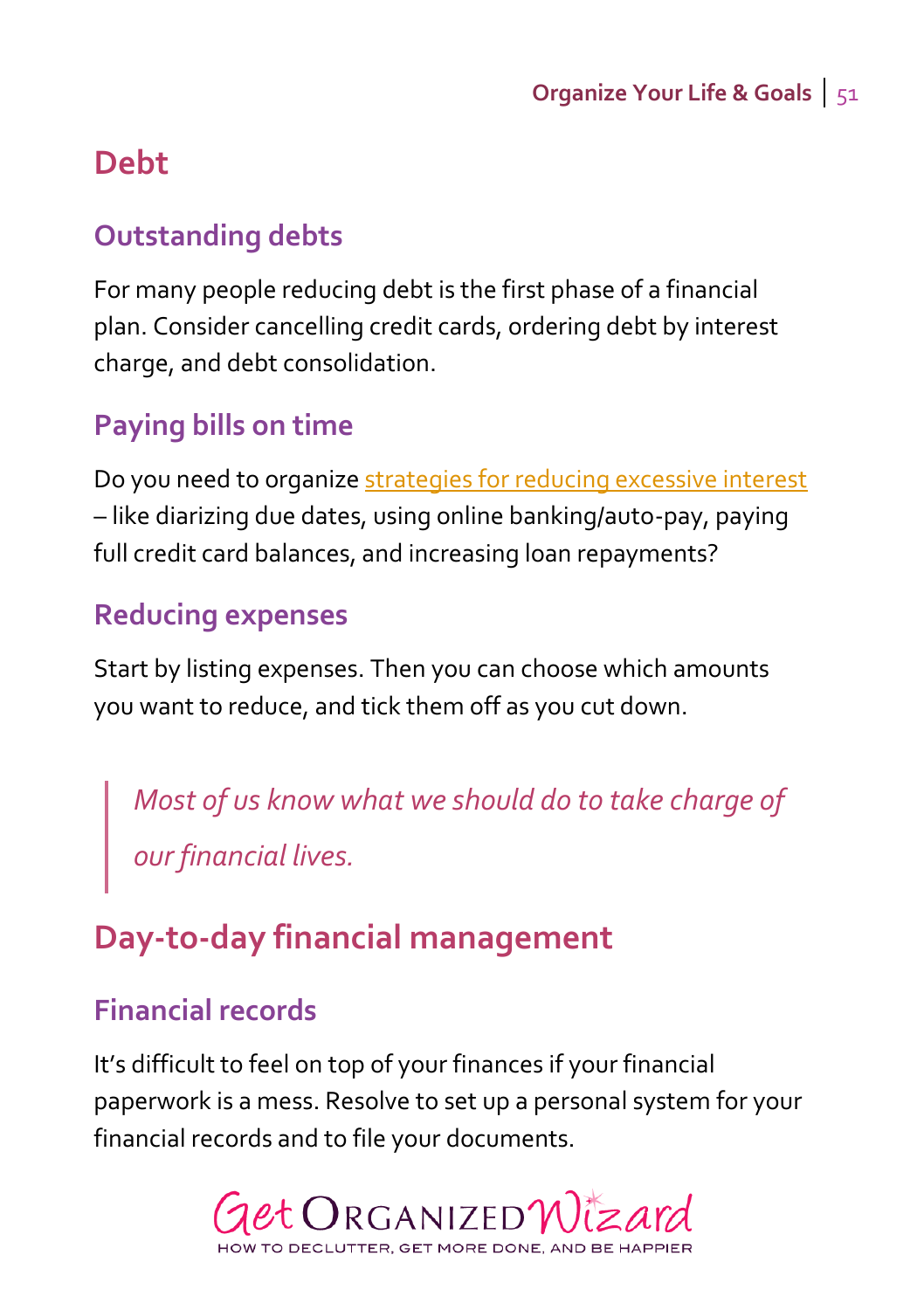### **Budget**

Set up a simple monthly budget. Include categories like : Home, Motor, Children, Insurance, Transport, Food, Personal, Health, & Leisure. Fill in '*Planned'* now, and '*Actual'* at month-end.

#### **Financial system**

Perhaps you want to streamline your financial life. Consider cancelling credit cards and consolidating accounts – including bank, retirement, debt and investment accounts.

*The stumbling block for many of us isn't knowing what to do, but getting organized – preparing and taking the steps to manage our finances.*

# **Protecting your Family, Assets and Self (insurance)**

### **Life, health, income**

Time to take stock of your insurance? Do you have adequate life insurance? Health/medical? Disability? Income protection? What other insurance do you need?

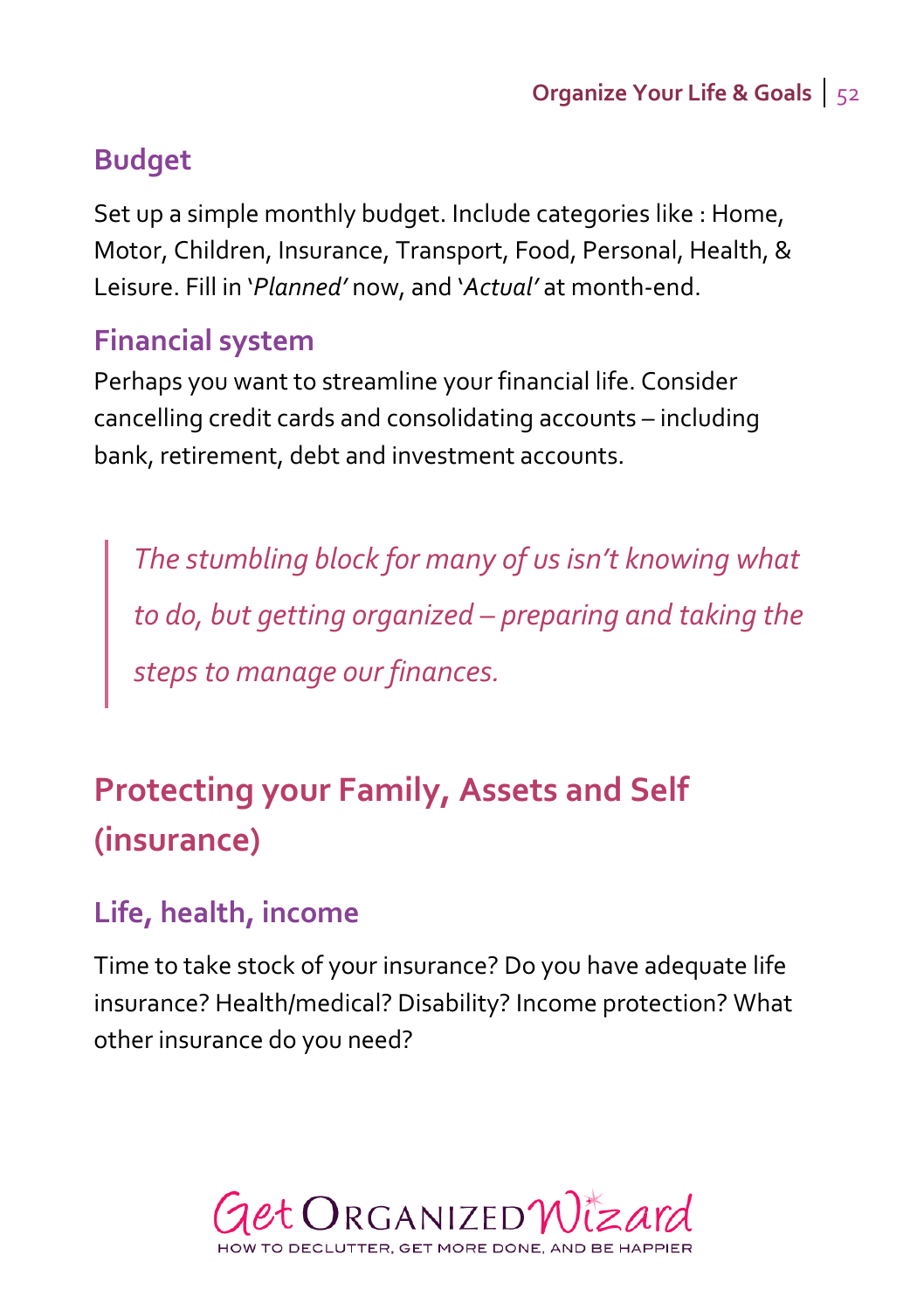### **Assets**

Are your assets adequately protected against loss/damage? Consider insurance for your home, possessions, car, boat, business, and other assets you want to insure.

## **Security**

Think about general measures for increasing the security of your home, business, assets, and health, as well as protecting yourself against theft and fraud.

## **Contingencies**

There are contingencies we avoid thinking about - but it's wise to be prepared. Consider wills, living wills, powers of attorney & other matters to discuss with your solicitor.

## **Advisers & Knowledge**

## **Financial advisers**

Is it time to review your accountant, tax agent, bank manager, insurer and stock broker?

### **Financial knowledge**

What areas of financial knowledge do you want to improve – general, tax, investment, debt-reduction, accounting, or financial planning? Get organized and get smart!

*This is an edited extract fro[m Life & Goal Organizer](http://www.getorganizedwizard.com/products/life-and-goal-organizer/?utm_source=OYLG&utm_medium=PDF&utm_campaign=Download)'s Money & Finance Module introduction. The module contains detailed worksheets for various organizing projects, including those suggested above.*

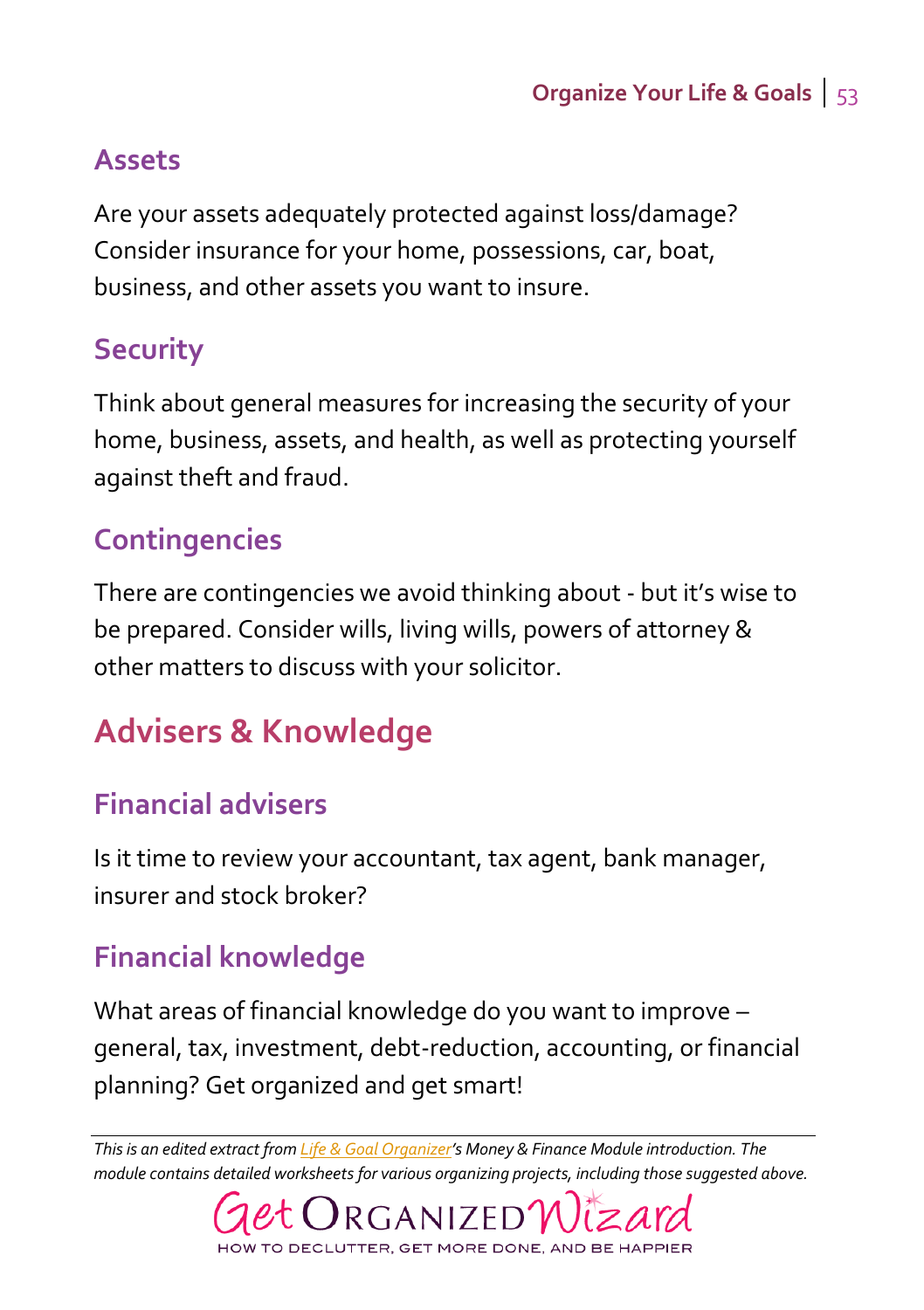## **My Money & Finance Plan**

| Areas I want to organize | Organized! |
|--------------------------|------------|
|                          |            |
|                          |            |
|                          |            |
|                          |            |
|                          |            |
|                          |            |
|                          |            |
|                          |            |
|                          |            |
|                          |            |
|                          |            |
|                          |            |
|                          |            |
|                          |            |
|                          |            |
|                          |            |
|                          |            |
|                          |            |
|                          |            |

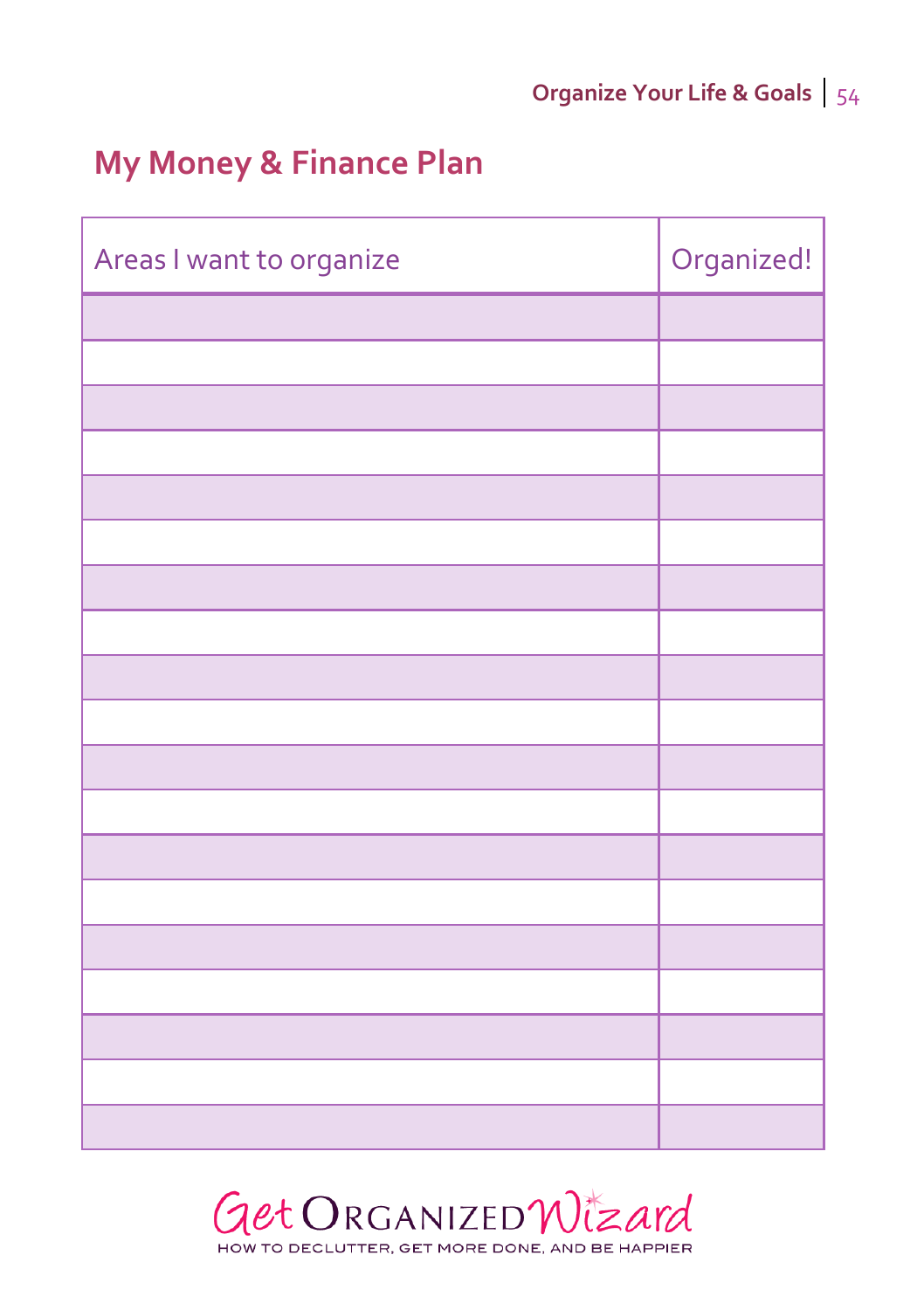# **10 | Organize your Relationships**



Relationships are fundamental to human beings. We can be nurtured, fulfilled and supported by our connections with our loved ones, our friends, and even the colleagues we work and spend so much time with.

On the other hand, relationships that go sour can upset everything, draining us of energy, depriving us of sleep, even making us bitter.

When we stop and think about what's most important to us, we often say 'relationships'. Yet when do we proactively take inventory of our relationships, or consciously think about ways to improve them?

Why not devote some thought and time to organizing these allimportant aspects of life. Let's get organized…

> Let us be grateful to people who make us happy, they are the charming gardeners who make our souls blossom.

> > *Marcel Proust*

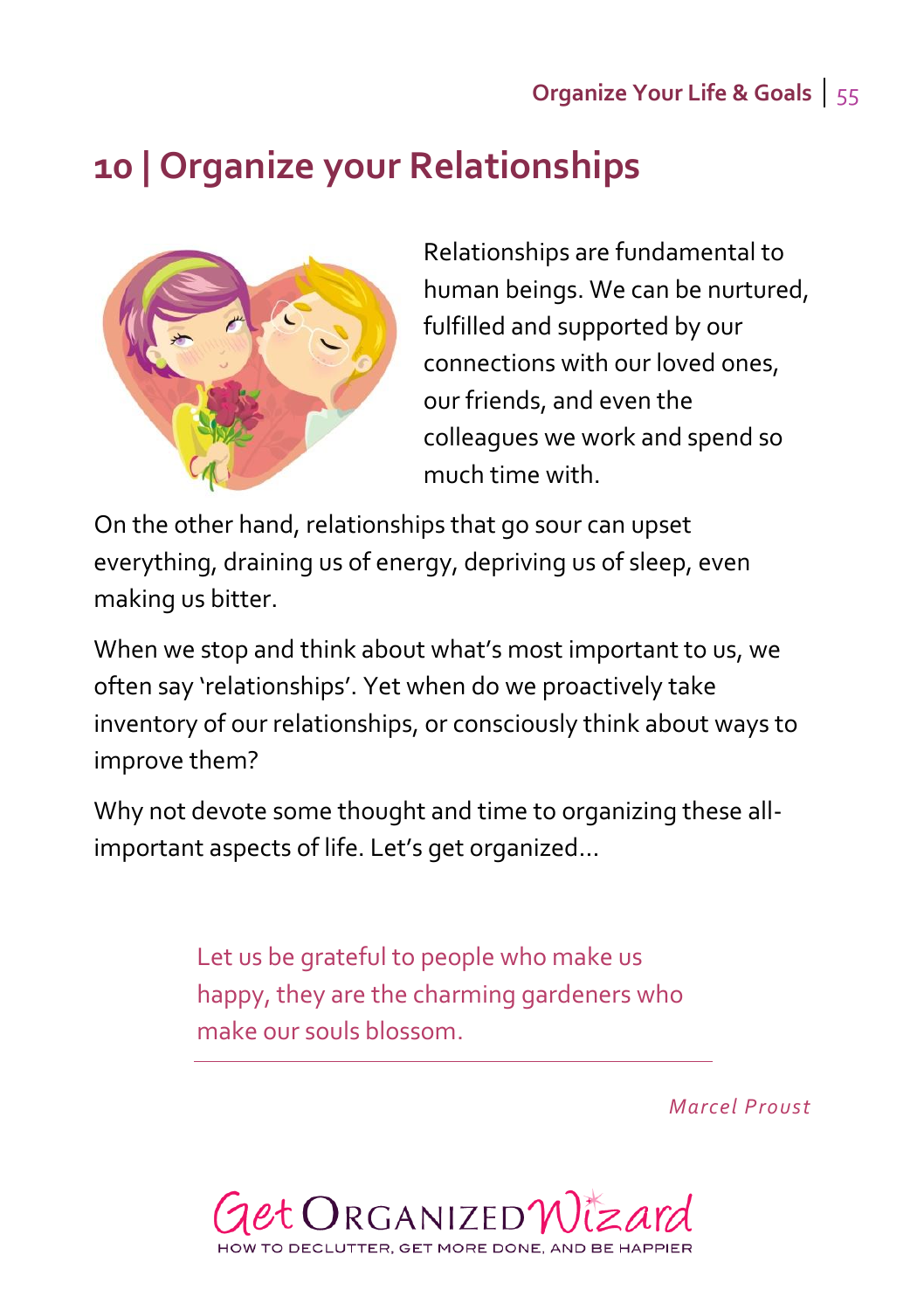## **Nurturing Special Relationships**

Most of us have relationships that hold a special place in our hearts – perhaps a partner, children, special friends, or a close sibling.

If there's room for improvement in your special relationships, consider:

- How to address the challenge or opportunity
- The other person's perspective
- Their good qualities
- Ways you've dealt successfully with relationships in the past
- Areas for discussion with the person.

## **Dealing with Energy-Draining Relationships**

What about people who consistently leave you drained and exhausted? Instead of suffering in silence or getting mad, for each 'energy-drainer' in your life, consider:

- What exactly drains you
- Whether it's short or long-term (ie, whether it will sort itself out in time)
- How you could act differently
- What you could say
- How you could reduce the time you spend with the person.

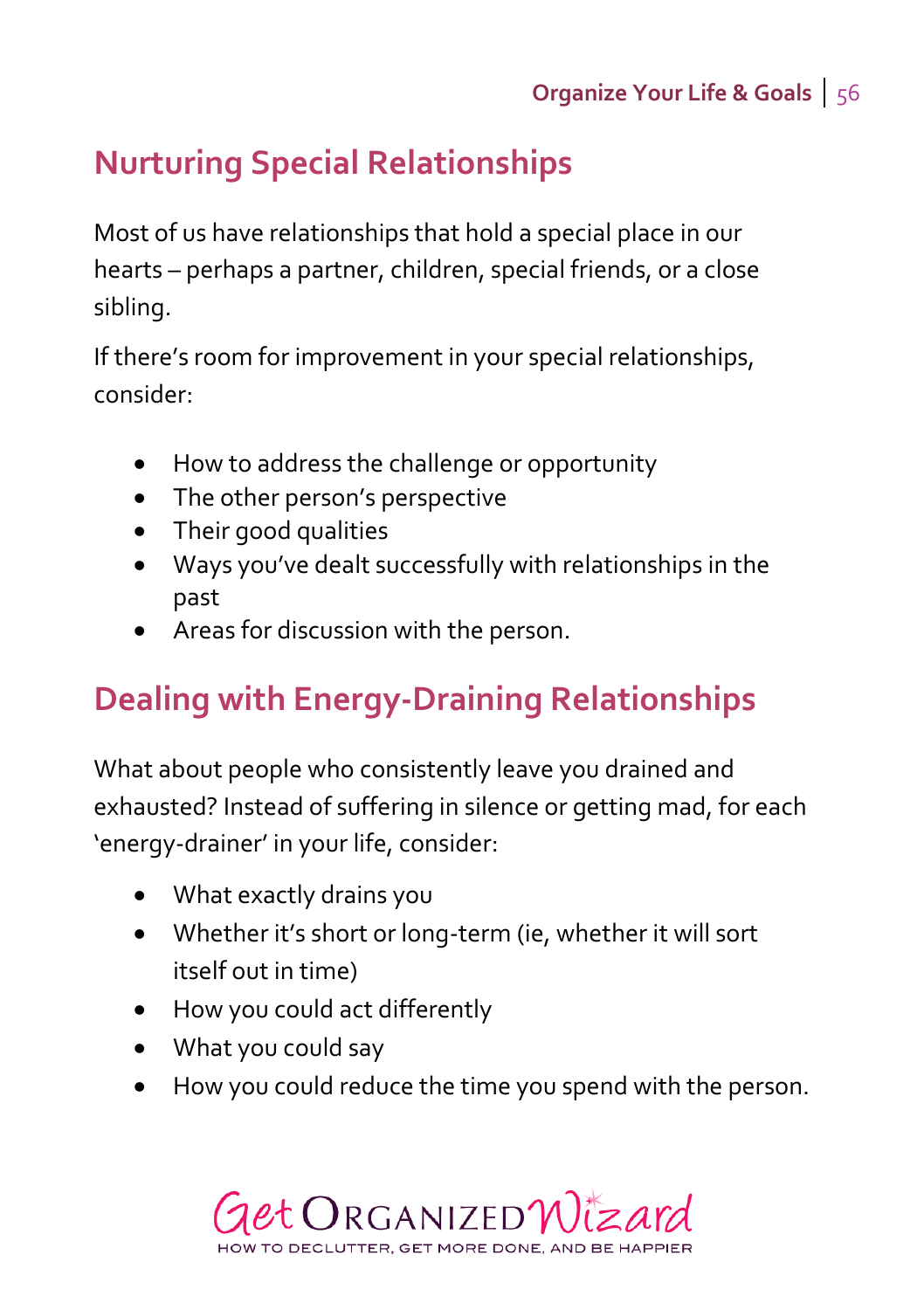## **Enhancing Relationship Skills**

It's wise to keep plenty of focus on *yourself* in relationshipimprovement thinking - since that's the only person you have any real control over!

#### **Meeting new people**

Target shyness, becoming more outgoing, initiating conversations, inviting people out socially, going out more yourself and being open with people you meet.

### **Unhelpful relationship beliefs**

Become aware of beliefs that might interfere with your relationships (eg that people always let you down, or that you need someone to make you happy), and brainstorm more helpful ones.

*We can be nurtured, fulfilled and supported by our connections with our loved ones, our friends, and even the colleagues we work and spend so much time with.*

### **Communicating better**

Would it help your relationships if you were to be more open, trusting or appreciative? Do you need to work on managing anger, listening better or criticizing less?

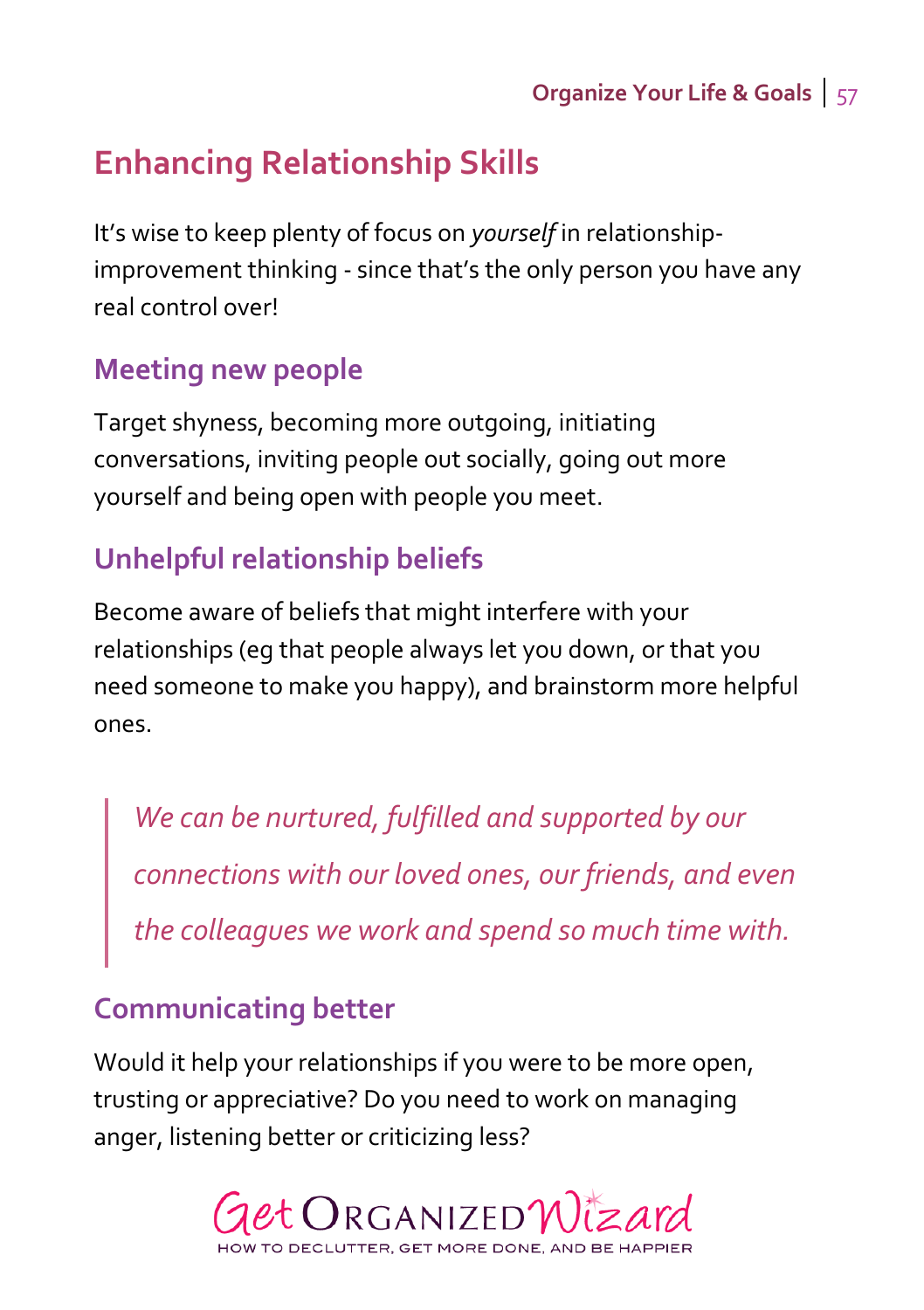### **Handling conflict**

Some conflict is inevitable, but you could focus on expressing yourself clearly, staying rational, understanding the other person, clarifying, asking for what you want, and apologizing.

#### **Being more independent or assertive**

If you want more independence you might like to work on taking responsibility, relying more on yourself, learning to live without others' approval and saying 'no' nicely.

## **Getting help**

If you feel you'd like more help, consider options like books, courses, talking with a friend, seeking counseling/therapy alone or with a partner, or a couples' course.

*When we stop and think about what's most important to us, we often say 'relationships'. Yet when do we proactively take inventory of our relationships, or consciously think about ways to improve them?*

*This is an edited extract fro[m Life & Goal Organizer](http://www.getorganizedwizard.com/products/life-and-goal-organizer/?utm_source=OYLG&utm_medium=PDF&utm_campaign=Download)'s Relationships Module introduction. The module contains detailed worksheets for various organizing projects, including those suggested above.*

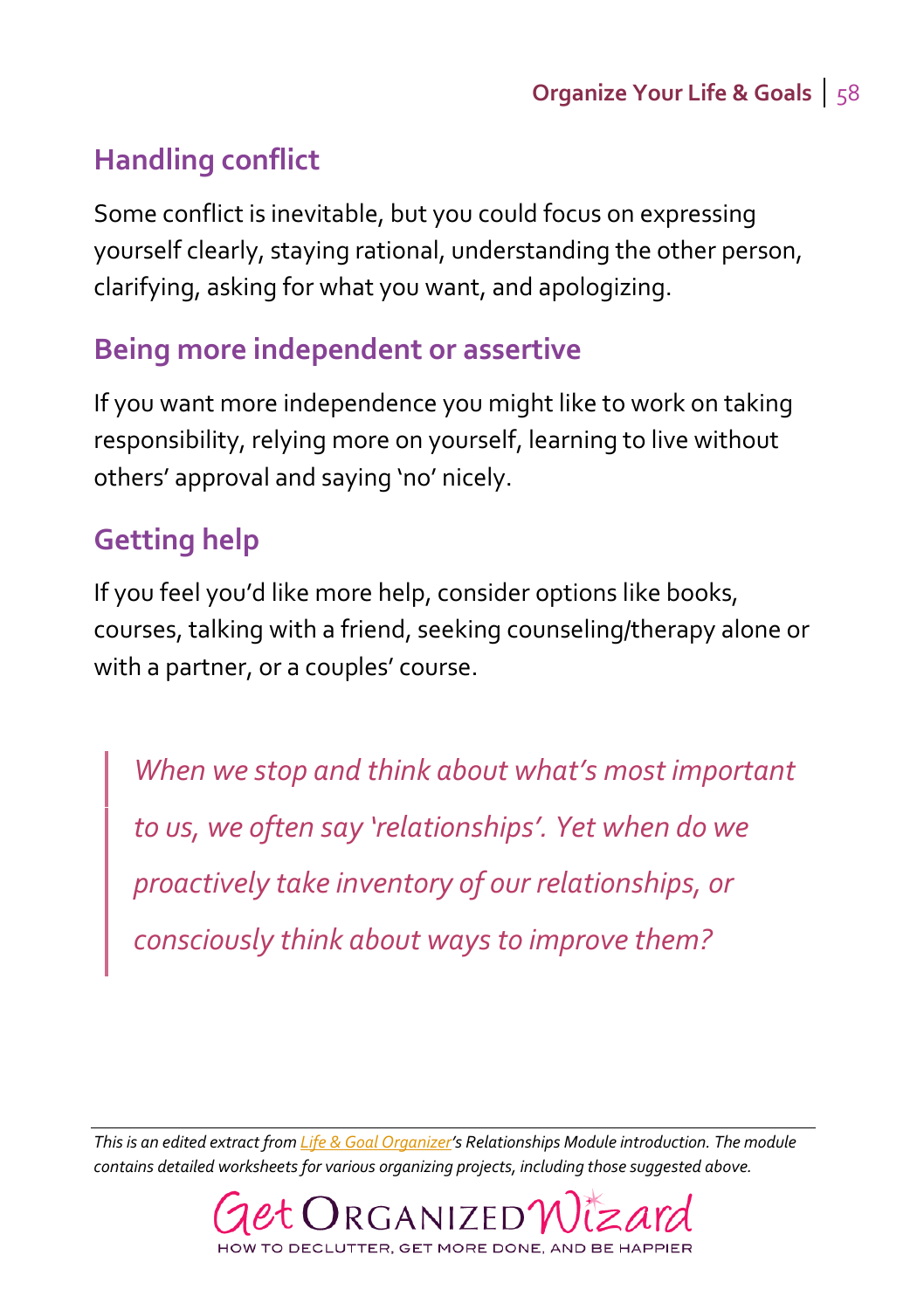## **My Relationships Plan**

| Areas I want to organize | Organized! |
|--------------------------|------------|
|                          |            |
|                          |            |
|                          |            |
|                          |            |
|                          |            |
|                          |            |
|                          |            |
|                          |            |
|                          |            |
|                          |            |
|                          |            |
|                          |            |
|                          |            |
|                          |            |
|                          |            |
|                          |            |
|                          |            |
|                          |            |
|                          |            |

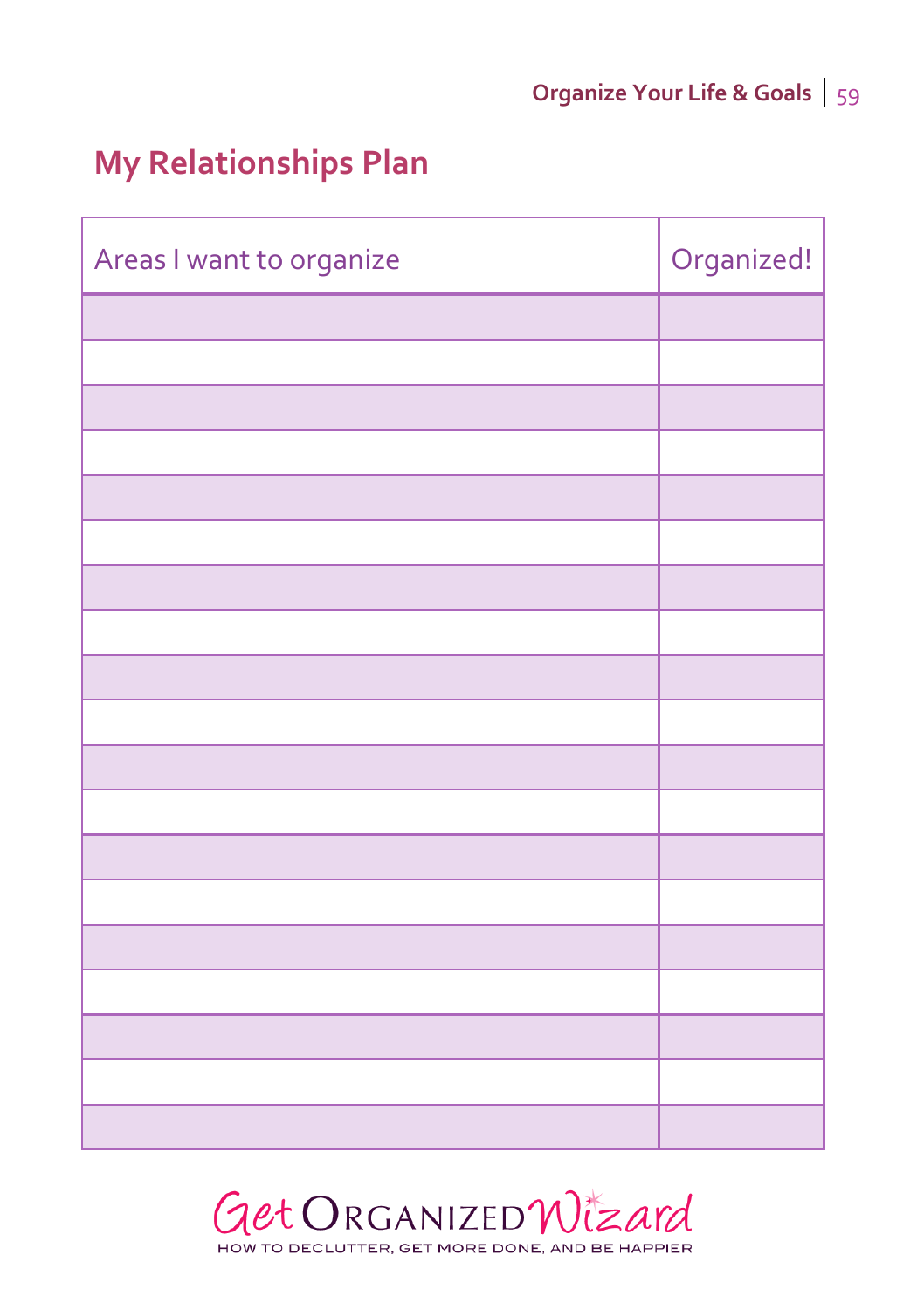#### **Organize Your Life & Goals** 60

## **11 | Organize your Time**



Few of us are at peace with time. Mostly, we struggle to get things done; we lament that there aren't enough hours in the day; we feel like we're always running but never catching up.

We search in vain for 'the answer'

– some Holy Grail lying beyond or grasp, holding the secret to getting everything done, perfectly.

But finding the right time-management system is a bit like searching for the ideal handbag or the perfect diet. It can be a long and expensive process, full of promising highs and disappointing lows, but ultimately unsatisfying. There's always something shiny and new that catches your eye or gets you excited – and then you're off again.

The following suggestions aren't about creating the perfect planner or putting your life on an egg-timer. They're about the bigger picture of your priorities and how your use of time reflects or fails to reflect - the things that matter to you.

> How we spend our days is, of course, how we spend our lives.



*Annie Dillard*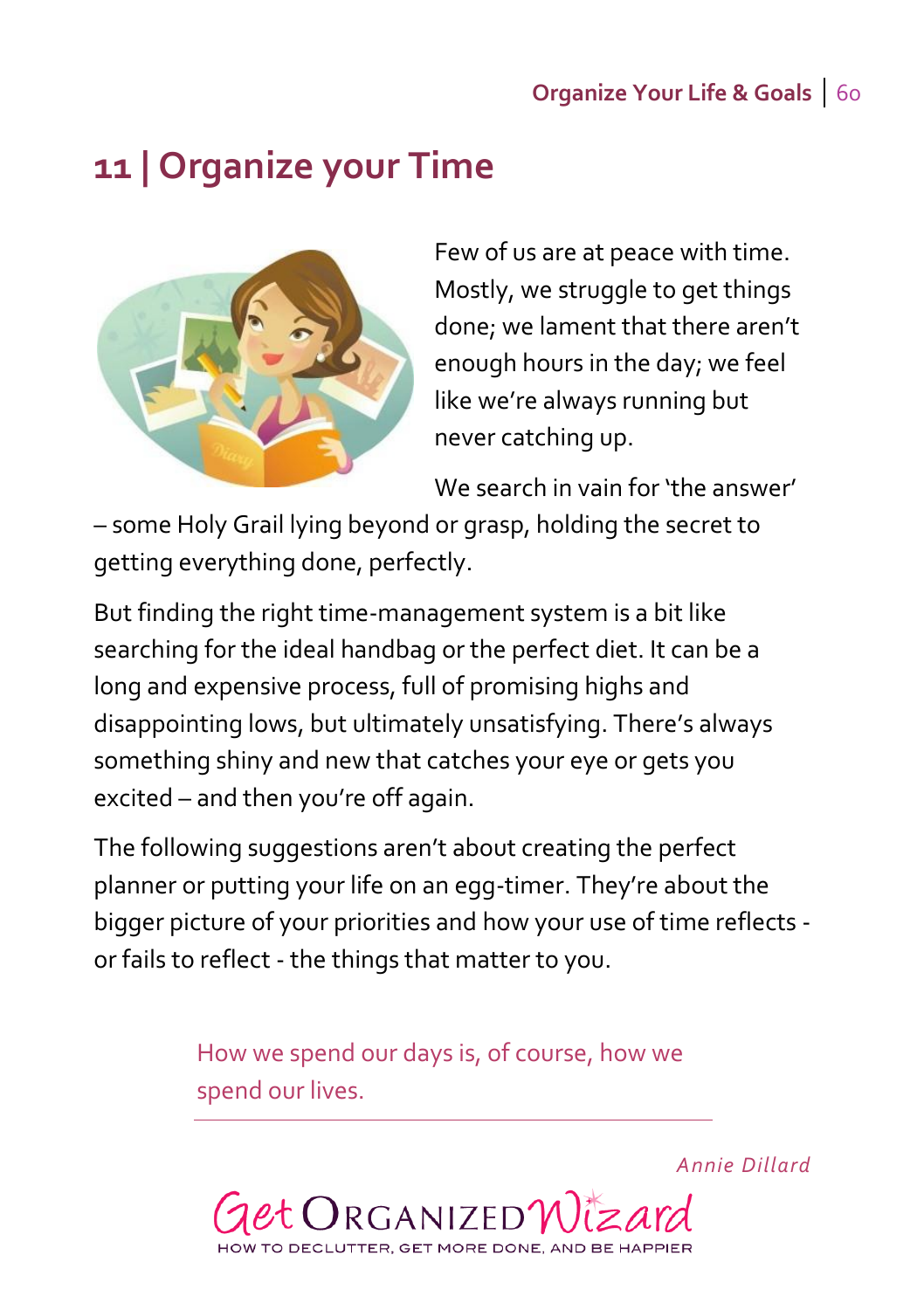## **Analyzing Your Schedule**

#### **How you spend time**

Can't work out where your time goes? This can be an enlightening exercise: For several typical days keep an hourly log of what you do. Be honest – it's all useful! Categorize activities if you like.

#### **Priorities**

Next, take time to list your priorities and order by importance. The idea is to get clear about what matters to you – a crucial step in using your time well.

### **Does your schedule reflect your priorities?**

It's a shock to discover your time expenditure contradicts your priorities. But once you identify the mismatch you can target specific areas for a more aligned life.

*Mostly, we struggle to get things done; we lament that there aren't enough hours in the day; we feel like we're always running but never catching up.*

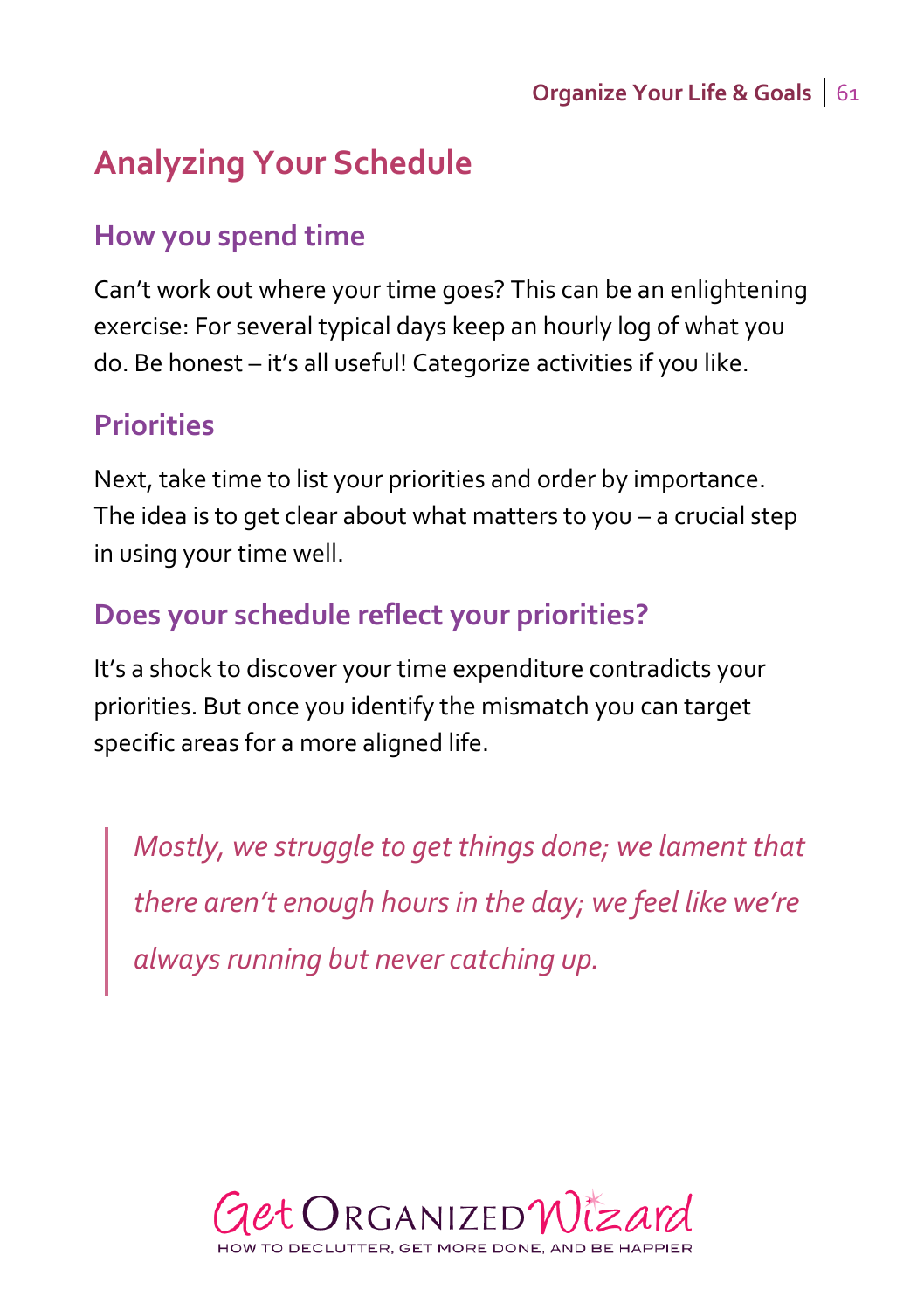## **Streamlining Your Schedule**

#### **Work tasks**

Instead of cramming everything into your day, why not take a step back to consider your work tasks more strategically.

What can you:

- Simplify?
- Fliminate?
- Delegate?
- Outsource/sub-contract?
- $\bullet$  Batch?

### **Commuting/travel time**

How can yo[u reduce travel time or make it more productive?](http://www.getorganizedwizard.com/blog/2008/11/time-management-organize-more-efficient-travel-time/)

Try listening to audiobooks, preparing for the day, meditating or blog reading.

## **Family time**

Want more *quality* family time? List your family activities and then consider:

- Which are unrewarding? How can you reduce them?
- Which are nurturing? How can you do these more?

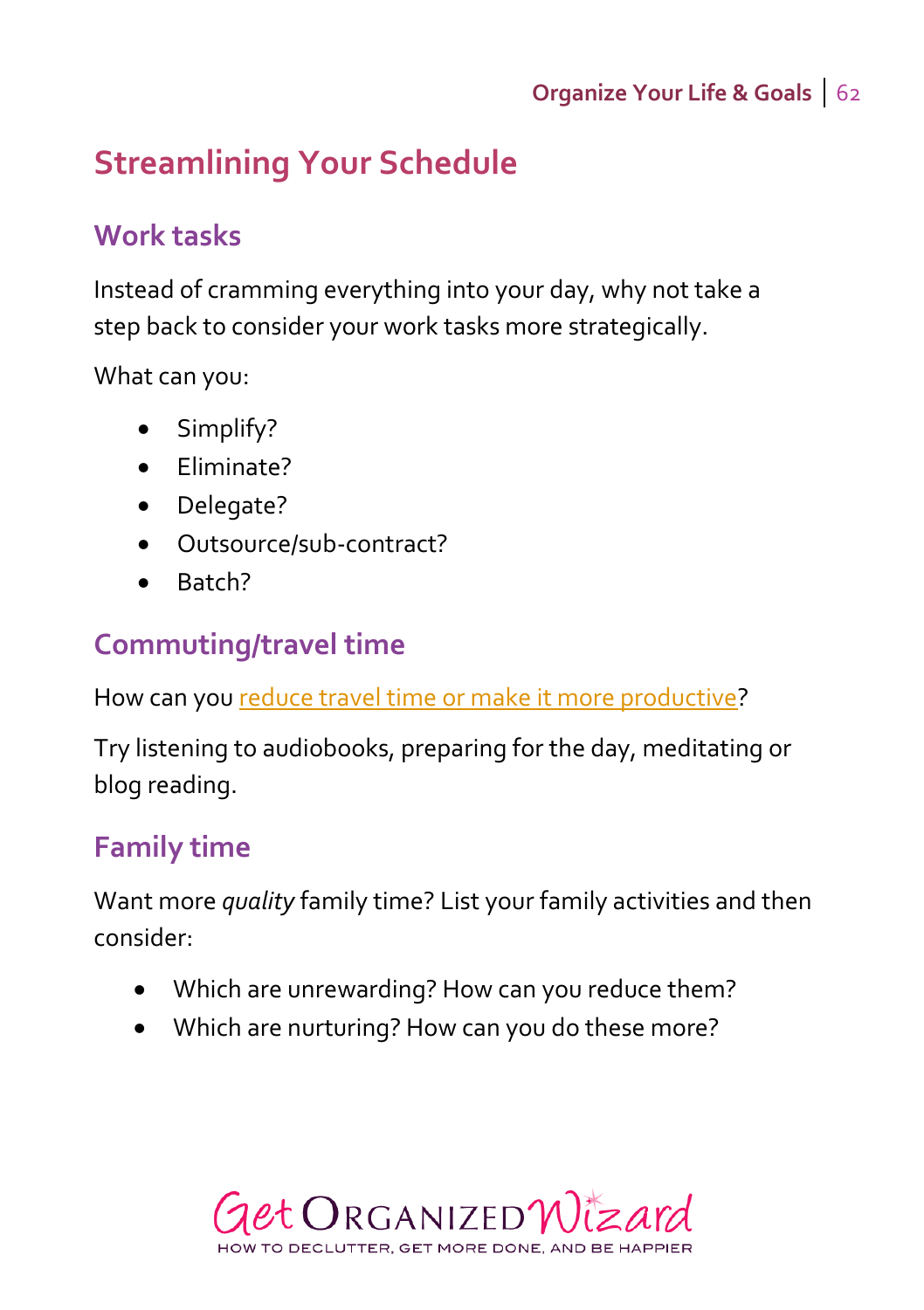### **Home tasks**

As with your work tasks, identify the home tasks you do and consider them more strategically.

What can you:

- Simplify?
- Eliminate?
- Delegate?
- Outsource/sub-contract?
- $\bullet$  Ratch?

## **Self time**

Is your 'self' time eaten up in unsatisfying ways? List activities and explore ways to get more from your time. Batch seasonal clothes shopping? Eliminate waxing with laser? Read during pedicures?

*Finding the right time-management system is like searching for the ideal handbag or the perfect diet. It can be a long and expensive process, full of promising highs and disappointing lows, but ultimately unsatisfying.*

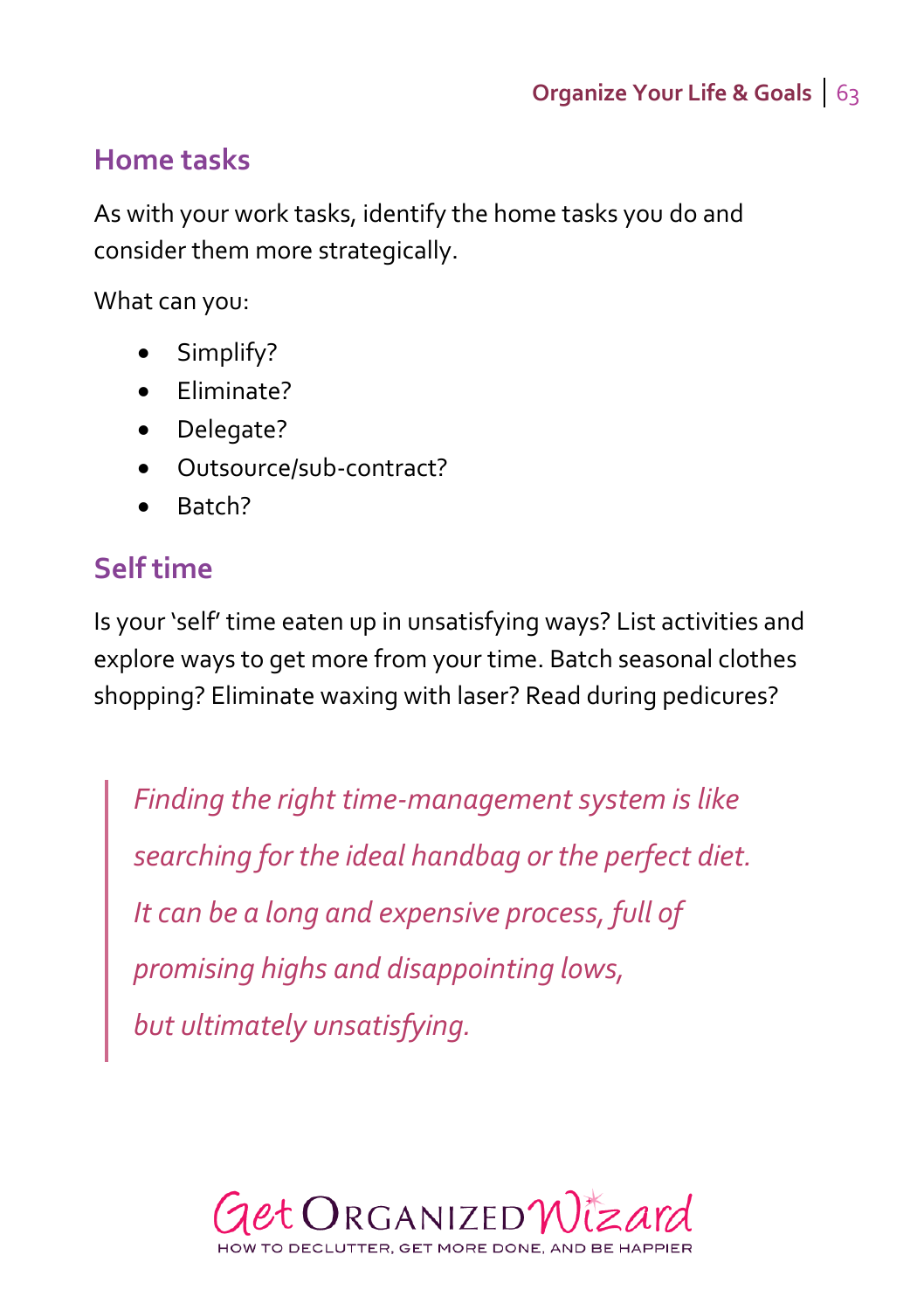## **Stopping Time Wasters**

We struggle with time, yet most of us fritter away great chunks of it daily without realizing. This section targets some of those sneaky time pacmans.

#### **Busywork**

Which of your activities feel virtuous but waste time? Paper shuffling? Meetings? Over-planning/organizing? Excessive email checking?

#### **Low-value recreation**

Many of us 'relax' with activities we don't really enjoy, out of habit. Audit your recreation for value.

### **Self-sabotaging behavior**

We can be at the mercy of habits like over-committing ourselves, indecision, procrastination, multi-tasking, rescuing others and unassertiveness. Gain greater awareness of these tendencies and organize your plan to reduce them.

#### **Distractions**

Losing time to distractions? Take inventory of visual, auditory, physical, mental and other distractions and interruptions and consider how to deal with them more effectively.

*This is an edited extract fro[m Life & Goal Organizer](http://www.getorganizedwizard.com/products/life-and-goal-organizer/?utm_source=OYLG&utm_medium=PDF&utm_campaign=Download)'s Time Management Module introduction. The module contains detailed worksheets for various organizing projects, including those suggested above.*

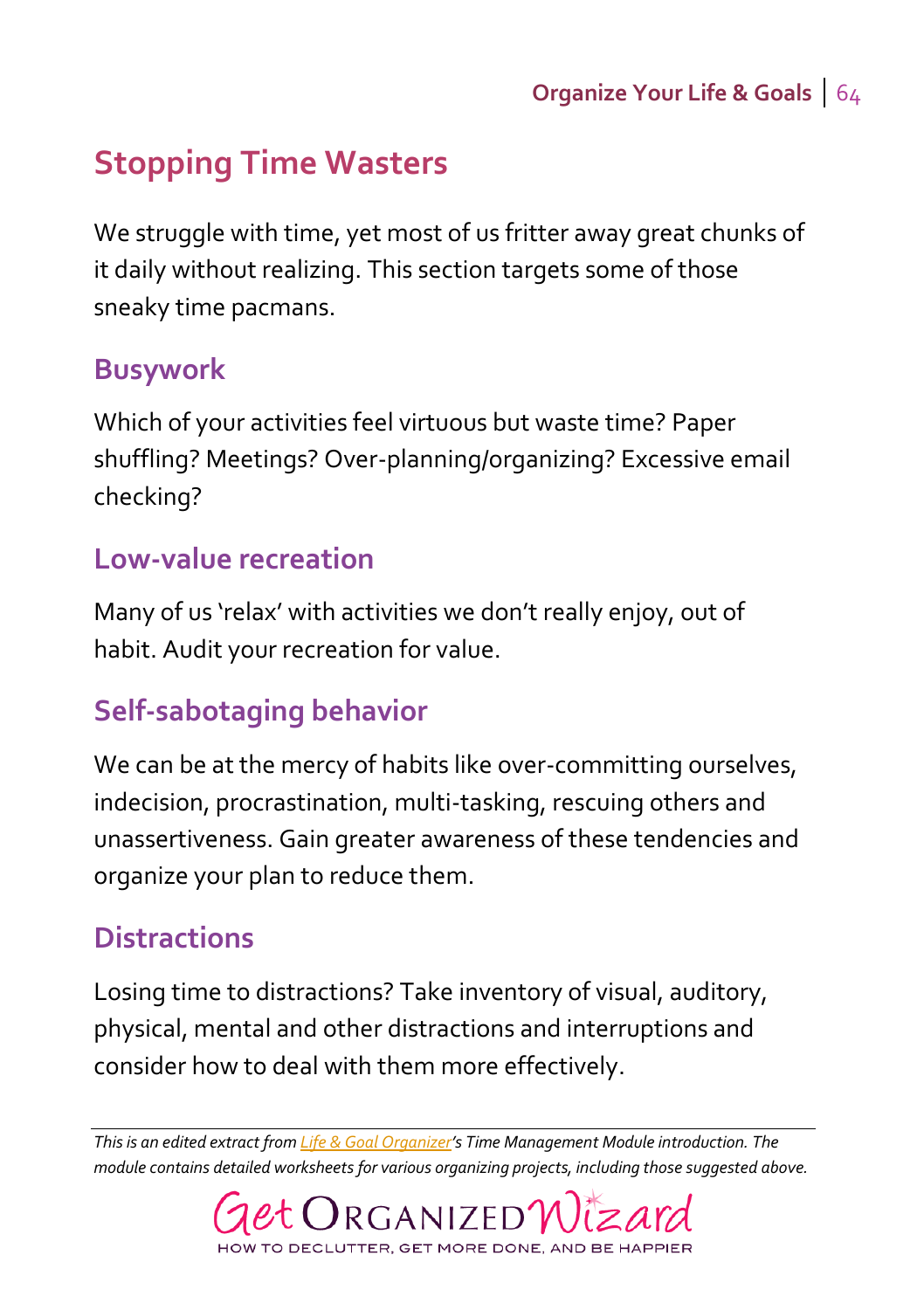## **My Time Management Plan**

| Areas I want to organize | Organized! |
|--------------------------|------------|
|                          |            |
|                          |            |
|                          |            |
|                          |            |
|                          |            |
|                          |            |
|                          |            |
|                          |            |
|                          |            |
|                          |            |
|                          |            |
|                          |            |
|                          |            |
|                          |            |
|                          |            |
|                          |            |
|                          |            |
|                          |            |
|                          |            |

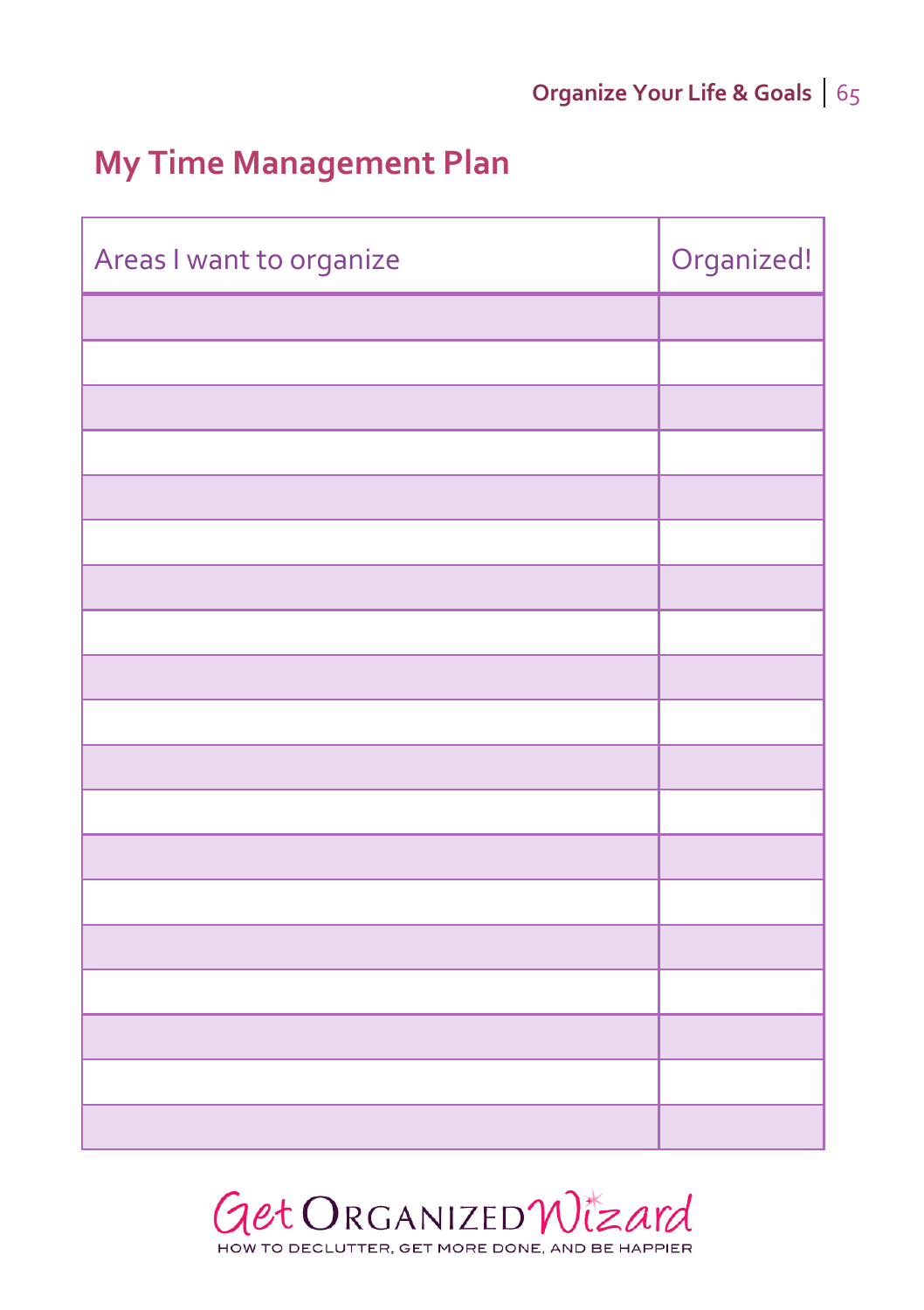#### **Organize Your Life & Goals** 66

## **12| Organize Your Family**



Family can be a source of intimacy, companionship, happiness and support. We can enjoy sharing good times with loved ones, building a bond with our partner, nurturing our children and sharing closeness and memories with our siblings.

But family can also be the bane of our lives. Tension, rivalries, unresolved marital conflict, ancient feuds, troubled children, aging parents, even lingering childhood pettiness in grown siblings can all leave us in dread of 'family time'.

These organizing suggestions aren't designed to offer family therapy, but they may help you improve some parts of your family life.

> Other things may change us, but we start and end with the family.

> > *Anthony Brandt*

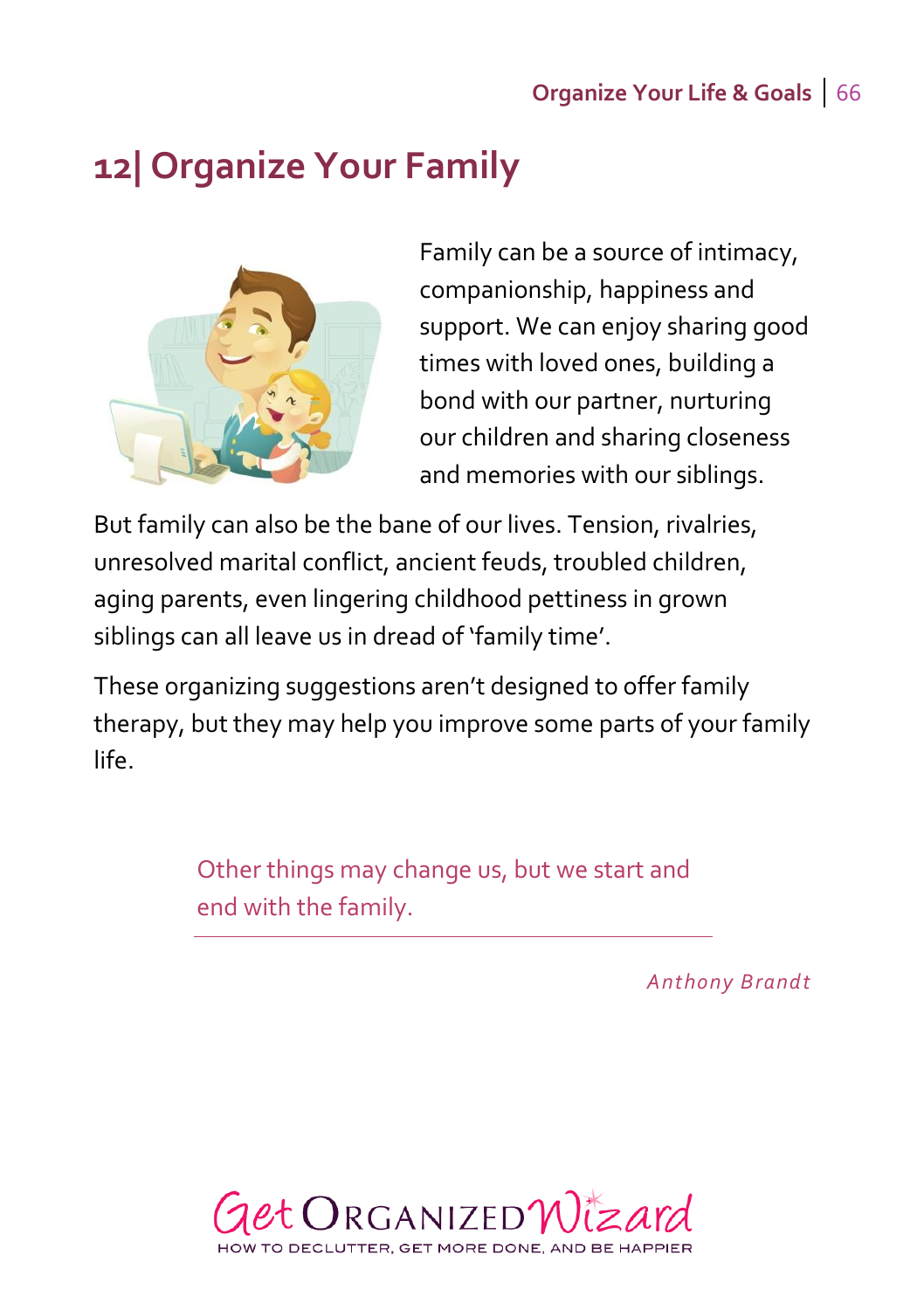## **Supporting Your Spouse/Partner**

### **Work challenges**

Explore ways you want to support your partner in various work areas - including career development, work/family balance, work relationships, skills development and other work issues.

### **Personal challenges**

Consider personal areas in which you'd like to support your partner. These might include your partner's relationship with the kids, family activities, health or medical issues, personal growth, and spiritual growth.

## **Helping and Coaching Your Kids**

It's easy to be reactive to the daily challenges kids bring your way – whether school concerns or personal issues. You can take a more proactive approach by consciously planning and organizing your support and coaching goals for each child.

### **School challenges**

Consider how you want to help your child with school. Areas might include school progress, teacher relationships, peer relationships, sporting activities, and extra-curricular activities, as well as any special care you think helpful.

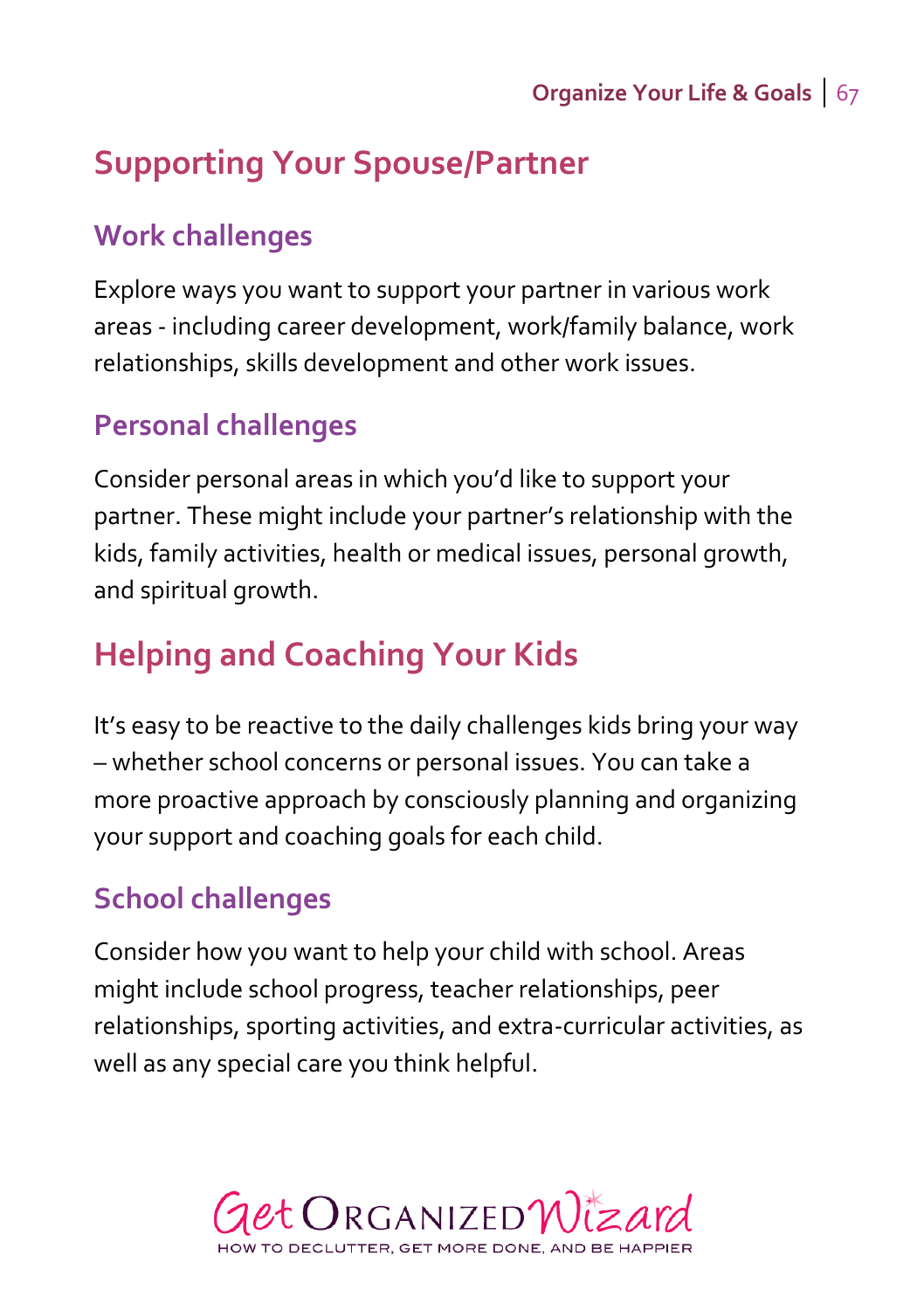### **Personal challenges**

Think about how you want to help your child outside of school. Areas might include home relationships, family activities, health or medical issues, developing hobbies and interests, nurturing talents and abilities, as well as any special care you think helpful.

## **Difficult Conversations**

#### **Parents**

Do you need to plan actions or conversations relating to retirement, health or medical issues, living arrangements, powers of attorney and other contingencies, or financial issues?

### **Siblings**

Do you need to plan actions or conversations relating to family issues, family gatherings, parent issues, resolving/forgiving past conflicts, or spending more time together?

*These organizing suggestions aren't designed to offer family therapy, but they may help you improve some parts of your family life.*

*This is an edited extract fro[m Life & Goal Organizer](http://www.getorganizedwizard.com/products/life-and-goal-organizer/?utm_source=OYLG&utm_medium=PDF&utm_campaign=Download)'s My Family Module introduction. The module contains detailed worksheets for various organizing projects, including those suggested above.*

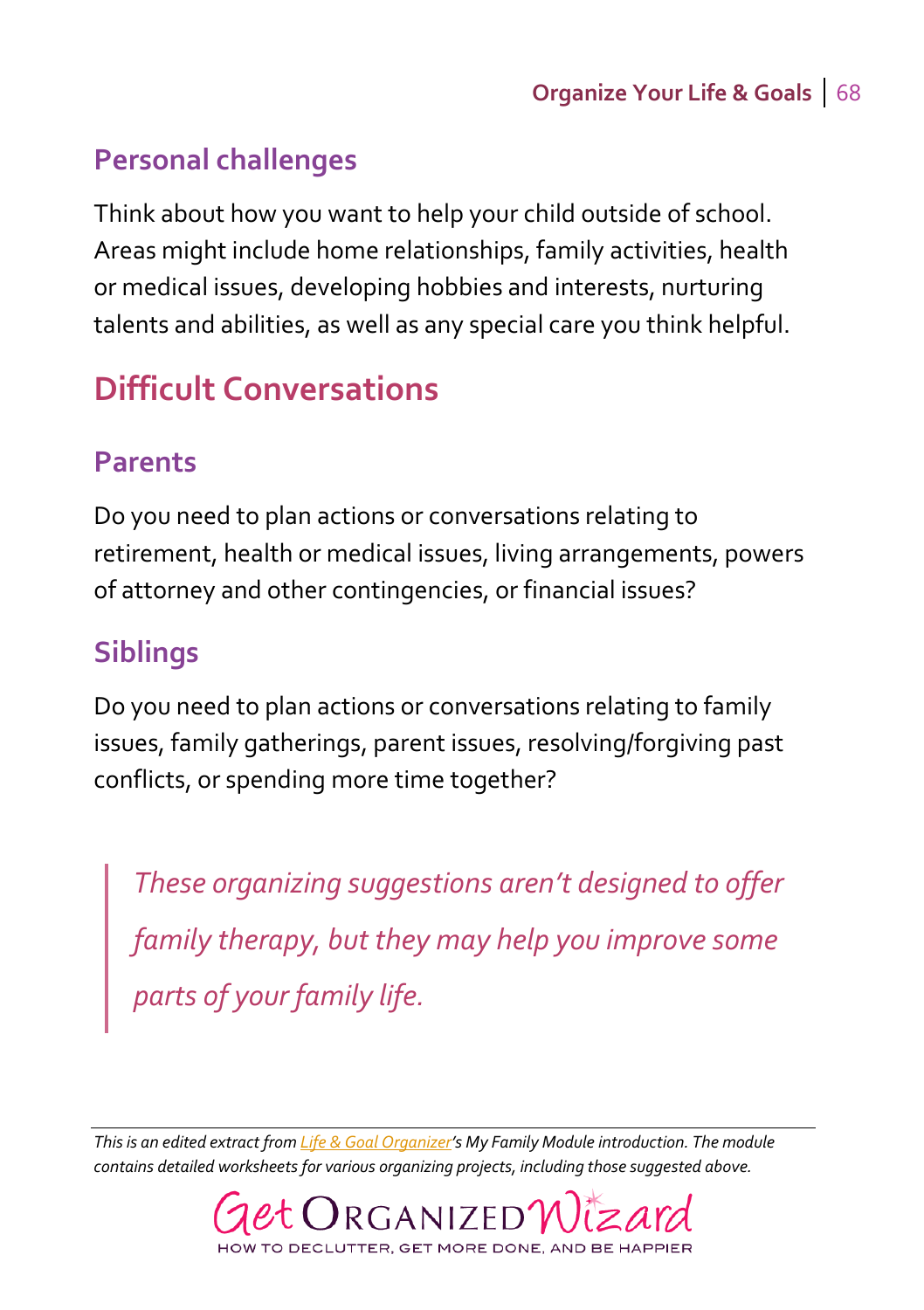## **My Family Plan**

| Areas I want to organize | Organized! |
|--------------------------|------------|
|                          |            |
|                          |            |
|                          |            |
|                          |            |
|                          |            |
|                          |            |
|                          |            |
|                          |            |
|                          |            |
|                          |            |
|                          |            |
|                          |            |
|                          |            |
|                          |            |
|                          |            |
|                          |            |
|                          |            |
|                          |            |
|                          |            |

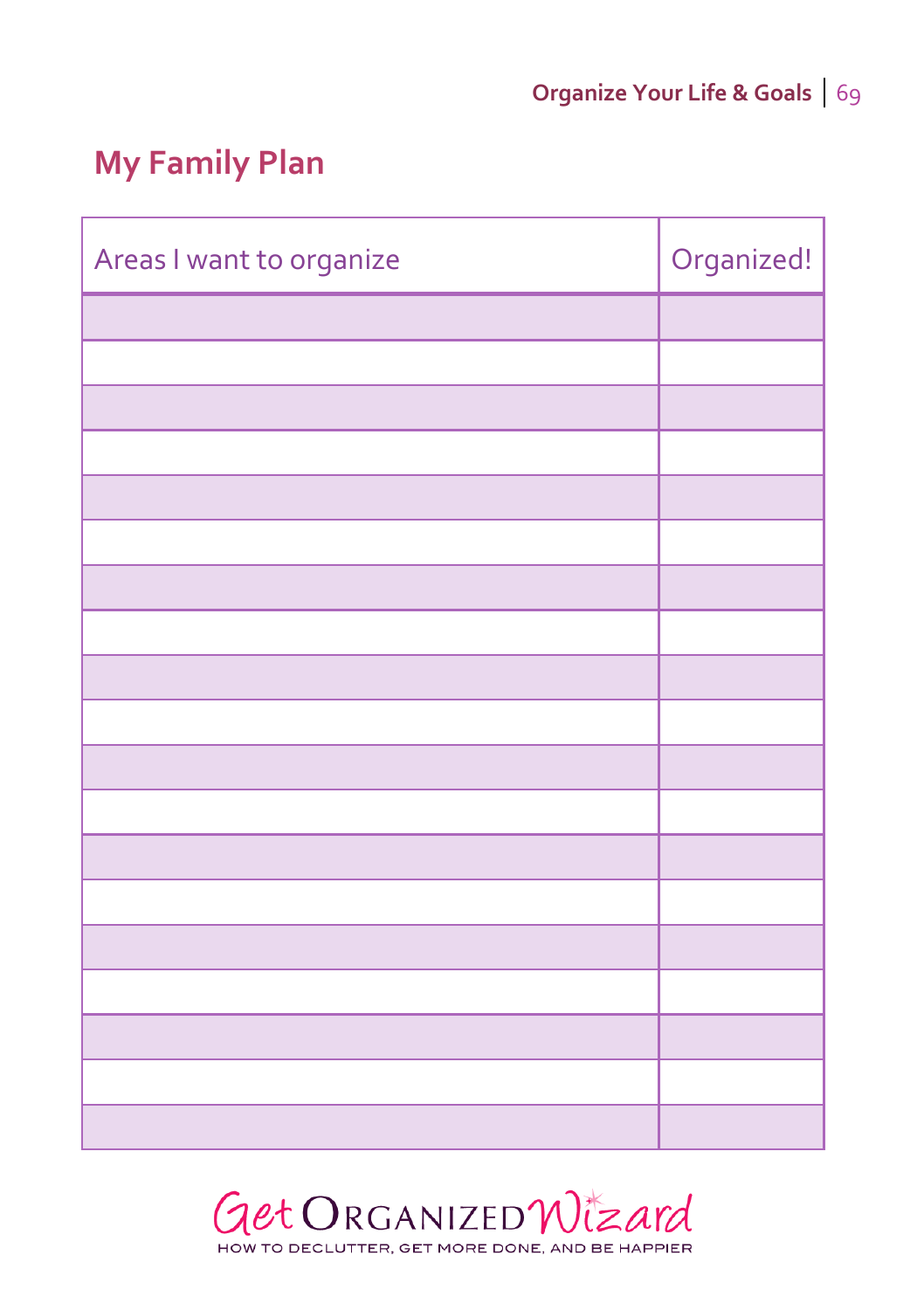# **Organize Your Home & Life**

### **A fast, proven way to declutter, simplify and organize your home…**

#### **[52 Missions Home Organizer](http://www.getorganizedwizard.com/products/52-missions-home-organizer/?utm_source=OYLG&utm_medium=PDF&utm_campaign=Download)**

guides you step-by-step to **simplify**, **organize** and **declutter** your life – home, work, personal time, health, morning routines, chores, car, kitchen, bedroom, storage spaces, money, productivity, negative thinking, relationships, happiness, and much more.



#### All you have to do is **one 30-minute 'mission' each week**.

The innovative program is supported by **online check-ins** and **interactive tools** to keep you accountable – so you stay **motivated** and make great **progress**.

There are [hundreds of success stories](http://www.getorganizedwizard.com/52missions/success-stories/?utm_source=OYLG&utm_medium=PDF&utm_campaign=Download) – now you can be one of them!

*"This has literally changed my life; I had papers everywhere and no idea where to start! Granted, it took longer than 30 minutes, but now everything is categorized and labelled in one folder, Michele, I can't thank you enough!"* - Annie

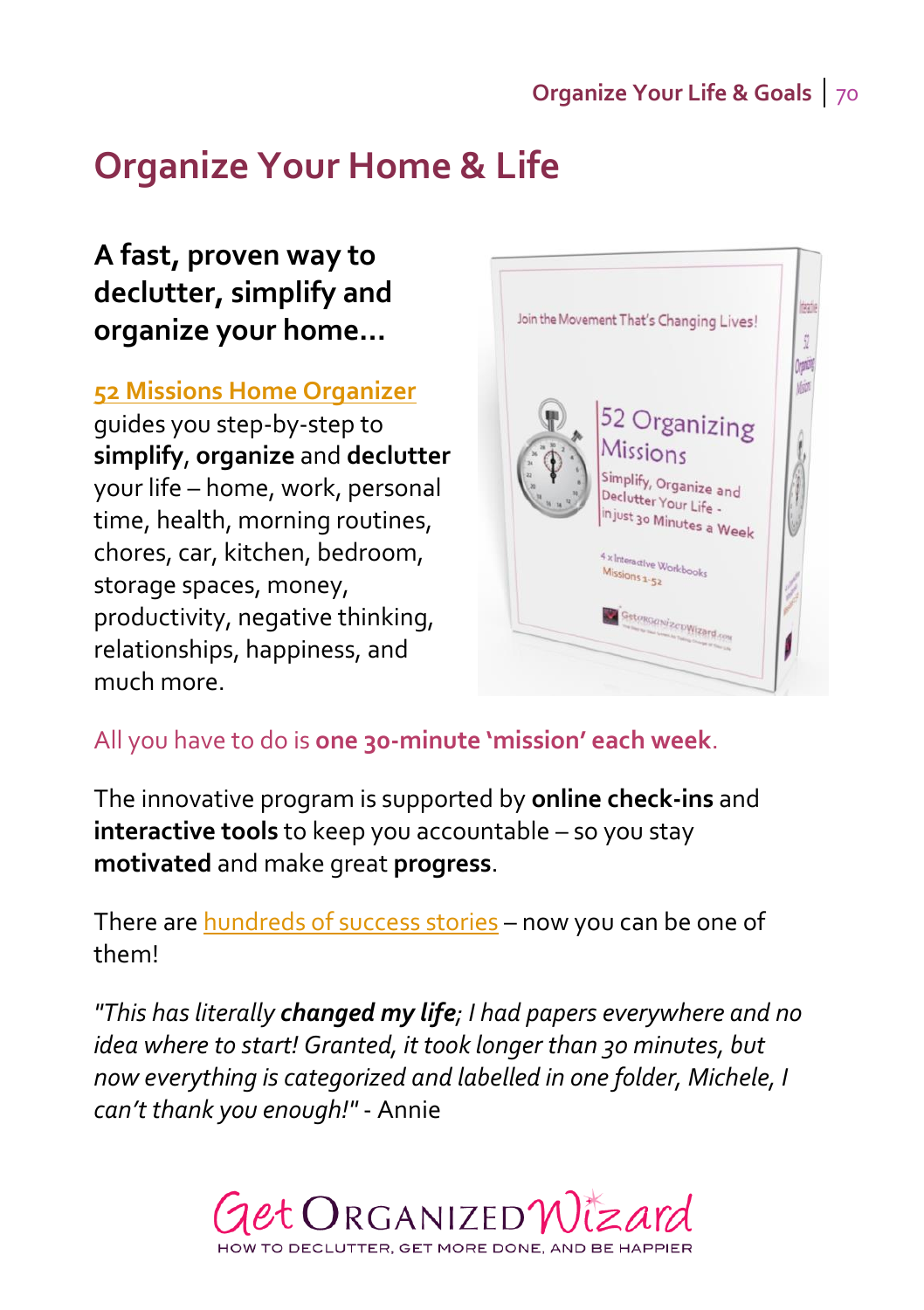*"Oh this was EASY! I went through the girls' bedroom and 30 mins later I had a banking box FULL of toys and or garbage to declutter."* – Crystal

*"I loved how filling a huge trash bag with junk made me feel better about myself. The satisfaction I felt when I threw that bag into the trash was awesome."* – Sarah

*"I love this site and glad I joined. This plan works well for me and I have been applying the mission, using the timer, and as all things will happen as needed, have been able to declutter within the 30 minute timer. I did it and will continue to apply this plan."* – Marti

**Learn more about [52 Missions Home Organizer](http://www.getorganizedwizard.com/products/52-missions-home-organizer/?utm_source=OYLG&utm_medium=PDF&utm_campaign=Download)**

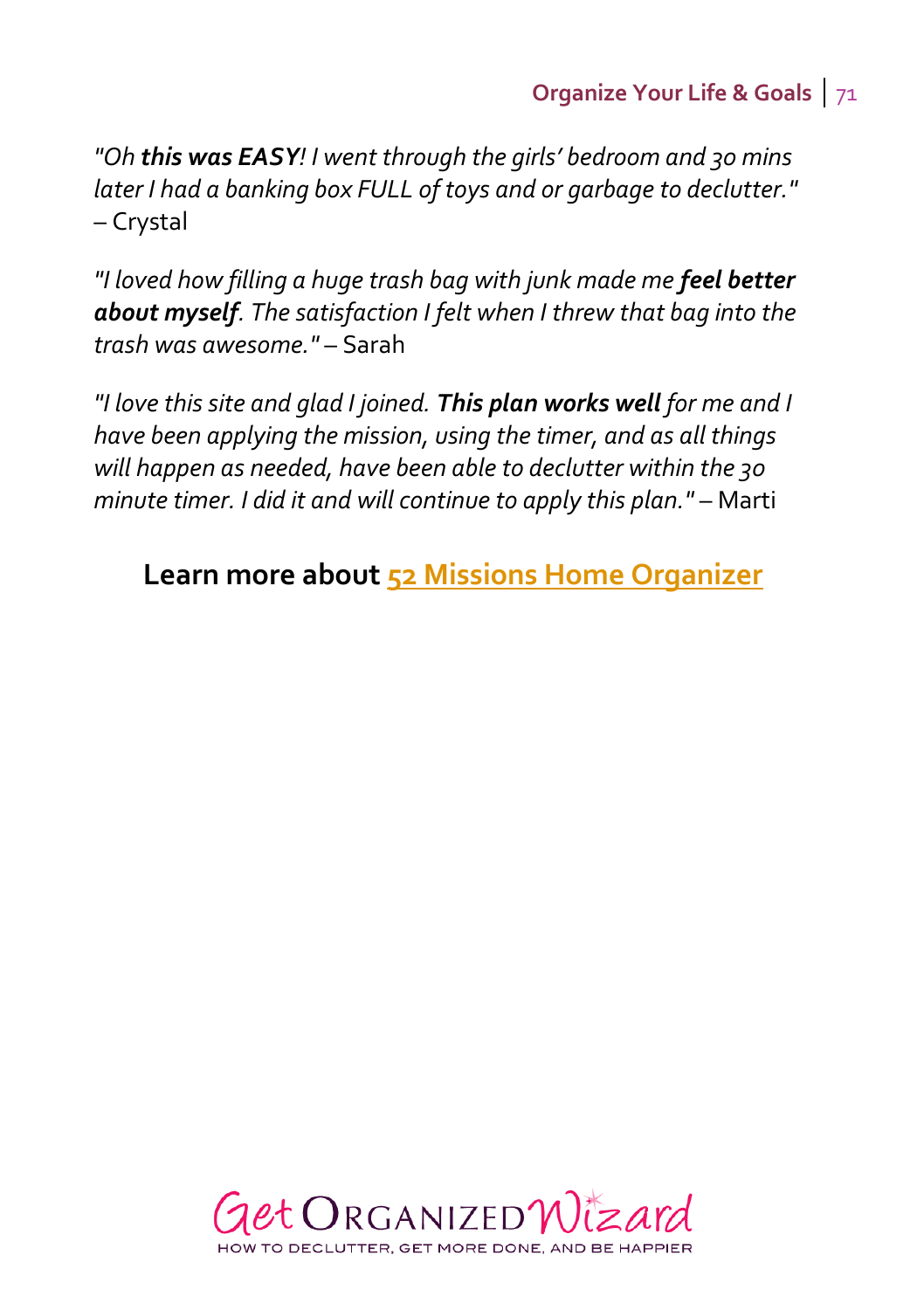# **Organize Your Life & Goals**

### **A motivating system for organizing your goals, your plans and your life…**

[Life & Goal Organizer](http://www.getorganizedwizard.com/products/life-and-goal-organizer/?utm_source=OYLG&utm_medium=PDF&utm_campaign=Download) is a 360degree goal and life organizing system. Like a personal coach, it helps you take charge of your goals, plans and life, *one step at a time*.

It's unique in using the power of **checklists** integrated into an organic **system** of more than 150 goals and projects across 12 life areas.



This system of **ready-made action plans** is an ingenious way to organize your time, your goals and your life.

*"I am so pleased with the* [Life & Goal Organizer](http://www.getorganizedwizard.com/products/life-and-goal-organizer/)*. Working through each module gives me great satisfaction, even a sense of power, empowerment. All my goals and mini steps or prompts are written down in one place. It's actually fun creating an up to date record of exactly where I'm at and what I need to do next."* - Karen Perkins, Sydney, Australia

*"Life & Goal Organizer has given me a new perspective on how to reach my greatest potential in all areas. At the moment I'm working* 

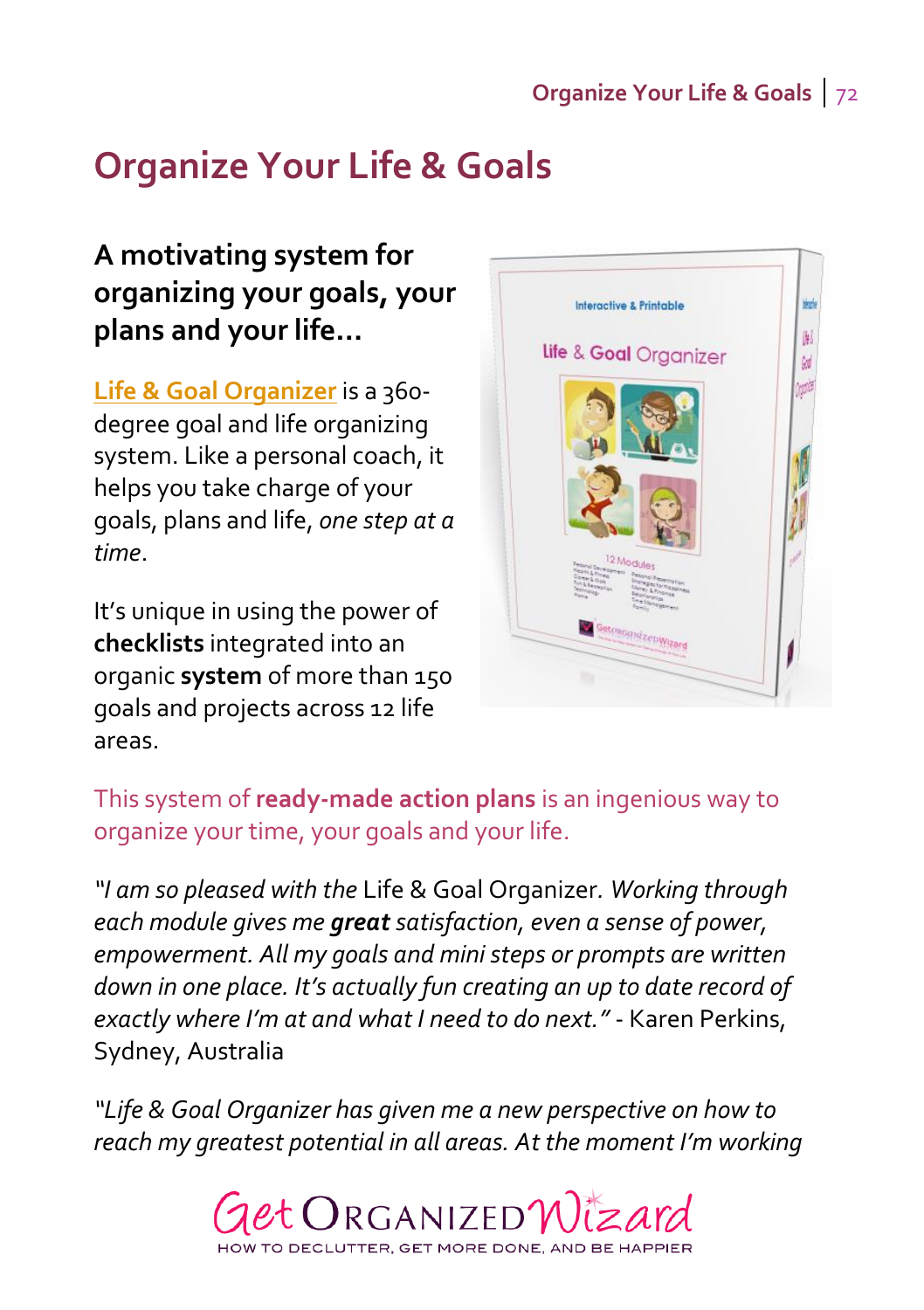*on 'Home' and 'Health & Fitness' simultaneously, and the results are REAL. I'm looking forward to achieving many more goals that Life & Goal Organizer has prompted me to clarify and action*." - Maryanne Long, 45, Artist and mother, Sydney, Australia

*"What an awesome system for helping me FINALLY accomplish more of what is most important to me in my life. Your comprehensive system makes it so simple for me to take what I am feeling and put it into an action plan that simply cannot be ignored! …This is by FAR the best system for getting results. I've already regained more control over my health and personal development in just two weeks using your system."* - Anne Marie Smith, 41, Coowner of HigherTrust Marketing Inc, Canada

**Learn more about Life [& Goal Organizer](http://www.getorganizedwizard.com/products/life-and-goal-organizer/?utm_source=OYLG&utm_medium=PDF&utm_campaign=Download)** 

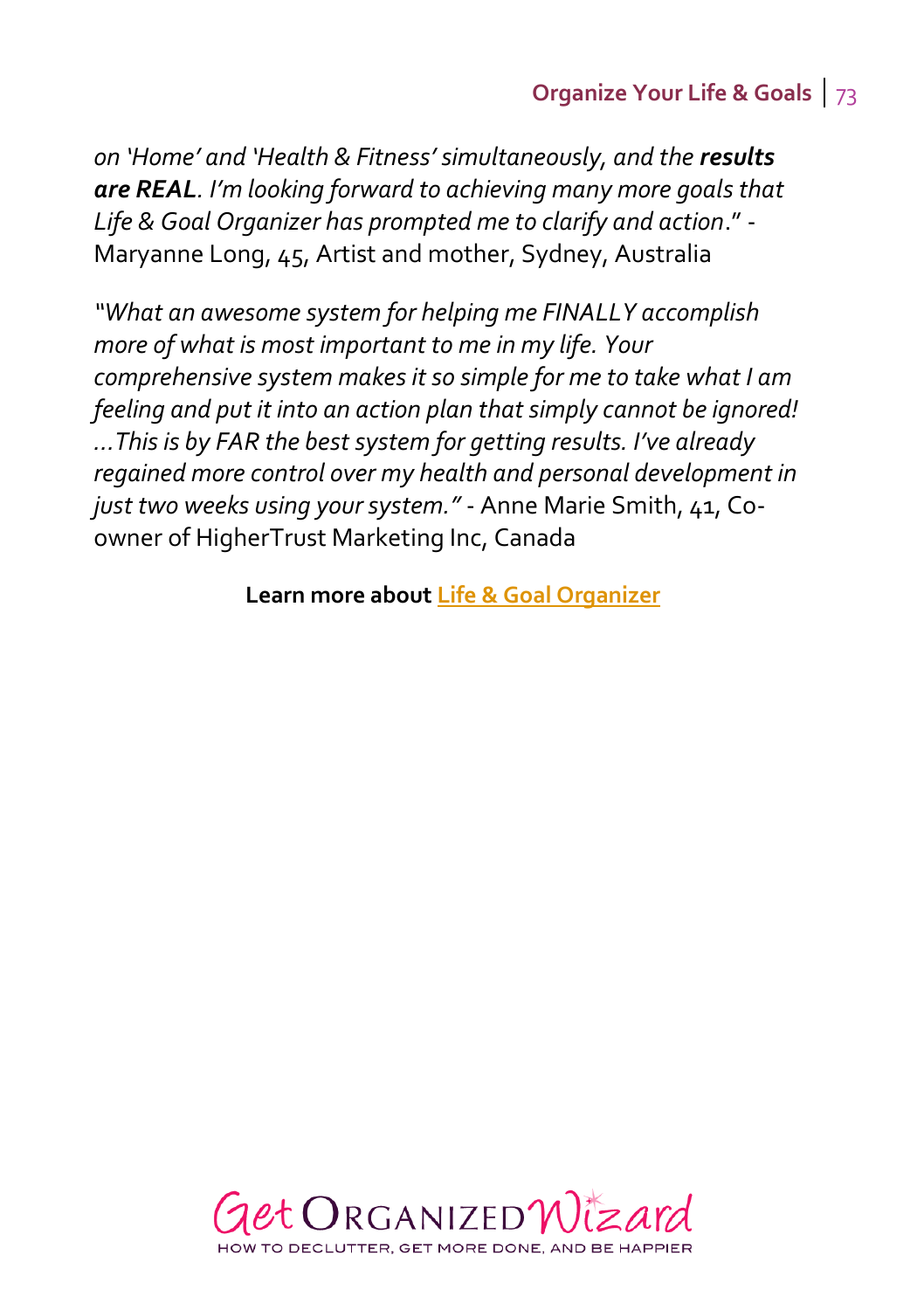## **About The Author**

I'm a qualified life coach with degrees in **business** and **psychology**, and postgraduate qualifications in business and professional writing.

I'm a member of the **International Positive Psychology Association** (IPPA) and the **National Association of Professional Organizers** (NAPO). If there were a **Get Off Your Butt And Do** 



**Something Association** (GOYBADS) I'd probably be president of it.

I've been interviewed on **Sydney radio**, spoken at **conferences**, and won several **awards** for my psychology studies.

I'm in my forties but act about twelve, am charmingly neurotic, and addicted to coffee and chocolate. I live in Sydney with my husband, [Craig,](http://www.craigbailey.net/) and my beloved espresso machine, Tarquin.

I'm into writing, books, simplicity, love, TV, productivity, and staying thin in a world of chocolate.

Don't go yet! Come join me…



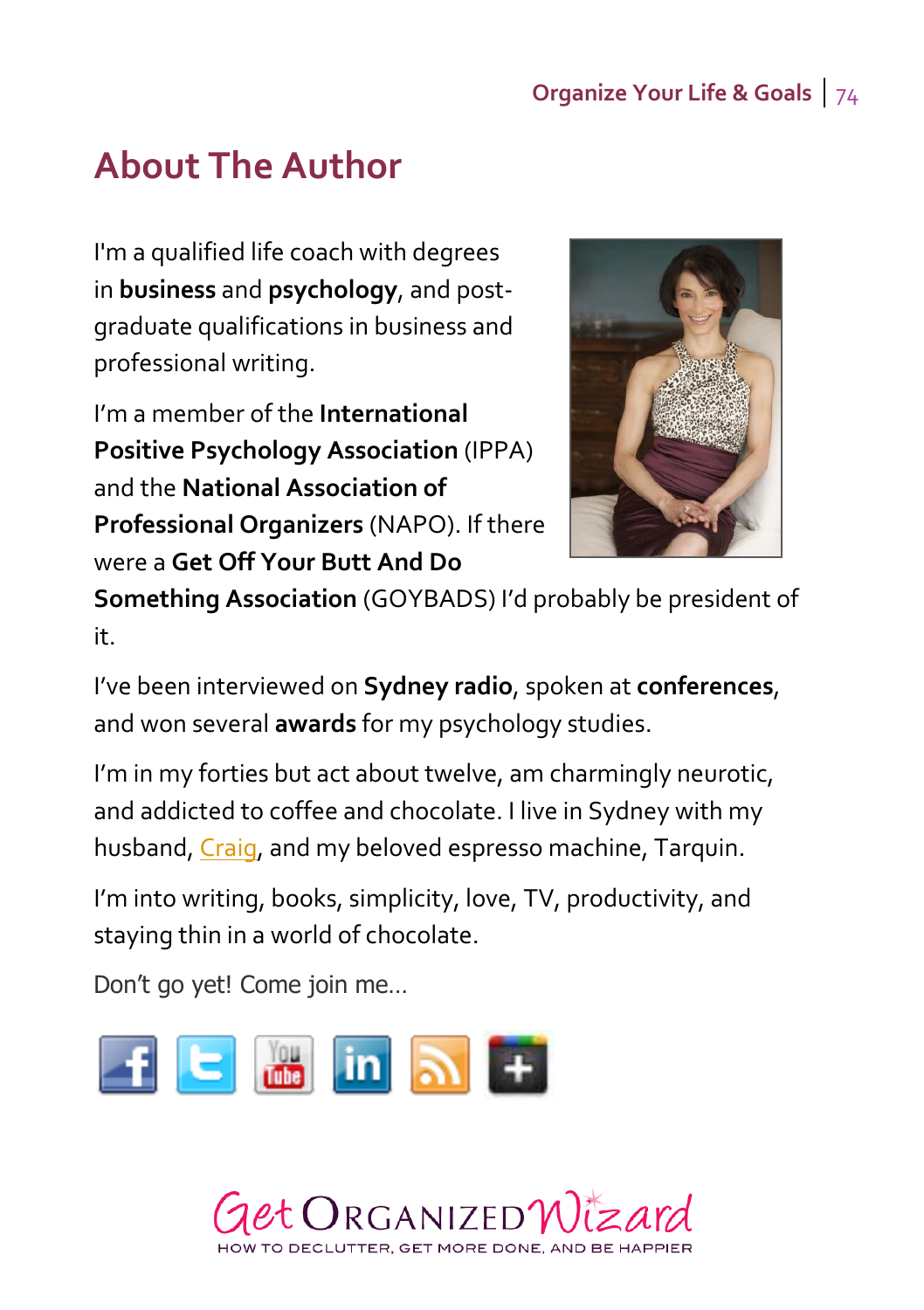## **Organize Your Life & Goals** 75